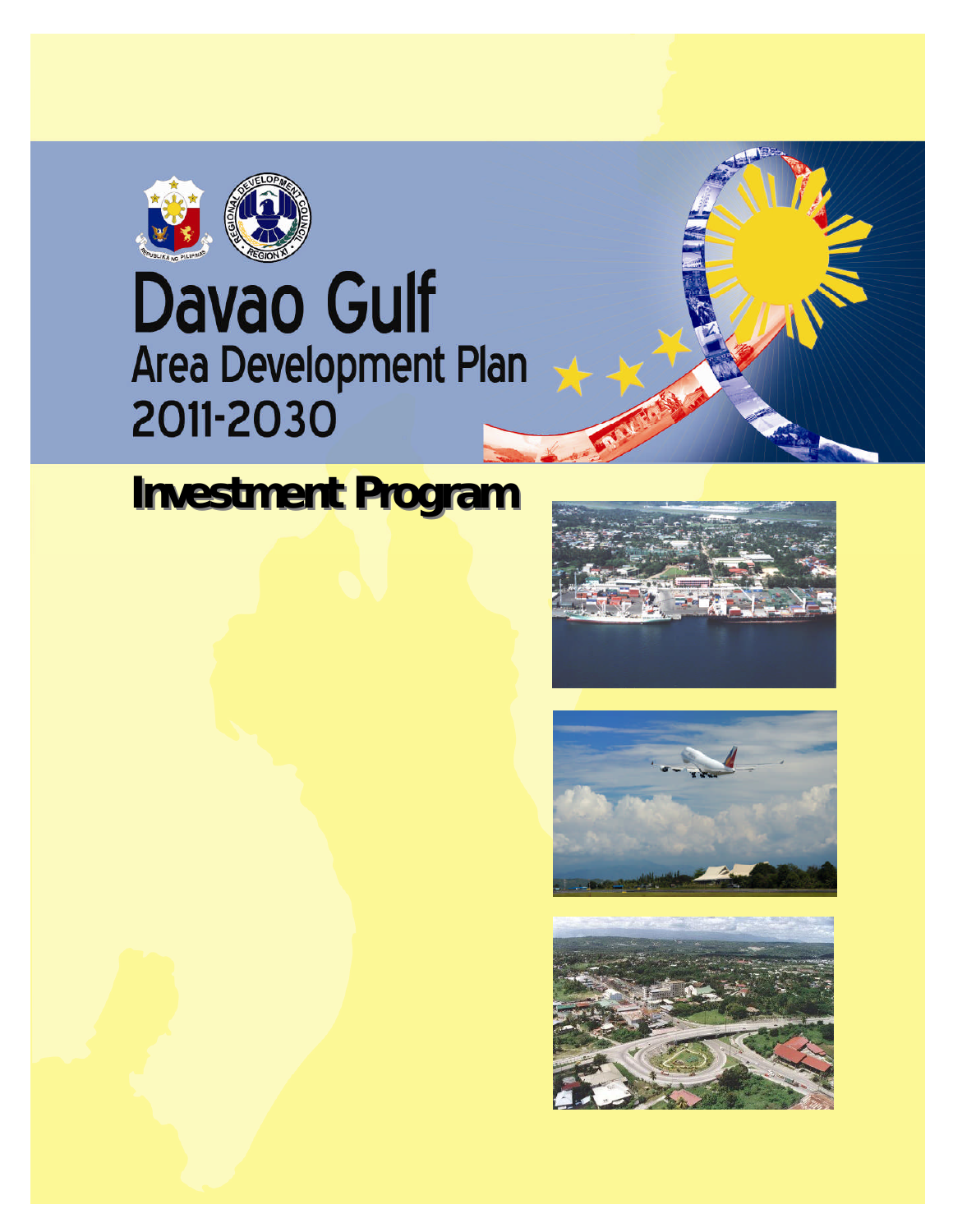## **Davao Gulf Area Development Investment Program**

| <b>Strategy</b>                                                 | <b>Government Agency</b> | <b>Spatial Location</b> | <b>Short Description</b>                                                             | Period of<br>Implementation | <b>Investment Cost</b><br>(PhP'000) | <b>Funding</b><br>Source<br>(NG,ODA,<br>LGU, PPP)              | Remarks               |
|-----------------------------------------------------------------|--------------------------|-------------------------|--------------------------------------------------------------------------------------|-----------------------------|-------------------------------------|----------------------------------------------------------------|-----------------------|
| Goal 1: Achieving higher economic production and productivity   |                          |                         |                                                                                      |                             | 10,469,720                          |                                                                |                       |
| a. Improving economic integration                               |                          |                         |                                                                                      |                             | 1,179,715                           |                                                                |                       |
| Improvement of Provincial Roads and<br>FMRs for support to PAIC | LGU-Davao del Sur        | Sta. Cruz               |                                                                                      | 2013                        |                                     | 22,500 LGU/NGA/<br><b>ODA</b>                                  |                       |
| Farm to Market Road (FMR)                                       | DA/LGU                   | Laak, CVP               | Construction of 45<br>In.m. Sta. Emelia<br>RCDG Bridge with<br>Rehabilitation of FMR | 2012                        |                                     | 11,986 DA/ LGU/<br>World Bank<br>(MRDP-<br>APL <sub>2</sub> )  | For<br>Implementation |
|                                                                 | DA/LGU                   |                         | Malalag , DS (Prov) Rehabilitation of 110<br>ha Cabacungan CIS<br>(Phase I)          | 2012                        |                                     | 12,906 DA/ LGU/<br>World Bank<br>(MRDP-<br>APL <sub>2</sub> )  | For<br>Implementation |
|                                                                 | DA/PLGU                  | Sulop, DS               | Rehabilitation of 8.50<br>km LACLITCOBA FMR<br>with Concreting                       | 2012                        |                                     | 14,431 DA/ LGU/<br>World Bank<br>(MRDP-<br>APL <sub>2</sub> )  | For<br>Implementation |
|                                                                 | DA/LGU                   | Cateel, DO              | Construction of 1600<br>has. Cateel Irrigation<br>Project                            | 2012                        |                                     | 255,972 DA/ LGU/<br>World Bank<br>(MRDP-<br>APL <sub>2</sub> ) | For<br>Implementation |
|                                                                 |                          |                         | Package I                                                                            |                             | 168,460 DA/ LGU/                    | World Bank<br>(MRDP-<br>APL <sub>2</sub> )                     | For<br>Implementation |
|                                                                 |                          |                         | Package II                                                                           |                             |                                     | 79,070 DA/ LGU/<br>World Bank<br>(MRDP-<br>APL <sub>2</sub> )  | For<br>Implementation |
|                                                                 |                          |                         | Package III                                                                          |                             |                                     | 8,442 DA/ LGU/<br>World Bank<br>(MRDP-<br>APL2)                | For<br>Implementation |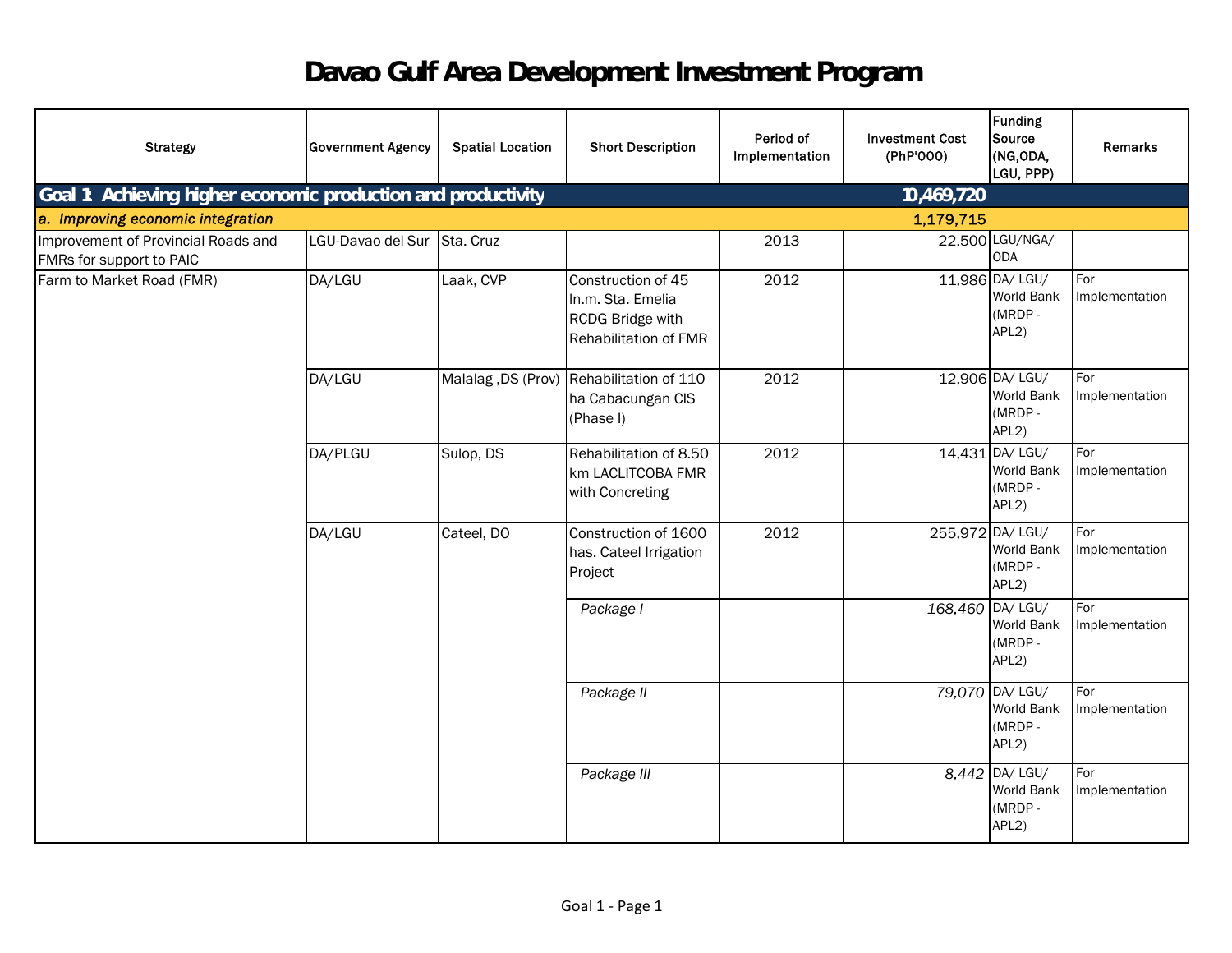| <b>Strategy</b>           | <b>Government Agency</b> | <b>Spatial Location</b> | <b>Short Description</b>                                                                       | Period of<br>Implementation | <b>Investment Cost</b><br>(PhP'000) | Funding<br>Source<br>(NG,ODA,<br>LGU, PPP)                           | <b>Remarks</b>        |
|---------------------------|--------------------------|-------------------------|------------------------------------------------------------------------------------------------|-----------------------------|-------------------------------------|----------------------------------------------------------------------|-----------------------|
|                           | DA/LGU                   | Caraga, DO              | Construction of 75<br>In.m Lamiawan RCDG<br><b>Bridge</b>                                      | 2012                        |                                     | 14,935 DA/ LGU/<br>World Bank<br>(MRDP-<br>APL <sub>2</sub> )        | For<br>Implementation |
| Farm to Market Road (FMR) | DA/LGU                   | Mawab, CVP              | Rehabilitation and<br>Construction of 4.34<br>km Brgy. Saosao FMR                              | 2012                        |                                     | 11,427 DA/ LGU/<br>World Bank<br>(MRDP-<br>APL <sub>2</sub> )        | For<br>Implementation |
|                           | DA/LGU                   | Carmen, DS              | Rehabilitation &<br>Construction of 0.740<br>km Ising-Asuncion<br>FMR with Bridge<br>Component | 2012                        |                                     | 11,311 DA/ LGU/<br>World Bank<br>(MRDP-<br>APL <sub>2</sub> )        | For<br>Implementation |
|                           | DA/LGU                   | Panabo City             | Construction of 2.288<br>km Buenavista -<br>Waterfall FMR with<br><b>Bridge Component</b>      | 2012                        |                                     | 14,210 DA/ LGU/<br>World Bank<br>(MRDP-<br>APL <sub>2</sub> )        | For<br>Implementation |
|                           | DA/LGU                   | Padada, DS (Prov)       | Rehabilitation of 1600<br>has Padada CIS                                                       | 2012                        |                                     | 12,831 DA/ LGU/<br>World Bank<br>(MRDP-                              | For<br>Implementation |
|                           | DA/LGU                   | Laak, CVP               | Rehabilitation &<br>Construction of 300<br>has Kidawa CIS                                      | 2012                        |                                     | 32,116 DA/ LGU/<br>World Bank<br>(MRDP-<br>APL <sub>2</sub> )        | For<br>Implementation |
|                           | DA/LGU                   | Boston, DO              | Rehabilitation and<br>Construction of 1.50<br>km Pangoyooy-<br>Amontay FMR                     | 2012                        |                                     | 10,688 DA/ LGU/<br>World Bank<br>(MRDP-<br>APL2)                     | For<br>Implementation |
|                           | DA/LGU                   | Sta. Cruz, DS           | Rehabilitation of<br>1.171 km in Zone II<br><b>FMR</b>                                         | 2012                        |                                     | 10,000 DA/ LGU/<br>World Bank<br>(MRDP-<br>APL <sub>2</sub> )        | For<br>Implementation |
|                           | DA/LGU                   | Tagum City              | Rehabilitation of<br>0.573 Liboganon FMR                                                       | 2013 - 2016                 |                                     | 14,973 DA/ LGU/<br><b>World Bank</b><br>(MRDP-<br>APL <sub>2</sub> ) |                       |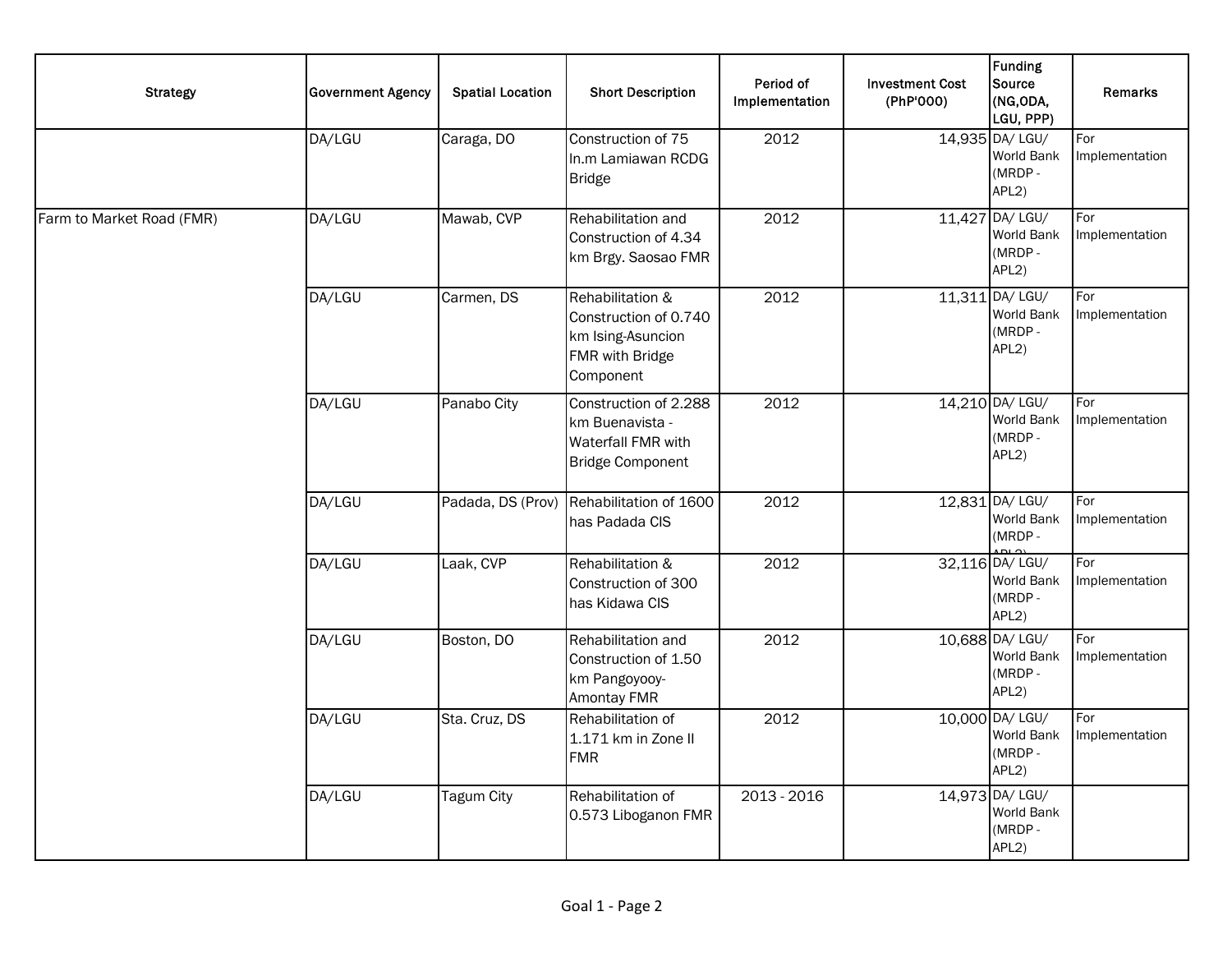| <b>Strategy</b>           | <b>Government Agency</b> | <b>Spatial Location</b> | <b>Short Description</b>                                                                   | Period of<br>Implementation | <b>Investment Cost</b><br>(PhP'000) | <b>Funding</b><br>Source<br>(NG,ODA,<br>LGU, PPP)      | Remarks |
|---------------------------|--------------------------|-------------------------|--------------------------------------------------------------------------------------------|-----------------------------|-------------------------------------|--------------------------------------------------------|---------|
|                           | DA/LGU                   | Tagum City              | Rehabilitation of<br>3.680 km Brgy. San<br>Miguel - Brgy.<br>Canocotan FMR                 | 2013 - 2016                 |                                     | 13,008 DA/LGU/<br>World Bank<br>(MRDP-<br>APL3)        |         |
|                           | DA/LGU                   | Tagum City              | Construction of 0.944<br>Brgy. Busaon - Brgy.<br>Liboganon FMR with<br><b>Bridge</b>       | $2013 - 2016$               |                                     | 11,999 DA/LGU/<br>World Bank<br>(MRDP-<br>APL3)        |         |
| Farm to Market Road (FMR) | DA/LGU                   | Tagum City              | Rehabilitation of<br>1.609 San Agustin to<br>Magdum FMR with<br>Concreting                 | 2013 - 2016                 |                                     | 14,998 DA/LGU/<br>World Bank<br>(MRDP-<br>APL3)        |         |
|                           | DA/LGU                   | Carmen, DN              | Rehabilitation of<br>1.414 km Purok 20,<br>Ising FMR with Flat<br>Slab Bridge<br>Component | 2013 - 2016                 |                                     | 10,432 DA/LGU/<br>World Bank<br>(MRDP-<br>APL3)        |         |
|                           | DA/LGU                   | Panabo City             | Rehabilitation of<br>8.002 km Little Panay -<br>Katipunan - Kasilak<br><b>FMR</b>          | 2013 - 2016                 |                                     | 28,366 DA/LGU/<br>World Bank<br>(MRDP-<br>APL3)        |         |
|                           | DA/LGU                   | Baganga, DO             | Construction of 40<br>In.m. Sitio Ulin RCDG<br><b>Bridge</b>                               | 2013 - 2016                 |                                     | 12,869 DA/LGU/<br>World Bank<br>(MRDP-<br>APL3)        |         |
|                           | DA/LGU                   | Baganga, DO             | Construction of 40<br>In.m. Mikit RCDG<br><b>Bridge</b>                                    | 2013 - 2016                 |                                     | 12,919 DA/LGU/Wor<br>Id Bank<br>(MRDP-                 |         |
|                           | DA/LGU                   | Boston, DO              | Rehabilitation and<br>Construction of 7.860<br>km Bukobuko Sa Anay<br><b>FMR</b>           | 2013 - 2016                 |                                     | 40,168 DA/LGU/Wor<br>Id Bank<br>(MRDP-<br>APL3)        |         |
|                           | DA/LGU                   | Boston, DO              | Rehabilitation and<br>Construction of 4.677<br>km Cawayanan-<br>Tandawan FMR               | 2013 - 2016                 |                                     | 76,581 DA/LGU/Wor<br><b>Id Bank</b><br>(MRDP-<br>APL3) |         |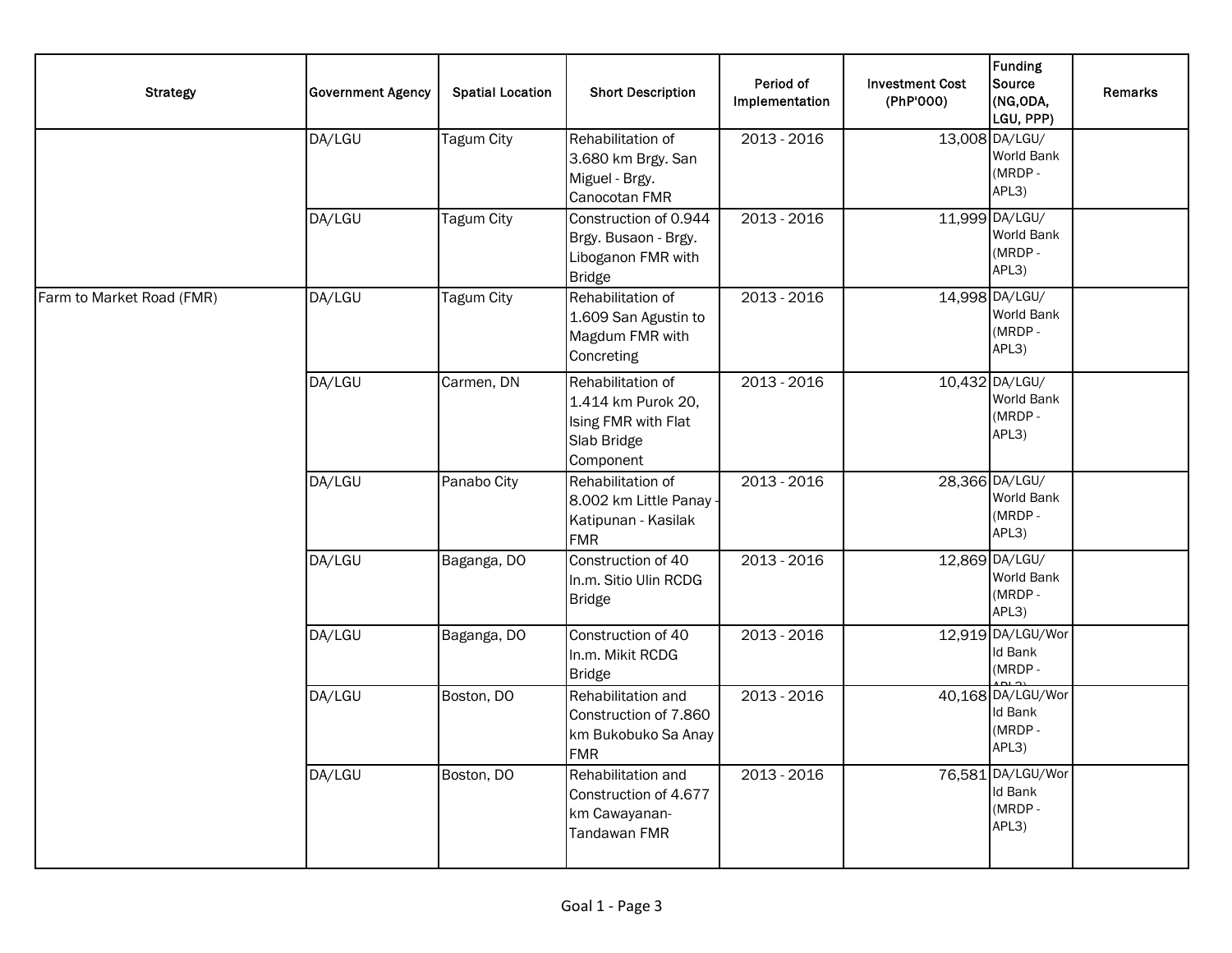| <b>Strategy</b>           | <b>Government Agency</b> | <b>Spatial Location</b> | <b>Short Description</b>                                                  | Period of<br>Implementation | <b>Investment Cost</b><br>(PhP'000) | Funding<br>Source<br>(NG,ODA,<br>LGU, PPP)      | Remarks |
|---------------------------|--------------------------|-------------------------|---------------------------------------------------------------------------|-----------------------------|-------------------------------------|-------------------------------------------------|---------|
|                           | DA/LGU                   | Boston, DO              | Rehabilitation of<br>2.282 km Highway<br>Junction - Cayawan<br><b>FMR</b> | 2013 - 2016                 |                                     | 21,044 DA/LGU/<br>World Bank<br>(MRDP-<br>APL3) |         |
|                           | DA/LGU                   | Caraga, DO              | Construction of 60<br>In.m. Danan RCDG<br><b>Bridge</b>                   | 2013 - 2016                 |                                     | 24,271 DA/LGU/<br>World Bank<br>(MRDP-<br>APL3) |         |
|                           | DA/LGU                   | Tarragona, DO           | Rehabilitation/Constru<br>ction of 7.74 km.<br>Maganda FMR                | 2013 - 2016                 |                                     | 47,861 DA/LGU/<br>World Bank<br>(MRDP-<br>APL3) |         |
| Farm to Market Road (FMR) | DA/LGU                   | Sta. Cruz, DS           | Rehabilitation of<br>$1.675$ km Rizal $(1)$<br><b>FMR</b>                 | 2013 - 2016                 |                                     | 11,662 DA/LGU/<br>World Bank<br>(MRDP-<br>APL3) |         |
|                           | DA/LGU                   | Sta. Cruz, DS           | Construction of 1.0 km<br>Sinoron FMR                                     | 2013 - 2016                 |                                     | 10,304 DA/LGU/<br>World Bank<br>(MRDP-<br>APL3) |         |
|                           | DA/LGU                   | Tarragona, DO           | Rehabilitation of<br>2.175 km Ompao FMR                                   | 2013 - 2016                 |                                     | 15,961 DA/LGU/<br>World Bank<br>(MRDP-<br>APL3) |         |
|                           | DA/LGU                   | Tarragona, DO           | Rehabilitation of<br>3.697 km Dadong<br><b>FMR</b>                        | 2013 - 2016                 |                                     | 16,961 DA/LGU/<br>World Bank<br>(MRDP-<br>APL3) |         |
|                           | DA/LGU                   | Tarragona, DO           | Construction of 4.325<br>km Cabagayan FMR                                 | 2013 - 2016                 |                                     | 16,448 DA/LGU/<br>World Bank<br>(MRDP-<br>APL3) |         |
|                           | DA/LGU                   | Tarragona, DO           | Rehabilitation of<br>4.456 km Tomoaong<br><b>FMR</b>                      | 2013 - 2016                 |                                     | 24,395 DA/LGU/<br>World Bank<br>(MRDP-<br>APL3) |         |
|                           | DA/LGU                   | Tarragona, DO           | Construction of 180<br>In.m. Limot 1-Lane<br><b>RCDG Bridge</b>           | 2013 - 2016                 |                                     | 52,709 DA/LGU/<br>World Bank<br>(MRDP-<br>APL3) |         |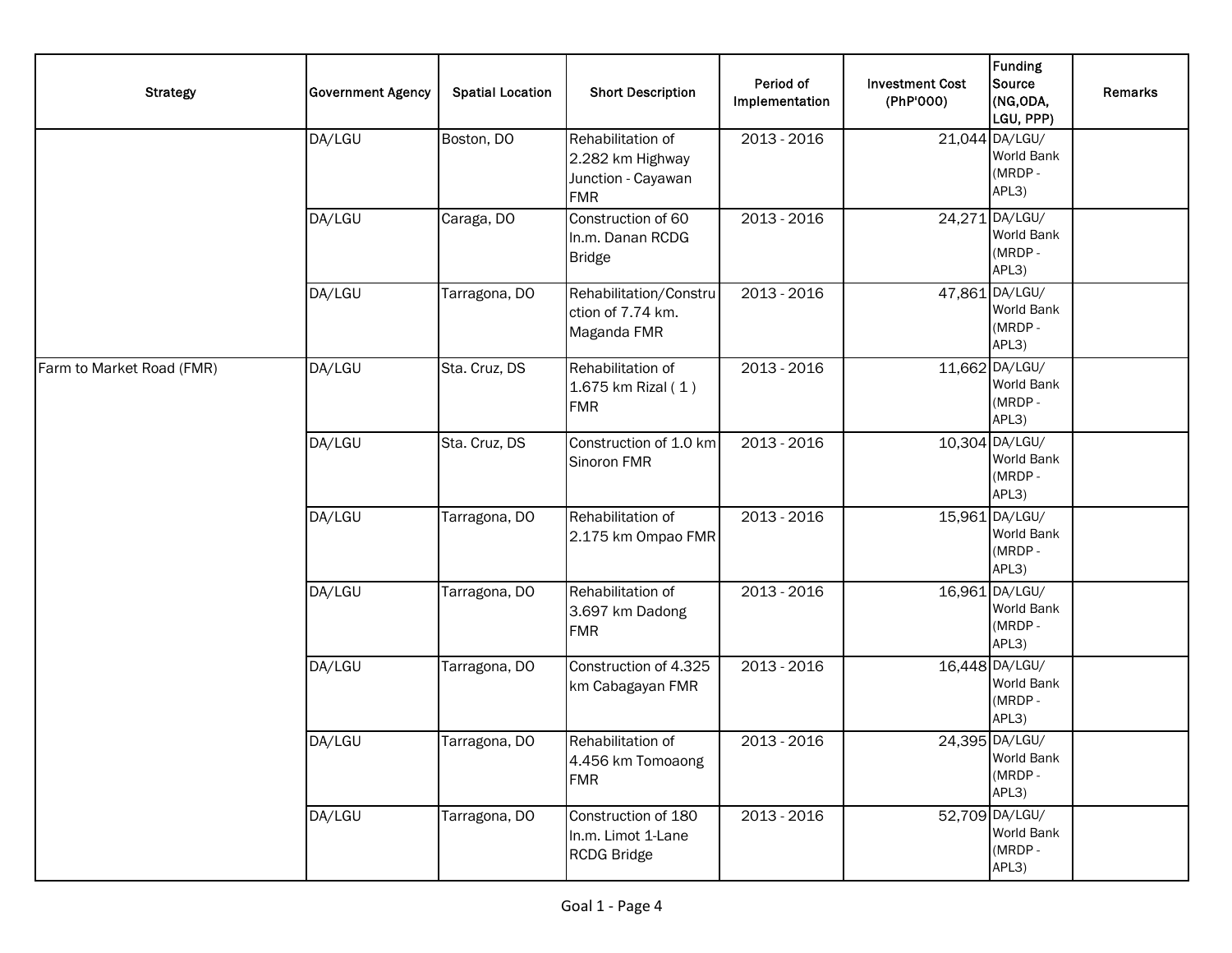| <b>Strategy</b>                                                                                 | <b>Government Agency</b>         | <b>Spatial Location</b>        | <b>Short Description</b>                                                                             | Period of<br>Implementation | <b>Investment Cost</b><br>(PhP'000) | Funding<br>Source<br>(NG,ODA,<br>LGU, PPP)      | <b>Remarks</b> |
|-------------------------------------------------------------------------------------------------|----------------------------------|--------------------------------|------------------------------------------------------------------------------------------------------|-----------------------------|-------------------------------------|-------------------------------------------------|----------------|
|                                                                                                 | DA/LGU                           | Kiblawan & Sulop,<br><b>DS</b> | Rehabilitation of<br>2.456 km Buguis -<br>Latian FMR with<br>Concreting and Bridge<br>Reconstruction | 2013 - 2016                 |                                     | 10,501 DA/LGU/<br>World Bank<br>(MRDP-<br>APL3) |                |
| b. Developing the economic growth drivers                                                       |                                  |                                |                                                                                                      |                             | 9,062,855                           |                                                 |                |
| Pagkain at Kita                                                                                 | LGU-Davao Oriental Province-wide |                                | Food sufficiency,<br>livelihood program                                                              | 2011-2016                   | 82,498 LGU                          |                                                 |                |
| Livelihood Promotion and Industry<br>Development                                                | Davao Oriental                   | Province-wide                  | Investment and trade<br>promotion                                                                    | 2011-2016                   | 32,413 LGU                          |                                                 |                |
| High value crops production and value<br>adding program                                         | <b>PAGRO</b>                     | Provincewide                   |                                                                                                      | 2012-2016                   | 8,300,000 National                  | Governmen                                       |                |
| Agribusiness Development Program                                                                | Davao Oriental                   | Province-wide                  | Rubber, abaca,<br>coconut, cassava,<br>goad enterprise                                               | 2011-2016                   | 40,000 LGU                          |                                                 |                |
| Small and Medium Enterprise and<br>Cooperative Development                                      | LGU-Davao Oriental Province-wide |                                | Livelihood program,<br>seminars, trainings,<br>workshop, loans                                       | 2011-2016                   | 36,662 LGU                          |                                                 |                |
| National Irrigation System (NIS)                                                                | <b>NIA</b>                       | Lupon/<br>Banaybanay           |                                                                                                      | 2012<br>2013                | 15,000<br>15,000                    |                                                 |                |
| Cocornon-Tagboa Communal Irrigation<br>System (CIS)                                             | <b>NIA</b>                       | Lupon                          |                                                                                                      | 2012                        | 17,000                              |                                                 |                |
| Participatory Irrigation Development<br>Program (PIDP) - Lupon River Irrigation<br>System (RIS) | <b>NIA</b>                       | Lupon                          |                                                                                                      | 2011                        |                                     | 12,182 NG/ODA                                   |                |
| Anibongan Communal Irrigation Project<br>(CIP)                                                  | <b>NIA</b>                       | Maco                           | Construction                                                                                         | 2012                        | 12,000                              |                                                 |                |
| Brgy San Agustin - Brgy. Nueva Fuerza<br>Communal Irrigation System (CIS)                       | <b>NIA</b>                       | <b>Tagum City</b>              |                                                                                                      | 2012                        | 12,500                              |                                                 |                |
| Lasang River Irrigation System (RIS)                                                            | <b>NIA</b>                       | Carmen/ Panabo<br>City         | Construction, repair<br>and rehabilitation                                                           | 2011                        | 20,000                              |                                                 |                |
|                                                                                                 |                                  |                                |                                                                                                      | 2012                        | 5,700                               |                                                 |                |
|                                                                                                 |                                  |                                |                                                                                                      | 2013                        | 18,600                              |                                                 |                |
|                                                                                                 |                                  |                                |                                                                                                      | 2014                        | 20,000                              |                                                 |                |
|                                                                                                 |                                  |                                |                                                                                                      | 2015                        | 63,600                              |                                                 |                |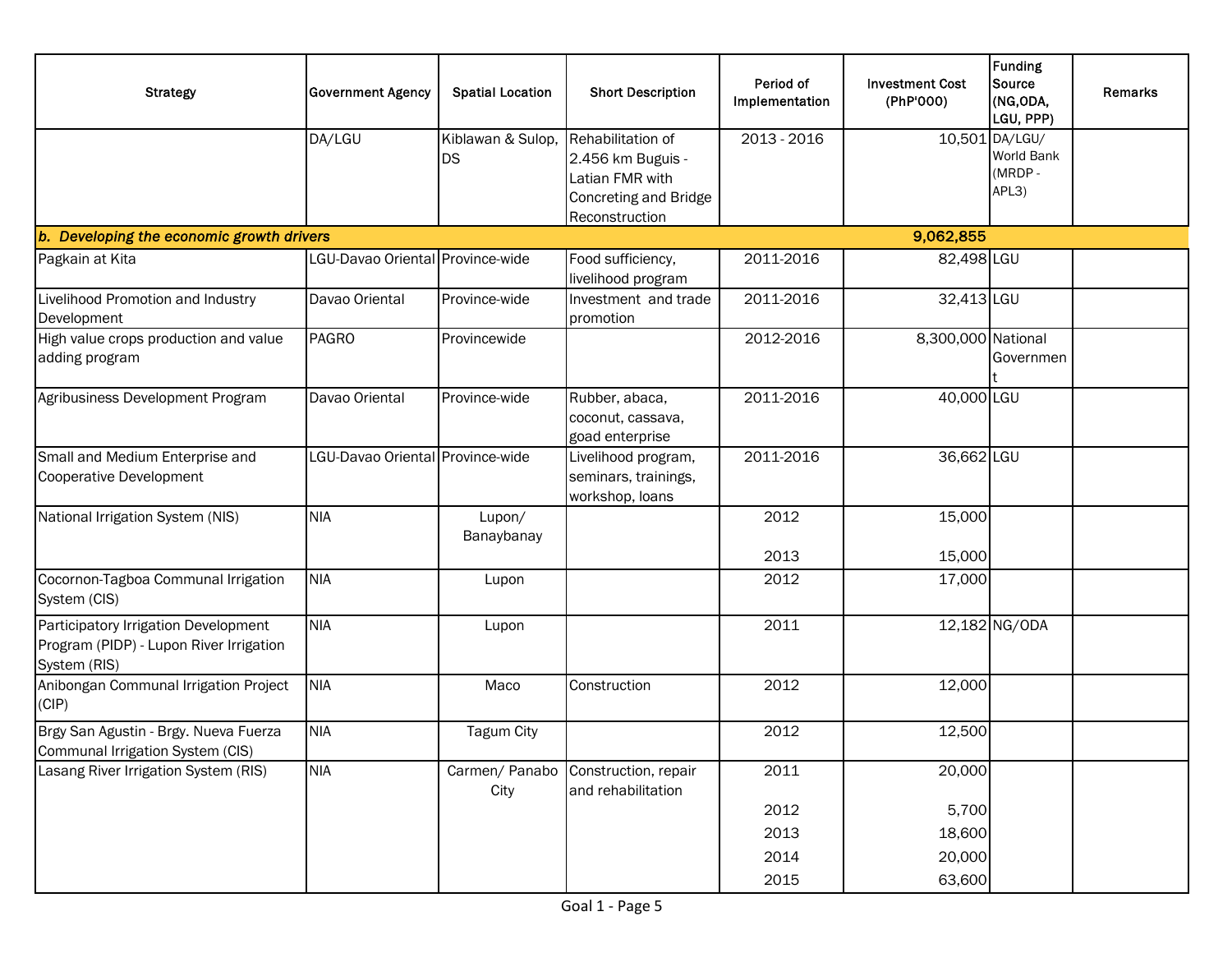| <b>Strategy</b>                                                                                | <b>Government Agency</b> | <b>Spatial Location</b> | <b>Short Description</b>                                                                                       | Period of<br>Implementation  | <b>Investment Cost</b><br>(PhP'000) | <b>Funding</b><br><b>Source</b><br>(NG,ODA,<br>LGU, PPP) | <b>Remarks</b>                         |
|------------------------------------------------------------------------------------------------|--------------------------|-------------------------|----------------------------------------------------------------------------------------------------------------|------------------------------|-------------------------------------|----------------------------------------------------------|----------------------------------------|
| Kipaliku National Irrigation Project (NIP)<br>2 Feasibility Study and Detailed<br>Engineering  | <b>NIA</b>               | Sto. Tomas              |                                                                                                                | 2016                         | 5,000                               |                                                          |                                        |
| Sibulan River Irrigation Project (RIP)<br><b>Feasibility Study and Detailed</b><br>Engineering | <b>NIA</b>               | Sta. Cruz               |                                                                                                                | 2014<br>2015                 | 7,500<br>10,000                     |                                                          |                                        |
| Balangunan Communal Irrigation Project NIA<br>(CIP)                                            |                          | <b>Jose Abad Santos</b> |                                                                                                                | 2012<br>2013                 | 500<br>15,000                       |                                                          |                                        |
| Little Baguio Communal Irrigation Project NIA<br>(CIP)                                         |                          | Malita                  |                                                                                                                | 2012<br>2013<br>2014<br>2015 | 1,500<br>20,000<br>20,000<br>10,000 |                                                          |                                        |
| Demoloc Communal Irrigation Project<br>(CIP)                                                   | <b>NIA</b>               | Malita                  |                                                                                                                | 2012                         | 200<br>10,000                       |                                                          |                                        |
| Cateel Irrigation Project                                                                      | Davao Orinental          | Cateel                  | Irrigation for 11<br>barangays                                                                                 | 2011-2016                    |                                     | 250,000 LGU/ODA                                          |                                        |
| Rehab of Padada River Irrigation                                                               | LGU-Davao del Sur        | Hagonoy                 | Repair of dam and<br>irrigation facilities                                                                     | 2014                         | To be determined                    | <b>JICA</b>                                              | For<br>endorsement to<br><b>RDC XI</b> |
| Irrigation Facilities (Sirawan CIP)                                                            | LGU-Davao del Sur        | Sta. Cruz               | Construction                                                                                                   | 2015                         | 10,000                              |                                                          |                                        |
| c. Developing the ecotourism industry                                                          |                          |                         |                                                                                                                |                              | 227,150                             |                                                          |                                        |
| Development of the Crocodile eco-<br>tourism park                                              | LGU-Davao del<br>Sur/PTA | Punta Piapi,<br>Padada  | Development of the<br>site into ecO-tourism<br>park                                                            |                              | 5,000                               |                                                          |                                        |
| Development of the Crocodile eco-<br>tourism park                                              | LGU-Davao del<br>Sur/PTA | Punta Piapi,<br>Padada  | Concreting of the road<br>from Padada National<br>Highway to Puntia<br>Piapi                                   |                              | 15,000                              |                                                          |                                        |
| Tourism Development Project                                                                    | Davao Oriental           | Province-wide           | <b>Upgrading of facilities</b>                                                                                 | 2011-2016                    | 95,250 LGU                          |                                                          |                                        |
| Integrated Coastal Resources<br>Management Program                                             | Davao Oriental           | Province-wide           | Technical assistance<br>on management of<br>coastal resources                                                  | 2011-2016                    | 20,000 Grant/                       | <b>DENR</b>                                              |                                        |
| Davao Oriental Museum Project                                                                  | LGU-Davao Oriental       | Province-wide           | Construction of<br>provincial museum for<br>culture, history of the<br> province<br><del>Goal 1 - Page 6</del> | 2011-2016                    | 36,700 LGU                          |                                                          |                                        |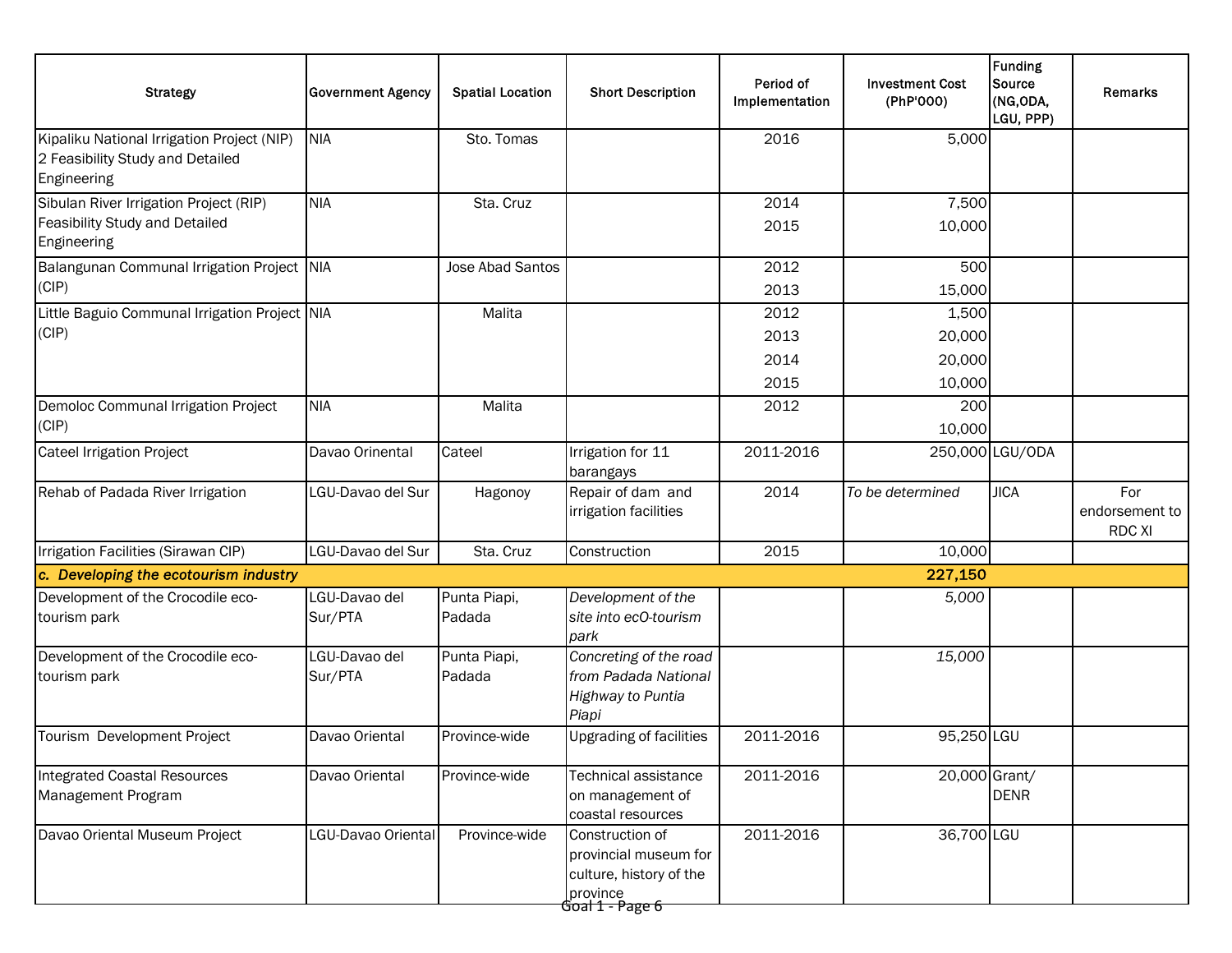| <b>Strategy</b>                                         | <b>Government Agency</b> | <b>Spatial Location</b>                             | <b>Short Description</b>                                    | Period of<br>Implementation | <b>Investment Cost</b><br>(PhP'000) | Funding<br>Source<br>(NG,ODA,<br>LGU, PPP) | Remarks    |
|---------------------------------------------------------|--------------------------|-----------------------------------------------------|-------------------------------------------------------------|-----------------------------|-------------------------------------|--------------------------------------------|------------|
| International and Domestic Marketing<br>Program         | <b>DOT</b>               | Regionwide                                          | Collaborative efforsts<br>of the department,                | 2011-2016                   |                                     | 10,000 PPP (DOT,<br>CTO, PS)               |            |
|                                                         |                          | *MICE areas like<br>Samal, Davao,<br>Tagum and Mati | LGUs and private<br>sectors engaged in<br>international and |                             | 2000                                |                                            |            |
| a.MICE / Let's Meet in Davao                            |                          | <b>IGACOS</b>                                       | domestic promotions                                         |                             |                                     |                                            |            |
| b. Food Tourism (MCF and Davao Food<br>Tour)            | <b>DOT</b>               | Davao del Sur                                       | and marketing<br>programs to make the                       |                             |                                     | 500 PPP (DOT,<br>CTO, PS)                  |            |
| c. Visit Samal                                          | <b>DOT</b>               |                                                     | Davao Region as Top                                         |                             | 1500 PPP                            |                                            |            |
| d. Boulder Face                                         | <b>DOT</b>               |                                                     | 10 tourism<br>destinations in the                           |                             | 1200 PPP                            |                                            |            |
|                                                         |                          |                                                     | Philippines as well as                                      | 2012-2016                   | 2000 PPP                            |                                            |            |
| BIMP EAGA (Air Access Forum)                            | <b>DOTC</b>              |                                                     | for tourism                                                 |                             |                                     | (airlines)                                 |            |
|                                                         | <b>MINDA</b>             |                                                     | investments                                                 |                             |                                     |                                            |            |
| One Davao Program (CAN)                                 | <b>DOT</b>               |                                                     |                                                             | 2012-2016                   | 1000 PPP                            |                                            |            |
|                                                         | LGU                      |                                                     |                                                             |                             |                                     |                                            |            |
| Ongoing: VOLUNTOURISM with TOURIST<br><b>RECEPTION</b>  | <b>DOT</b>               | Arrival Area of DIA-<br>Davao City;                 |                                                             |                             |                                     | 1000 PPP (with<br>Academe)                 |            |
| a. Airport Reception Program (partner<br>academe, CAAP) |                          |                                                     |                                                             |                             |                                     |                                            |            |
| b.Mall Information Desk (partner with                   | <b>DOT</b>               | Malls of Davao                                      |                                                             |                             |                                     |                                            |            |
| malls, academe)                                         | Academe                  | City                                                |                                                             |                             |                                     |                                            |            |
| Development of Pujada Bay-Dahican<br>Peninsula          | DOT, LGU, PPP            | Mati City                                           | Physical Development<br>and Zone Mgt.                       | 2013-2015                   | To be determined                    | <b>DOT</b><br><b>ODA</b>                   | <b>BOT</b> |
| Desilting/Straightening of Batuto River                 | PEO                      | New Bataan,<br>Compostela Valley                    |                                                             |                             |                                     | 18,000 National<br>Government              |            |
| Desilting of Naboc River                                | <b>PEO</b>               | Monkayo                                             |                                                             |                             |                                     | 18,000 National<br>Government              |            |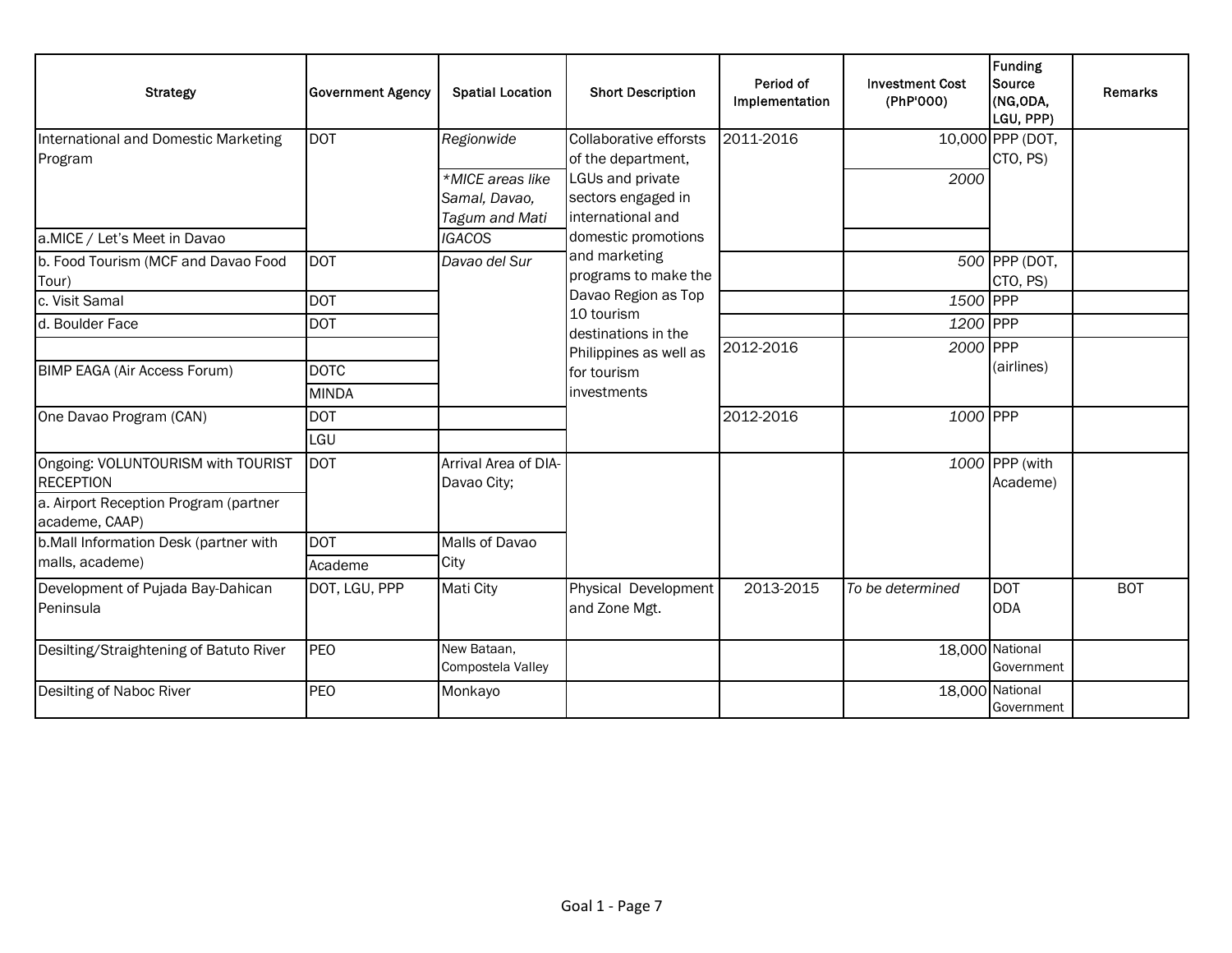| <b>Strategy</b>                                       | <b>Government Agency</b> | <b>Spatial Location</b> | <b>Short Description</b>                                                                                                        | Period of<br>Implementation | <b>Investment Cost</b><br>(PhP'000) | Funding<br>Source<br>(NG,ODA,<br>LGU, PPP) | Remarks |
|-------------------------------------------------------|--------------------------|-------------------------|---------------------------------------------------------------------------------------------------------------------------------|-----------------------------|-------------------------------------|--------------------------------------------|---------|
| d. Strengthening its role as Mindanao's financial hub |                          |                         |                                                                                                                                 |                             |                                     |                                            |         |
| Streamlining business permit and<br>licensing system  | DILG/DTI                 | Davao Oriental          | Reducing the number<br>of steps in application<br>of business licenses<br>and renewals and<br>reducing number of<br>signatories | 2014                        | To be provided                      |                                            |         |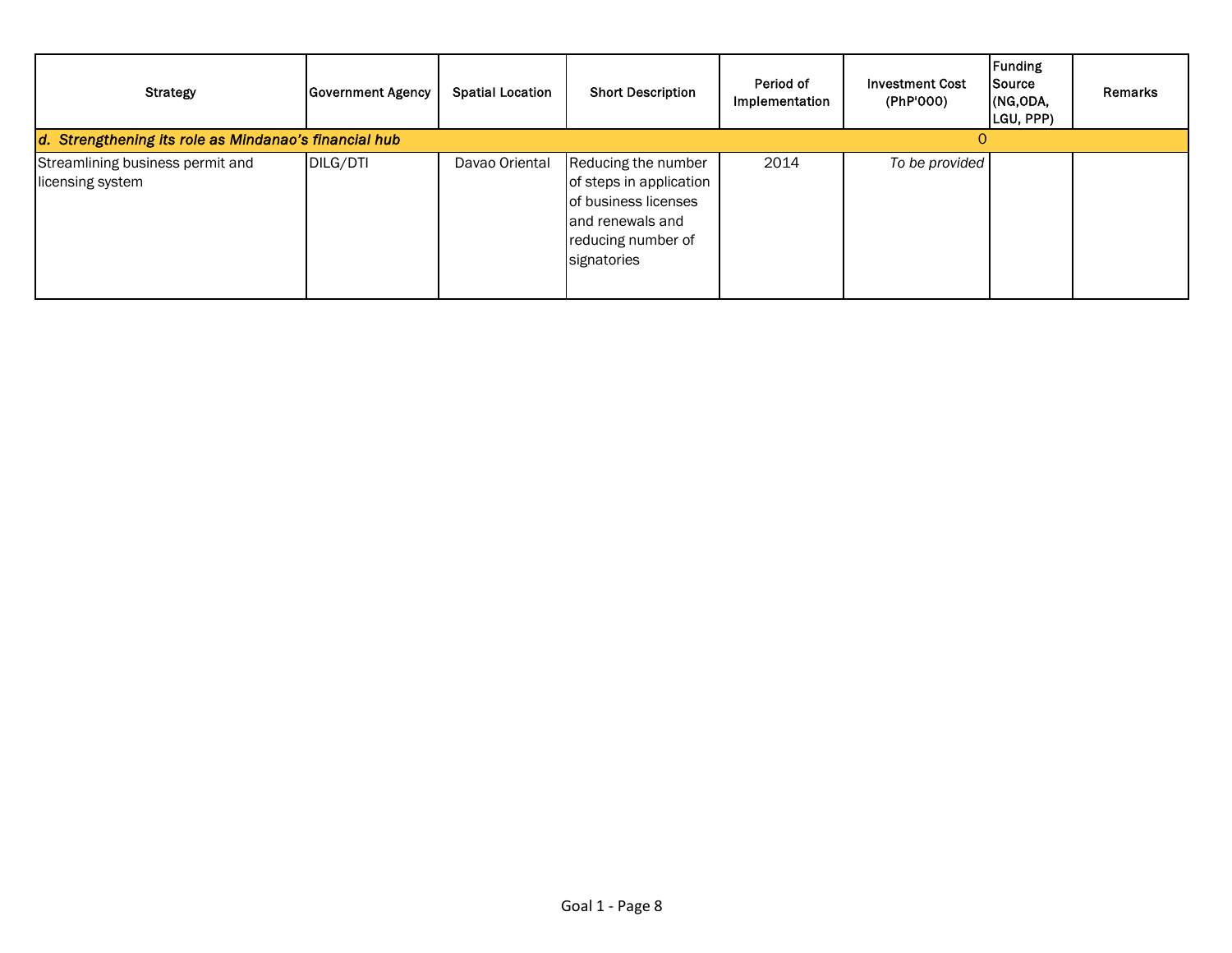| <b>Strategy</b>                                                                                                                                                                                                                                                  | <b>Government Agency</b>                                                 | <b>Spatial Location</b>                                                                                                                                                           | <b>Short Description</b>                                                                                                                                                                                  | Period of<br>Implementation | <b>Investment Cost</b><br>(PhP'000) | <b>Funding</b><br>Source<br>(NG,ODA,<br>LGU, PPP)                       | Remarks                                                                                                                                       |  |  |
|------------------------------------------------------------------------------------------------------------------------------------------------------------------------------------------------------------------------------------------------------------------|--------------------------------------------------------------------------|-----------------------------------------------------------------------------------------------------------------------------------------------------------------------------------|-----------------------------------------------------------------------------------------------------------------------------------------------------------------------------------------------------------|-----------------------------|-------------------------------------|-------------------------------------------------------------------------|-----------------------------------------------------------------------------------------------------------------------------------------------|--|--|
| Goal 2: Improving the Physical Linkages between Production Areas and Market Centers                                                                                                                                                                              |                                                                          |                                                                                                                                                                                   |                                                                                                                                                                                                           |                             | 35,313,070                          |                                                                         |                                                                                                                                               |  |  |
|                                                                                                                                                                                                                                                                  | a. Greater Integration of the Inter-Modal Transport System<br>26,219,570 |                                                                                                                                                                                   |                                                                                                                                                                                                           |                             |                                     |                                                                         |                                                                                                                                               |  |  |
| <b>Sea Transport</b>                                                                                                                                                                                                                                             |                                                                          |                                                                                                                                                                                   |                                                                                                                                                                                                           |                             | 1,100,000                           |                                                                         |                                                                                                                                               |  |  |
| Construction of Main Sea Transport PPA Southern<br>Terminal at Sta Ana Wharf                                                                                                                                                                                     | Mindanao District<br>Office, Davao City,<br><b>Private Sector</b>        | Davao City                                                                                                                                                                        | Construction of<br>modern transport<br>terminal                                                                                                                                                           | 2016                        |                                     | City, Private<br>Sector                                                 | 350,000 PPA, Davao Sta Ana wharf is<br>owned by PPA but<br>is currently<br>operated by the<br>city government<br>of Davao under<br><b>MOA</b> |  |  |
| Construction/improvement of the Ports PPA Southern<br>and Transport Terminal in Mati and Mindanao District<br>Baganga in Davao Oriental, Digos City Office, LGU<br>and Malita in Davao del Sur, as well as<br>Babak and Peñaplata in IGaCoS and<br>Panabo in DDN |                                                                          | Mati City and<br>Baganga in Davao   ment of port and<br>Oriental, Digos<br>City and Malita in<br>Davao del Sur,<br>Babak and<br>Penaplata,<br><b>IGaCoS in Davao</b><br>del Norte | Construction/Improve<br>transport terminal                                                                                                                                                                | 2012-2016                   | 250,000 PPA                         | Corporate<br>funds and<br>LGU funds                                     |                                                                                                                                               |  |  |
| Upgrading/Improvement of PPA-owned<br>facilities to multi-purpose ports                                                                                                                                                                                          | PPA Southern<br>Mindanao District<br>Office, Private<br>Sector           | Davao Gulfwide                                                                                                                                                                    | Construction of<br>fishing vessel<br>facilities, parking<br>facilities for land<br>vehicle and other<br>support utilties<br>including power,<br>water,<br>communication,<br>wastewater and solid<br>waste | 2012-2016                   | 500,000 PPA                         | Southern<br>Mindanao<br><b>District</b><br>Office.<br>Private<br>Sector |                                                                                                                                               |  |  |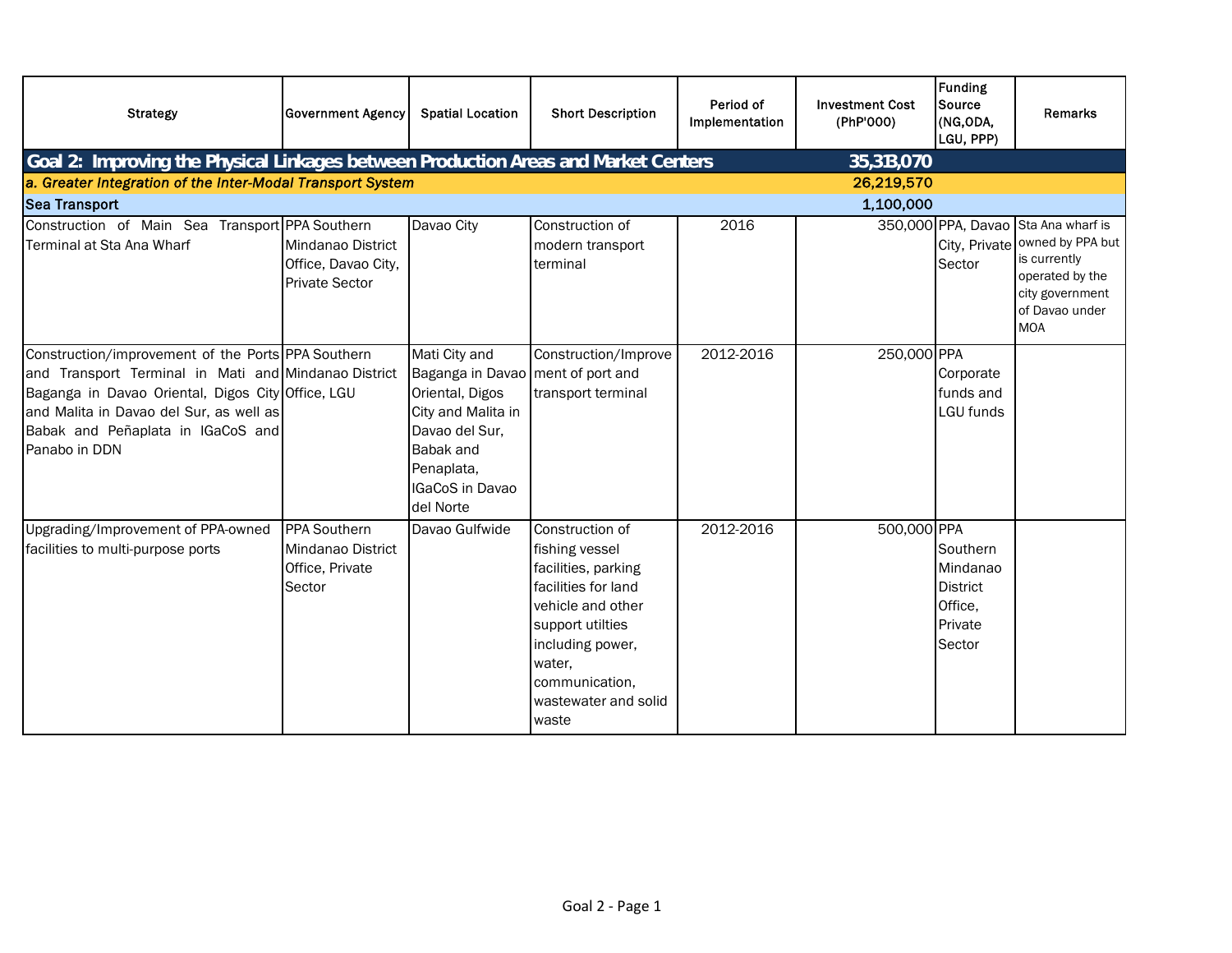| <b>Strategy</b>                                                                                | <b>Government Agency</b>                                               | <b>Spatial Location</b>                                                                | <b>Short Description</b>                                              | Period of<br>Implementation | <b>Investment Cost</b><br>(PhP'000) | <b>Funding</b><br>Source<br>(NG,ODA,<br>LGU, PPP)                                      | <b>Remarks</b>                                                                          |
|------------------------------------------------------------------------------------------------|------------------------------------------------------------------------|----------------------------------------------------------------------------------------|-----------------------------------------------------------------------|-----------------------------|-------------------------------------|----------------------------------------------------------------------------------------|-----------------------------------------------------------------------------------------|
| <b>Air Transport</b>                                                                           |                                                                        |                                                                                        |                                                                       |                             | 15,000                              |                                                                                        |                                                                                         |
| Study on the<br>construction/establishment of public<br>airstrip in Baganga, Malita and IGACOS | DOTC, CAAP,<br>Davao Oriental,<br>Davao del Sur and<br>Davao del Norte | Baganga, Davao<br>Oriental, Malita,<br>Davao del Sur and<br>IGACOS, Davao<br>del Norte | Conduct of feasibility<br>study                                       | 2014                        |                                     | 15,000 DOTC, CAAP,<br>Davao<br>Oriental,<br>Davao del<br>Sur and<br>Davao del<br>Norte |                                                                                         |
| <b>Land Transport</b>                                                                          |                                                                        |                                                                                        |                                                                       |                             | 23,502,247                          |                                                                                        |                                                                                         |
| Roads                                                                                          |                                                                        |                                                                                        |                                                                       |                             | 20,309,251                          |                                                                                        |                                                                                         |
| <b>IGACOS Circumferential Road</b><br>Development Program                                      | DPWH XI, IGACOS                                                        | <b>IGACOS</b>                                                                          | Rehabilitation/concre<br>ting of 120 kilometers<br>of road            | 2012-2016                   |                                     | 500,000 DPWH XI,<br>ODA, PPP                                                           | Existing road is<br>for conversion<br>from local to<br>national<br>government<br>status |
| Construction/Rehabilitation of Road<br>from the National Highway to<br>Tagpopongan Port        | DPWH XI, IGACOS                                                        | <b>IGACOS</b>                                                                          | Rehabilitation/concre<br>ting of 17 kilometers<br>of road             | 2012-2016                   |                                     | 425,000 DPWH XI,<br>ODA.<br><b>IGACOS</b>                                              | Existing road is<br>for conversion<br>from local to<br>national<br>government<br>status |
| Completion of of Panabo City to Carmen DPWH XI, LGUs<br>Coastal Road                           |                                                                        | Panabo, Carmen,<br>Tagum City                                                          | Construction of 18<br>kilometers of road                              | 2012-2016                   |                                     | 450,000 DPWH XI,<br>LGUs                                                               |                                                                                         |
| Construction of Macalula, Farm-to-<br><b>Market Road</b>                                       | DA, LGU Mati City                                                      | Barangays<br>Macambol,<br>Cabuaya, Luban<br>and Lanca                                  | Opening/rehabilitatio<br>n of 36 kilometers of<br>farm-to-market road | 2013-2016                   |                                     | 100,000 DA-MRDP,<br><b>LGU Mati</b><br>City, FMR                                       | For MRDP APL<br>3                                                                       |
| Surigao-Davao Coastal Road                                                                     | <b>DPWH XI</b>                                                         | Tagum City                                                                             | Widening (Additional<br>2 lanes)                                      | 2012-2013                   |                                     | 38,080 DPWH XI                                                                         |                                                                                         |
|                                                                                                | DPWH XI                                                                |                                                                                        | Preventive<br>Maintenance                                             | 2013                        |                                     | 20,000 DPWH XI                                                                         |                                                                                         |
| Daang Maharlika (Agusan-Davao Road)                                                            | <b>DPWH XI</b>                                                         | Tagum City                                                                             | <b>Widening (Additional</b><br>2 lanes)                               | 2012-2013                   |                                     | 80,000 DPWH XI                                                                         |                                                                                         |
|                                                                                                | DPWH XI                                                                |                                                                                        | Preventive<br>Maintenance                                             | 2011-2014                   |                                     | 254,935 DPWH XI                                                                        |                                                                                         |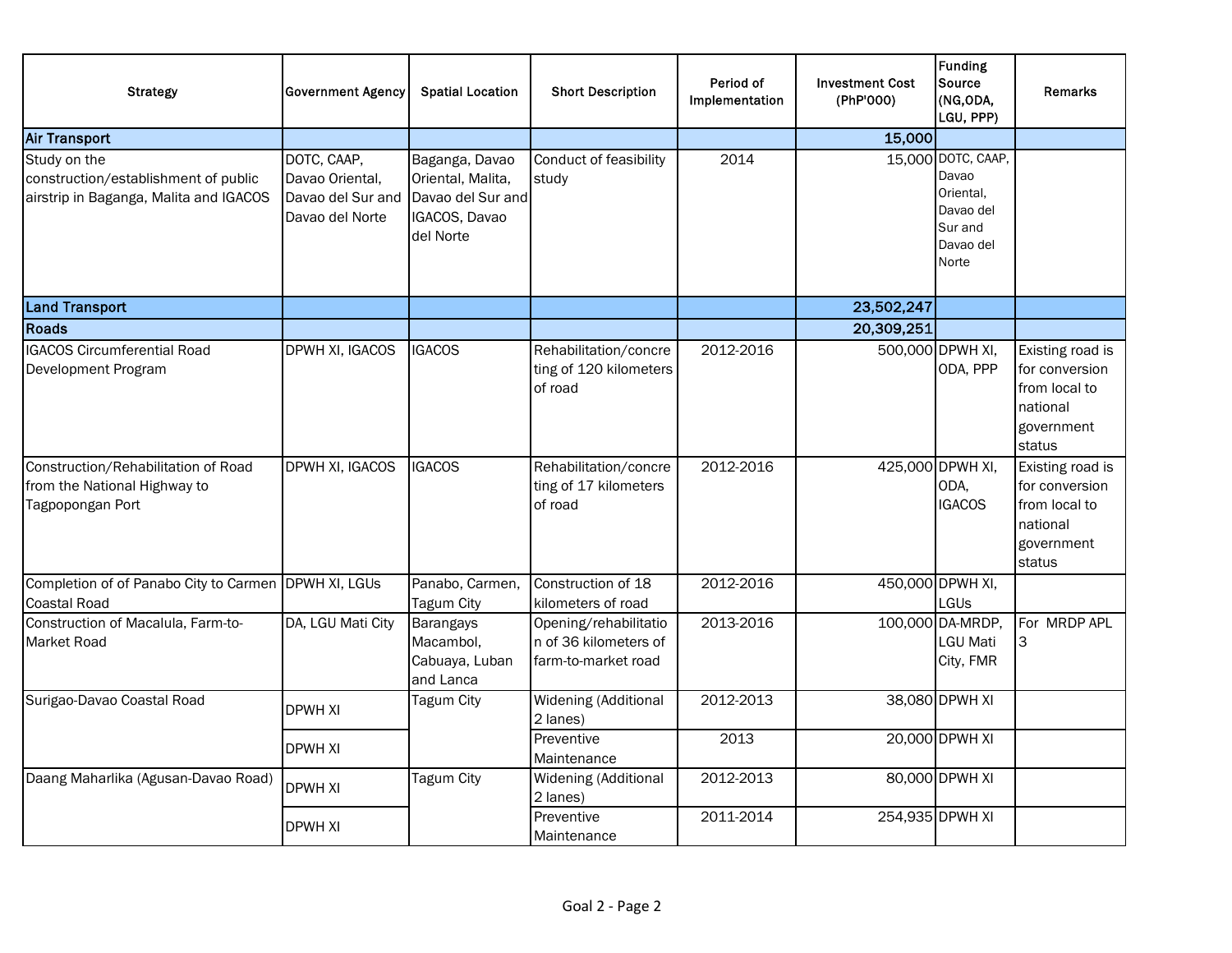| <b>Strategy</b>                                 | <b>Government Agency</b> | <b>Spatial Location</b>      | <b>Short Description</b>                                    | Period of<br>Implementation | <b>Investment Cost</b><br>(PhP'000) | <b>Funding</b><br>Source<br>(NG,ODA,<br>LGU, PPP) | <b>Remarks</b>                                   |
|-------------------------------------------------|--------------------------|------------------------------|-------------------------------------------------------------|-----------------------------|-------------------------------------|---------------------------------------------------|--------------------------------------------------|
| Daang Maharlika (Agusan-Davao Road)             | <b>DPWH XI</b>           | Carmen and<br>Panabo City    | Widening (Additional<br>2 lanes)                            | 2011-2014                   |                                     | 125,380 DPWH XI                                   |                                                  |
|                                                 | DPWH XI                  |                              | Rehabilitation/Recon<br>struction                           | 2011                        |                                     | 17,149 DPWH XI                                    |                                                  |
|                                                 | <b>DPWH XI</b>           |                              | Preventive<br>Maintenance                                   | 2011-2015                   |                                     | 292,791 DPWH XI                                   |                                                  |
| Island Garden City of Samal Circumferen DPWH XI |                          | <b>IGACOS</b>                | Improvement/Concret<br>ing                                  | 2012-2025                   |                                     | 600,000 DPWH XI                                   | For conversion<br>from local to<br>national road |
| Daang Maharlika (Agusan-Davao Road)             | <b>DPWH XI</b>           | Monkayo and<br>Montevista    | Widening (Additional<br>2 lanes)                            | 2012-2017                   |                                     | 749,492 DPWH XI                                   |                                                  |
|                                                 |                          |                              | Preventive<br>Maintenance                                   | 2011-2014                   |                                     | 227,740 DPWH XI                                   |                                                  |
|                                                 |                          |                              | Rehabilitation/Recon<br>struction                           | 2012                        |                                     | 3,688 DPWH XI                                     |                                                  |
| Surigao-Davao Coastal Road                      | <b>DPWH XI</b>           | Maco, Mabini and<br>Pantukan | <b>Widening (Additional</b><br>2 lanes)                     | 2011-2017                   |                                     | 683,213 DPWH XI                                   |                                                  |
| Daang Maharlika (Agusan-Davao Road)             | <b>DPWH XI</b>           | Nabunturan and<br>Mawab      | Widening (Additional<br>2 lanes)                            | 2011 & 2013-<br>2020        |                                     | 144,585 DPWH XI                                   |                                                  |
| Davao-Cotabato Road                             | <b>DPWH XI</b>           | Sta. Cruz and<br>Digos City  | Rehabilitation/Recon<br>struction                           | 2011 & 2013-<br>2015        |                                     | 319,279 DPWH XI                                   |                                                  |
|                                                 | <b>DPWH XI</b>           | Sta. Cruz and<br>Digos City  | Preventive<br>Maintenance                                   | 2011 & 2013-<br>2016        |                                     | 110,457 DPWH XI                                   |                                                  |
|                                                 | <b>DPWH XI</b>           | Sta. Cruz and<br>Digos City  | Widening (Additional<br>2 lanes)                            | 2012-2021                   |                                     | 711,426 DPWH XI                                   |                                                  |
| Digos-Makar Road                                | <b>DPWH XI</b>           | Digos, Hagonoy<br>and Padada | <b>Upgrading (Asphalt to</b><br>Concrete)                   | 2011 & 2013-<br>2014        |                                     | 261,248 DPWH XI                                   |                                                  |
|                                                 | <b>DPWH XI</b>           |                              | Widening (Additional<br>2 lanes)                            | 2012-2016                   |                                     | 254,200 DPWH XI                                   |                                                  |
| Digos Diversion Road                            | <b>DPWH XI</b>           | Digos City                   | Widening (Additional<br>2 lanes) with massive<br>embankment | 2013                        |                                     | 25,000 DPWH XI                                    |                                                  |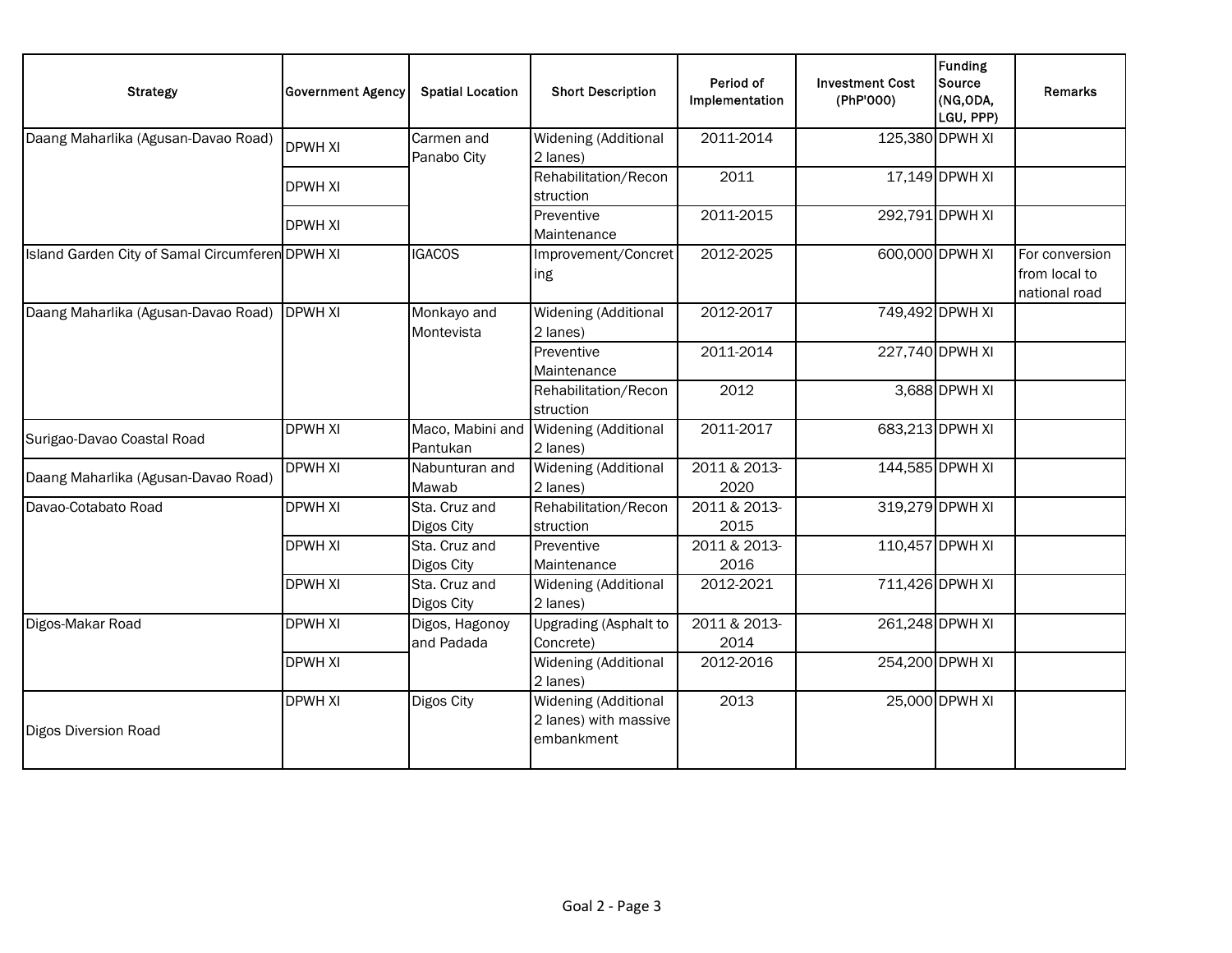| <b>Strategy</b>                      | <b>Government Agency</b> | <b>Spatial Location</b>           | <b>Short Description</b>                                       | Period of<br>Implementation | <b>Investment Cost</b><br>(PhP'000) | <b>Funding</b><br>Source<br>(NG,ODA,<br>LGU, PPP) | Remarks |
|--------------------------------------|--------------------------|-----------------------------------|----------------------------------------------------------------|-----------------------------|-------------------------------------|---------------------------------------------------|---------|
| Davao Del Sur-Sarangani Coastal Road | <b>DPWH XI</b>           | Malita, Don<br>Marcelino and JAS  | Concreting                                                     | 2011-2014                   | 5,043,919 DPWH XI                   |                                                   |         |
|                                      | <b>DPWH XI</b>           | Malalag, Sta.<br>Maria and Malita | Other slips and<br>emergency protection<br>works               | 2011-2020                   |                                     | 164,350 DPWH XI                                   |         |
|                                      | <b>DPWH XI</b>           | Malalag, Sta.<br>Maria and Malita | Preventive<br>Maintenance                                      | 2011 & 2013-<br>2025        |                                     | 113,000 DPWH XI                                   |         |
| Digos-Makar Road                     | <b>DPWH XI</b>           | Sulop                             | Upgrade to Portland<br><b>Cement Concrete</b><br>Pavement      | 2011&2013                   |                                     | 115,678 DPWH XI                                   |         |
|                                      | <b>DPWH XI</b>           |                                   | Widening (Additional<br>2 lanes)                               | 2013-2016                   |                                     | 322,000 DPWH XI                                   |         |
| <b>Tubalan Port Road</b>             | <b>DPWH XI</b>           | Malita                            | Concreting<br>(Completion)                                     | 2013                        |                                     | 40,000 DPWH XI                                    |         |
| Daang Maharlika (Agusan-Davao Road)  | <b>DPWH XI</b>           | Davao City                        | Preventive<br>Maintenance                                      | 2012-2014                   |                                     | 66,424 DPWH XI                                    |         |
| Davao-Cotabato Road                  | <b>DPWH XI</b>           | Davao City                        | Widening (Additional<br>2 lanes)                               | 2012-2014                   |                                     | 148,000 DPWH XI                                   |         |
|                                      | <b>DPWH XI</b>           |                                   | Reconst./Reblocking                                            | 2013-2014                   |                                     | 75,349 DPWH XI                                    |         |
|                                      | <b>DPWH XI</b>           |                                   | Loading & Unloading<br>Bays (7 stations)                       | 2012                        |                                     | 17,000 DPWH XI                                    |         |
| Davao-Bukidnon Road                  | <b>DPWH XI</b>           | Davao City                        | Widening (Additional<br>2 lanes)                               | 2012-2014                   |                                     | 81,186 DPWH XI                                    |         |
|                                      | <b>DPWH XI</b>           |                                   | Preventive<br>Maintenance                                      | 2011-2014                   |                                     | 58,630 DPWH XI                                    |         |
|                                      | <b>DPWH XI</b>           |                                   | Rehabilitation                                                 | 2012-2014                   |                                     | 100,000 DPWH XI                                   |         |
|                                      | <b>DPWH XI</b>           |                                   | Loading and<br>Unloading Bays (8<br>stations)                  | 2012-2013                   |                                     |                                                   |         |
| Aurora Quezon Blvd. Road             | <b>DPWH XI</b>           | Davao City                        | Reconstruction/Reblo<br>cking with drainage<br>and box culvert | 2012-2015                   |                                     | 145,670 DPWH XI                                   |         |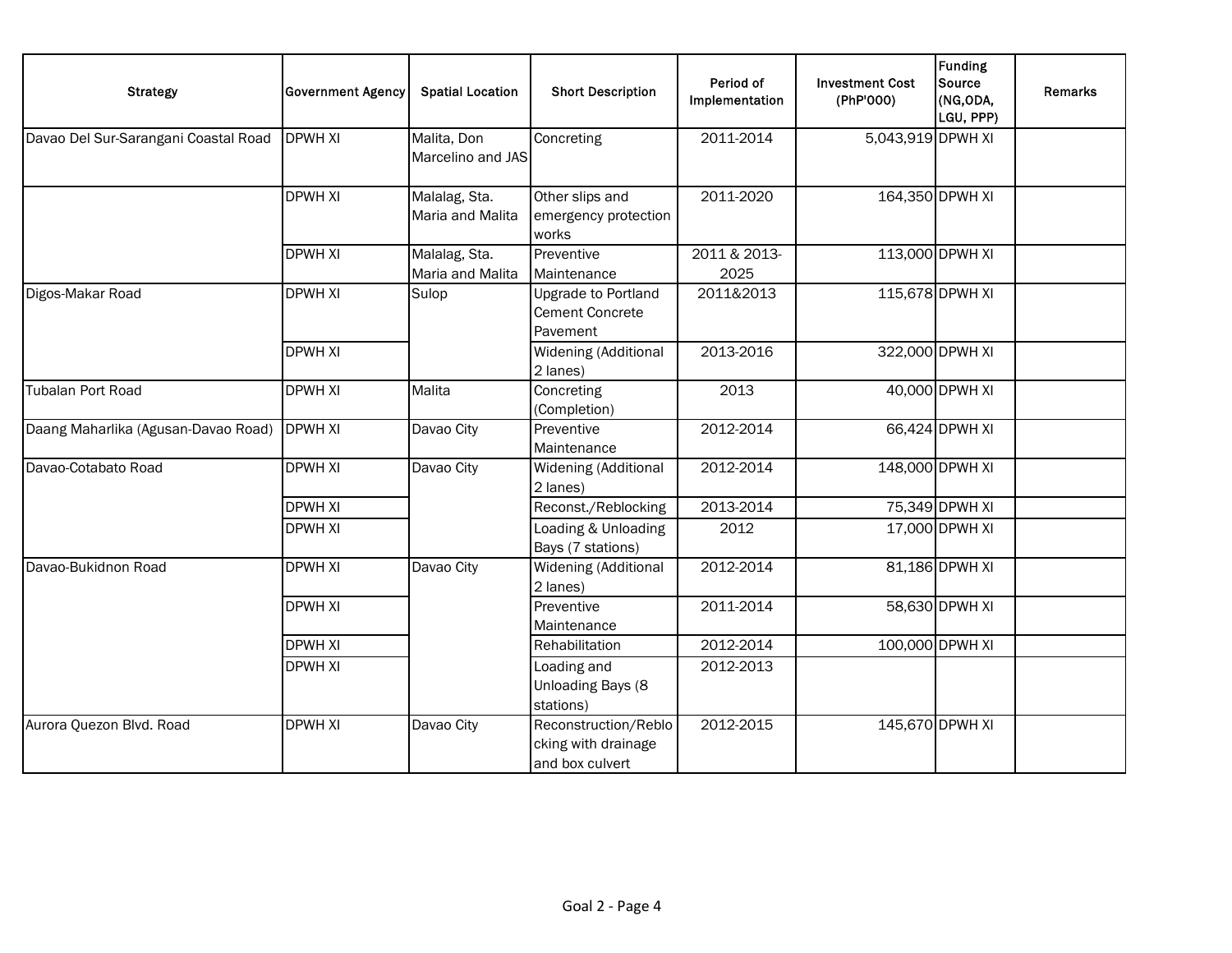| <b>Strategy</b>                     | <b>Government Agency</b> | <b>Spatial Location</b>       | <b>Short Description</b>                      | Period of<br>Implementation | <b>Investment Cost</b><br>(PhP'000) | <b>Funding</b><br>Source<br>(NG,ODA,<br>LGU, PPP) | <b>Remarks</b> |
|-------------------------------------|--------------------------|-------------------------------|-----------------------------------------------|-----------------------------|-------------------------------------|---------------------------------------------------|----------------|
| ABS-CBN Quimpo Blvd. Diversion Road | <b>DPWH XI</b>           | Davao City                    | Widening (Additional<br>2 lanes)              | 2012-2014                   |                                     | 60,000 DPWH XI                                    |                |
|                                     | <b>DPWH XI</b>           |                               | Preventive<br>Maintenance                     | 2012-2014                   |                                     | 31,768 DPWH XI                                    |                |
|                                     | <b>DPWH XI</b>           |                               | Loading and<br>Unloading Bays (2<br>stations) | 2012                        |                                     | 3,700 DPWH XI                                     |                |
| Daang Maharlika (Agusan-Davao Road) | <b>DPWH XI</b>           | Davao City                    | Widening (Additional<br>2 lanes)              | 2011-2015                   |                                     | 179,140 DPWH XI                                   |                |
|                                     | <b>DPWH XI</b>           |                               | Rehabilitation/Recon<br>struction             | 2011 & 2013                 |                                     | 21,083 DPWH XI                                    |                |
|                                     | <b>DPWH XI</b>           |                               | Preventive<br>Maintenance                     | 2011-2015                   |                                     | 512,833 DPWH XI                                   |                |
| R. Castillo St.                     | <b>DPWH XI</b>           | Davao City                    | Reconstruction/Reblo<br>cking (4 lanes)       | 2012-2015                   |                                     | 237,744 DPWH XI                                   |                |
| Davao-Cotabato Road                 | <b>DPWH XI</b>           | Davao City                    | Rehabilitation/Recon<br>struction             | 2013-2015                   |                                     | 128,018 DPWH XI                                   |                |
|                                     | <b>DPWH XI</b>           |                               | Widening (Additional<br>2 lanes)              | 2012-2016                   |                                     | 209,580 DPWH XI                                   |                |
| Davao-Bukidnon Road                 | <b>DPWH XI</b>           | Davao City                    | Widening (Additional<br>2 lanes)              | 2012-2013                   |                                     | 148,000 DPWH XI                                   |                |
|                                     | <b>DPWH XI</b>           |                               | Rehabilitation/Recon<br>struction             | 2011-2014                   |                                     | 168,626 DPWH XI                                   |                |
|                                     | <b>DPWH XI</b>           |                               | Preventive<br>Maintenance                     | 2011-2021                   |                                     | 416,481 DPWH XI                                   |                |
| Surigao-Davao Coastal Road          | <b>DPWH XI</b>           | Tarragona,<br>Manay, Caraga,  | Rehabilitation/Recon<br>struction             | 2011-2016                   |                                     | 112,801 DPWH XI                                   |                |
|                                     | <b>DPWH XI</b>           | Baganga, Cateel<br>and Boston | Preventive<br>Maintenance                     | 2011-2016                   |                                     | 535,866 DPWH XI                                   |                |
|                                     | <b>DPWH XI</b>           |                               | Widening (Additional<br>2 lanes)              | 2013-2016                   | 2,000,000 DPWH XI                   |                                                   |                |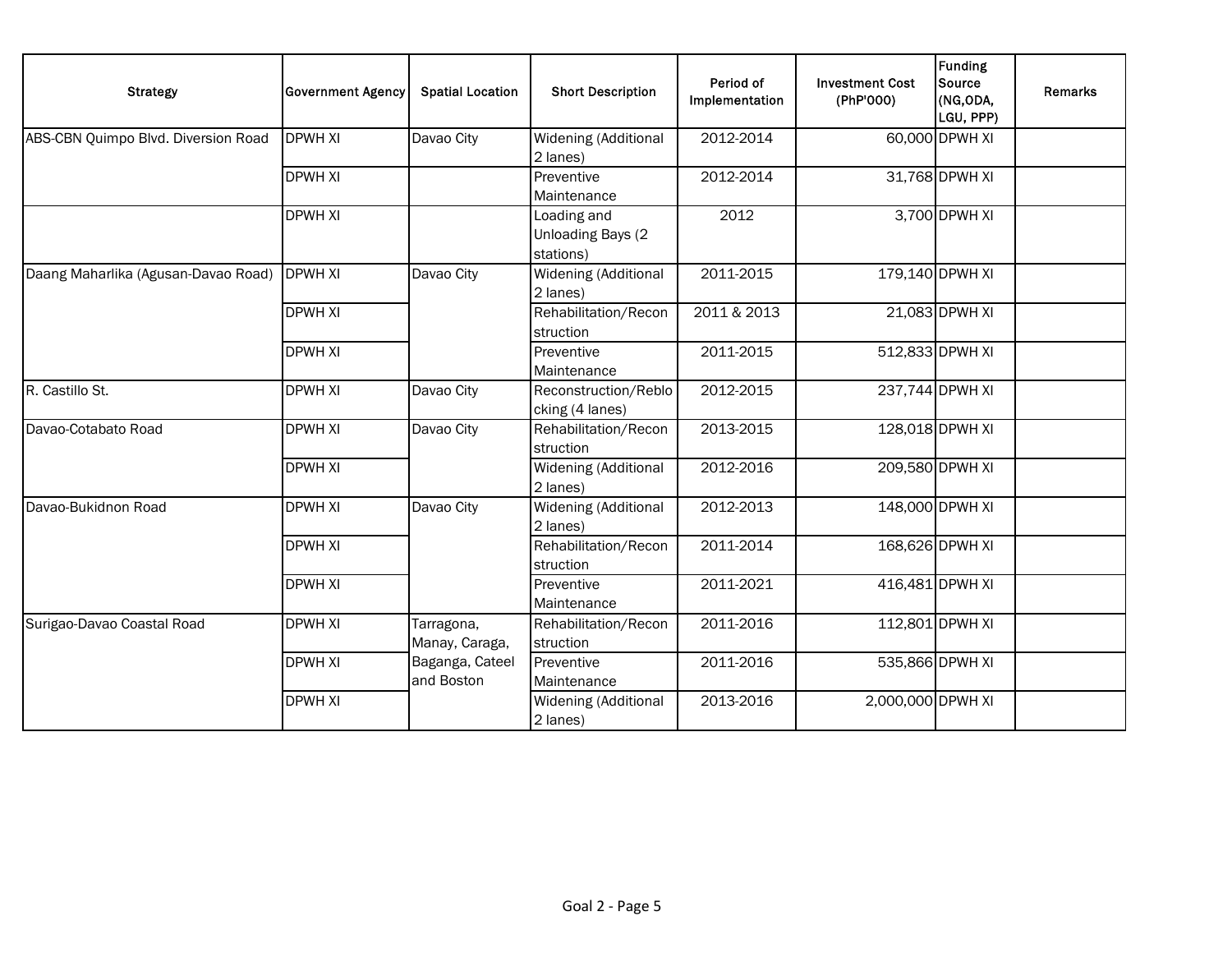| <b>Strategy</b>                                                                                       | <b>Government Agency</b>     | <b>Spatial Location</b>        | <b>Short Description</b>                                                                      | Period of<br>Implementation | <b>Investment Cost</b><br>(PhP'000) | <b>Funding</b><br>Source<br>(NG,ODA,<br>LGU, PPP) | <b>Remarks</b> |
|-------------------------------------------------------------------------------------------------------|------------------------------|--------------------------------|-----------------------------------------------------------------------------------------------|-----------------------------|-------------------------------------|---------------------------------------------------|----------------|
| Surigao-Davao Coastal Road                                                                            | <b>DPWH XI</b>               | Mati, San Isidro,<br>Lupon and | <b>Upgrading (Asphalt to</b><br>Concrete)                                                     | 2011-2012                   |                                     | 148,400 DPWH XI                                   |                |
|                                                                                                       | <b>DPWH XI</b>               | Banaybany                      | Preventive<br>Maintenance                                                                     | 2011-2023                   |                                     | 320,483 DPWH XI                                   |                |
|                                                                                                       | <b>DPWH XI</b>               |                                | Widening (Additional<br>2 lanes)                                                              | 2011-2025                   |                                     | 563,600 DPWH XI                                   |                |
| Tibanban-Lavigan Road                                                                                 |                              | Gov. Generoso                  | Concreting                                                                                    | 2011-2016                   |                                     | 926,830 DPWH XI                                   |                |
| Jct. Manikling-Gov. Generoso Road                                                                     |                              | Gov. Generoso                  | Rehabilitation/Recon<br>struction                                                             | 2011                        |                                     | 22,716 DPWH XI                                    |                |
| Opening/Improvement of Road<br>connecting Kapalong in Davao del Norte<br>and Loreto in Agusan del Sur | DPWH XI, LGUs                | Kapalong, Davao<br>del Norte   | Construction of 195<br>kilometers of road                                                     | 2012-2016                   |                                     | DPWH XI,<br>LGUs                                  |                |
| Rehabilitation of New Asturias-Magangit-DA/LGU<br><b>Taglawig Road</b>                                |                              | Maco                           |                                                                                               | 2015                        | 22,213                              |                                                   |                |
| Concreting/Improvement of FMRs and<br><b>Provincial Roads</b>                                         | LGU-Davao del Sur Digos City |                                |                                                                                               |                             | 175,000                             |                                                   |                |
| Concreting of provincials and FMRs                                                                    | LGU-Davao del Sur Malalag    |                                |                                                                                               |                             | 82,500                              |                                                   |                |
|                                                                                                       |                              | Sta. Maria                     |                                                                                               |                             | 34,500                              |                                                   |                |
|                                                                                                       |                              | Sulop                          |                                                                                               |                             | 29,000                              |                                                   |                |
|                                                                                                       |                              | Malita                         |                                                                                               |                             | 206,000                             |                                                   |                |
| Concreting of provincials and FMRs                                                                    | LGU-Davao del Sur            | Don Marcelino                  |                                                                                               |                             | 50,000                              |                                                   |                |
|                                                                                                       |                              | JAS                            |                                                                                               |                             | 41,500                              |                                                   |                |
|                                                                                                       |                              | Sarangani                      |                                                                                               |                             | 36,000                              |                                                   |                |
| <b>Bridges</b>                                                                                        |                              |                                |                                                                                               |                             | 3,192,996                           |                                                   |                |
| Along Daang Maharlika Road:                                                                           |                              |                                |                                                                                               |                             |                                     |                                                   |                |
| Kalaw Bridge                                                                                          | <b>DPWH XI</b>               | Monkayo                        | <b>Construction of Bridge</b><br>Approaches and<br><b>Abutment Protection</b><br>(completion) | 2011                        |                                     | 45,000 DPWH XI                                    |                |
| Tigbawan Bridge                                                                                       | <b>DPWH XI</b>               | Montevista                     | Reconstruction                                                                                | 2013                        |                                     | 30,000 DPWH XI                                    |                |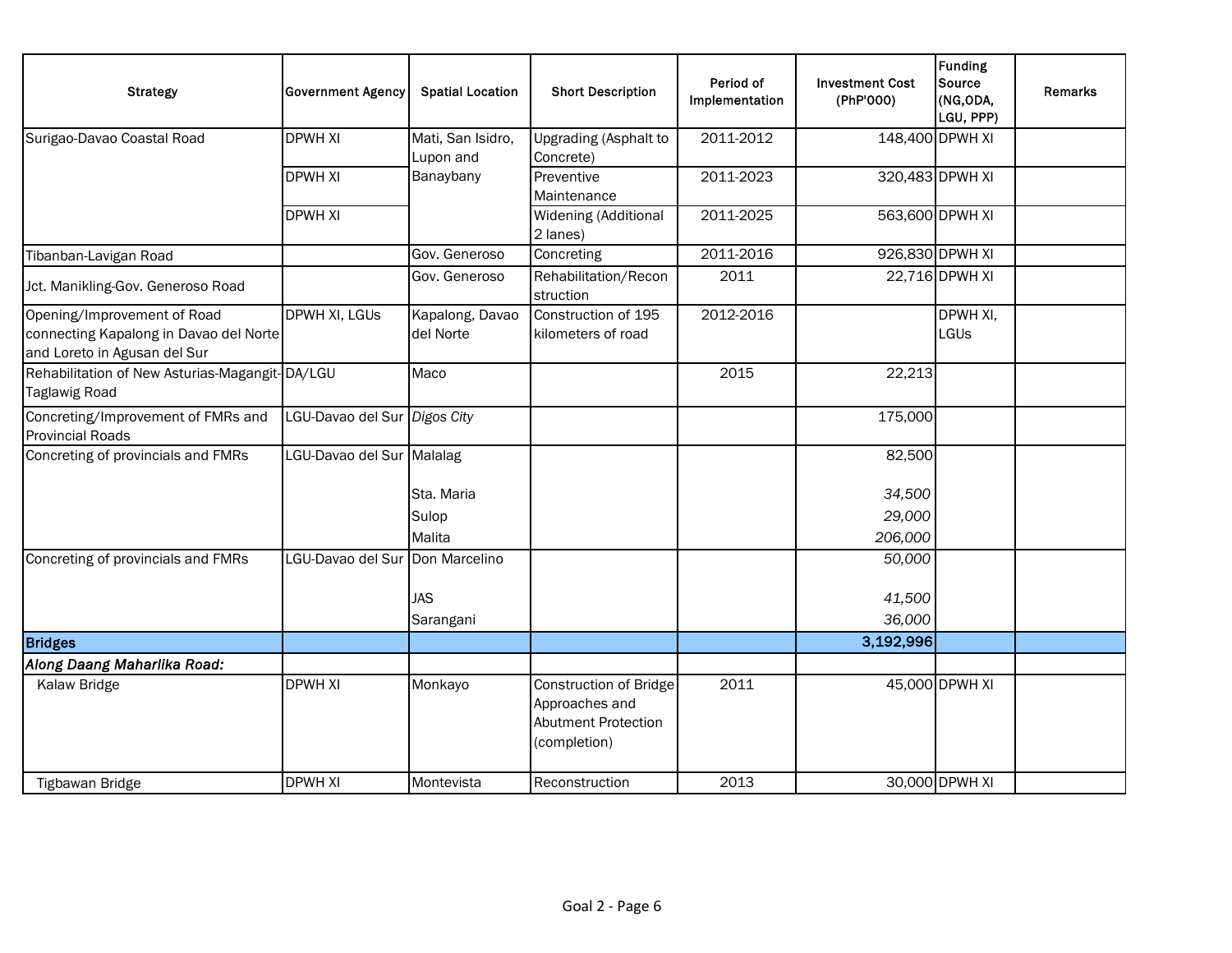| <b>Strategy</b>                         | <b>Government Agency</b> | <b>Spatial Location</b> | <b>Short Description</b>                    | Period of<br>Implementation | <b>Investment Cost</b><br>(PhP'000) | Funding<br>Source<br>(NG,ODA,<br>LGU, PPP) | <b>Remarks</b> |
|-----------------------------------------|--------------------------|-------------------------|---------------------------------------------|-----------------------------|-------------------------------------|--------------------------------------------|----------------|
| Pasian Bridge                           | <b>DPWH XI</b>           | Monkayo                 | Repair/Retrofit                             | 2014                        |                                     | 19,522 DPWH XI                             |                |
| Liboton Bridge                          | DPWH XI                  | Monkayo                 | Reconstruction/<br>Replacement/<br>Widening | 2013                        |                                     | 28,000 DPWH XI                             |                |
| Maitum Bridge                           | <b>DPWH XI</b>           | Monkayo                 | Reconstruction/<br>Replacement              | 2014                        |                                     | 10,380 DPWH XI                             |                |
| Along Surigao Sur-Davao Coastal Road:   |                          |                         |                                             |                             |                                     |                                            |                |
| Lapinigan Brige                         |                          | Mabini                  |                                             |                             |                                     |                                            |                |
|                                         | <b>DPWH XI</b>           |                         | Reconstruction/<br>Replacement              | 2013                        |                                     | 31,480 DPWH XI                             |                |
|                                         | <b>DPWH XI</b>           |                         | Widening                                    | 2013                        |                                     | 31,480 DPWH XI                             |                |
| Maco Brige                              | <b>DPWH XI</b>           | Maco                    | Reconstruction/<br>Replacement              | 2013                        |                                     | 22,440 DPWH XI                             |                |
| Binuangan Bridge                        | <b>DPWH XI</b>           | Maco                    | Widening                                    | 2013                        |                                     | 16,350 DPWH XI                             |                |
| Langgam Bridge                          | <b>DPWH XI</b>           | Maco                    | Widening                                    | 2013                        |                                     | 27,000 DPWH XI                             |                |
| Kingking Bridge                         | DPWH XI                  | Pantukan                | Repair                                      | 2014                        |                                     | 33,664 DPWH XI                             |                |
| Pagakpak Bridge                         | DPWH XI                  | Pantukan                | Reconstruction/<br>Replacement              | 2014                        |                                     | 31,600 DPWH XI                             |                |
| Tunga Bridge                            | <b>DPWH XI</b>           | Mabini                  | Widening                                    | 2013                        |                                     | 42,000 DPWH XI                             |                |
| <b>Mampising Bridge</b>                 | <b>DPWH XI</b>           | Mabini                  | Widening                                    | 2013                        |                                     | 21,000 DPWH XI                             |                |
| Nabunturan Bridge along Daang Maharlika |                          | Nabunturan              | Widening                                    | 2011                        |                                     | 20,000 DPWH XI                             |                |
| Along Davao-Cotabato Road:              |                          |                         |                                             |                             |                                     | <b>DPWH XI</b>                             |                |
| Miral Bridge                            | <b>DPWH XI</b>           | Bansalan                | Widening<br>(Completion) and<br>Approaches  | 2011                        |                                     | 33,300 DPWH XI                             |                |
| Coronon Bridge                          | <b>DPWH XI</b>           | Sta. Cruz               | Widening/<br>Construction and<br>Approaches | 2012-2013                   |                                     | 36,600 DPWH XI                             |                |
| Pilan Bridge                            | <b>DPWH XI</b>           | Sta. Cruz               | Reconstruction                              | 2013                        |                                     | 36,000 DPWH XI                             |                |
| Matti Bridge                            | <b>DPWH XI</b>           | Digos City              | Widening/<br>Construction                   | 2013                        |                                     | 31,000 DPWH XI                             |                |
| Inawayan Bridge                         | <b>DPWH XI</b>           | Sta. Cruz               | Widening/<br>Construction                   | 2013                        |                                     | 20,000 DPWH XI                             |                |
| Quinokol Bridge                         | <b>DPWH XI</b>           | Sta. Cruz               | Widening/<br>Construction                   | 2013                        |                                     | 32,000 DPWH XI                             |                |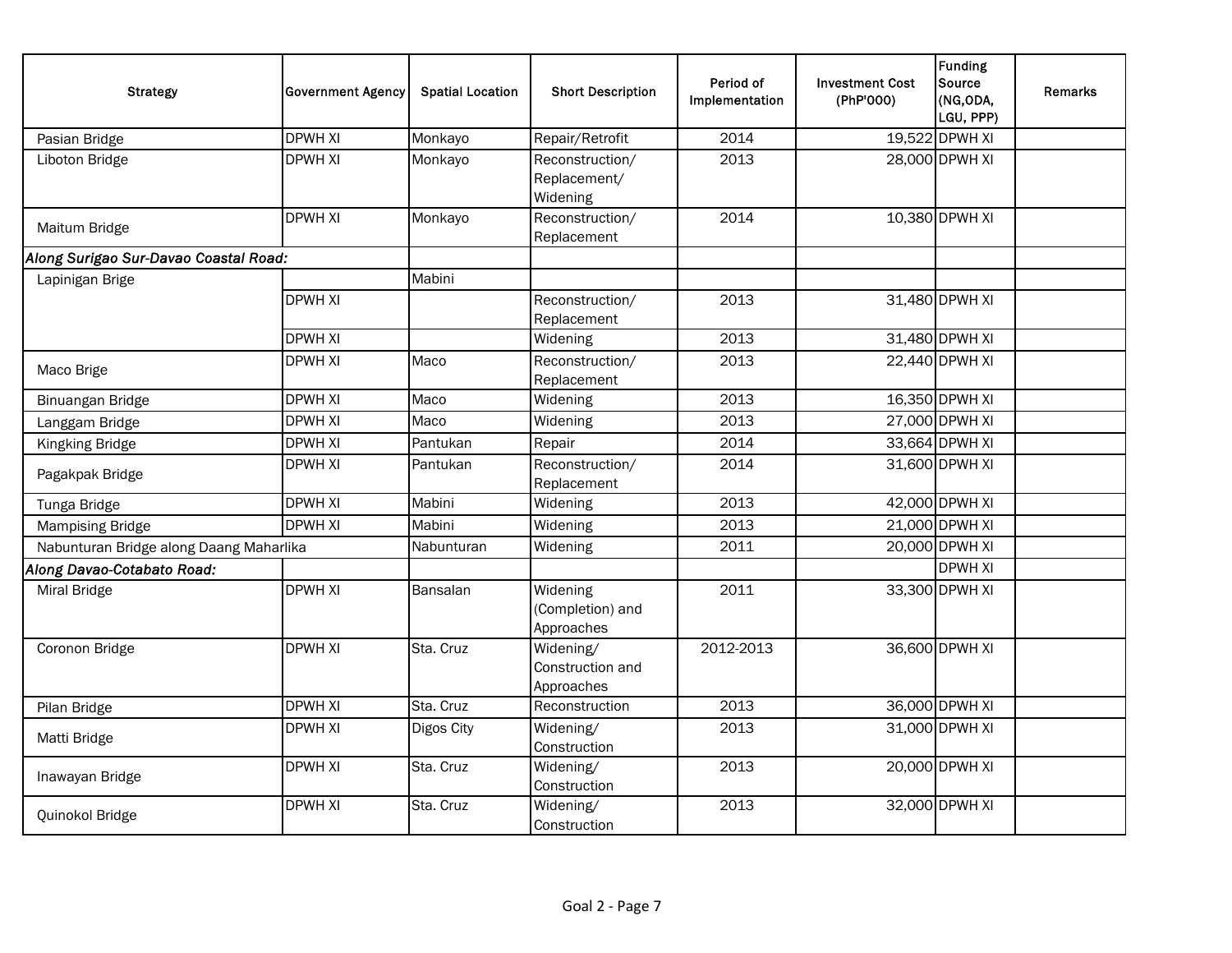| <b>Strategy</b>                                    | <b>Government Agency</b> | <b>Spatial Location</b> | <b>Short Description</b>                                                | Period of<br>Implementation | <b>Investment Cost</b><br>(PhP'000) | Funding<br>Source<br>(NG,ODA,<br>LGU, PPP) | <b>Remarks</b> |
|----------------------------------------------------|--------------------------|-------------------------|-------------------------------------------------------------------------|-----------------------------|-------------------------------------|--------------------------------------------|----------------|
| Tagabuli Bridge                                    | <b>DPWH XI</b>           | Sta. Cruz               | Widening/<br>Construction                                               | 2013                        |                                     | 32,000 DPWH XI                             |                |
| <b>Balutakay Bridge</b>                            | <b>DPWH XI</b>           | Digos City              | Widening/<br>Construction                                               | 2013                        |                                     | 36,000 DPWH XI                             |                |
| Managa Bridge                                      | <b>DPWH XI</b>           | Matanao                 | Widening/<br>Construction                                               | 2013                        |                                     | 40,000 DPWH XI                             |                |
| Sinawilan Bridge                                   | <b>DPWH XI</b>           | Matanao                 | Widening/<br>Construction                                               | 2013                        |                                     | 36,000 DPWH XI                             |                |
| Digos Bridge I along Digos-Makar<br>Road           | <b>DPWH XI</b>           | Digos City              | Reconstruction                                                          | 2013                        |                                     | 45,000 DPWH XI                             |                |
| Balutakay bridge along Digos-Makar Ro              | <b>DPWH XI</b>           | Hagonoy                 | Widening/<br>Construction                                               | 2013                        |                                     | 36,000 DPWH XI                             |                |
| Digos Bridge II along Digos Diverion Ro DPWH XI    |                          | Digos City              | Widening including<br>approaches                                        | 2011                        |                                     | 36,000 DPWH XI                             |                |
| Careel Bridge along Davao-Cotabato<br>By Pass Road | <b>DPWH XI</b>           | Sta. Cruz               | Widening/<br>Replacement                                                | 2014                        |                                     | 90,000 DPWH XI                             |                |
| Along Davao-Sarangani Coastal Road:                |                          |                         |                                                                         |                             |                                     | <b>DPWH XI</b>                             |                |
| Pangian Bridge                                     | <b>DPWH XI</b>           | Malita                  | Widening/<br>Construction<br>including Aproaches<br>"A" inlcudng bridge | 2012-2013                   |                                     | 50,000 DPWH XI                             |                |
| Malalag Bridge                                     | <b>DPWH XI</b>           | Malalag                 | Rehabilitation                                                          | 2012                        |                                     | 20,000 DPWH XI                             |                |
| Lamidan Bridge                                     | <b>DPWH XI</b>           | Jose Abad Santos        | Construction<br>including approaches                                    | 2013                        |                                     | 90,000 DPWH XI                             |                |
| Carahayan Bridge                                   | <b>DPWH XI</b>           | Jose Abad Santos        | Construction<br>including approaches                                    | 2013                        |                                     | 90,000 DPWH XI                             |                |
| Tabayon Bridge                                     | <b>DPWH XI</b>           | Jose Abad Santos        | Construction<br>including approaches                                    | 2013                        |                                     | 90,000 DPWH XI                             |                |
| Cayaponga Bridge                                   | <b>DPWH XI</b>           | <b>Jose Abad Santos</b> | Construction<br>including approaches                                    | 2013                        |                                     | 90,000 DPWH XI                             |                |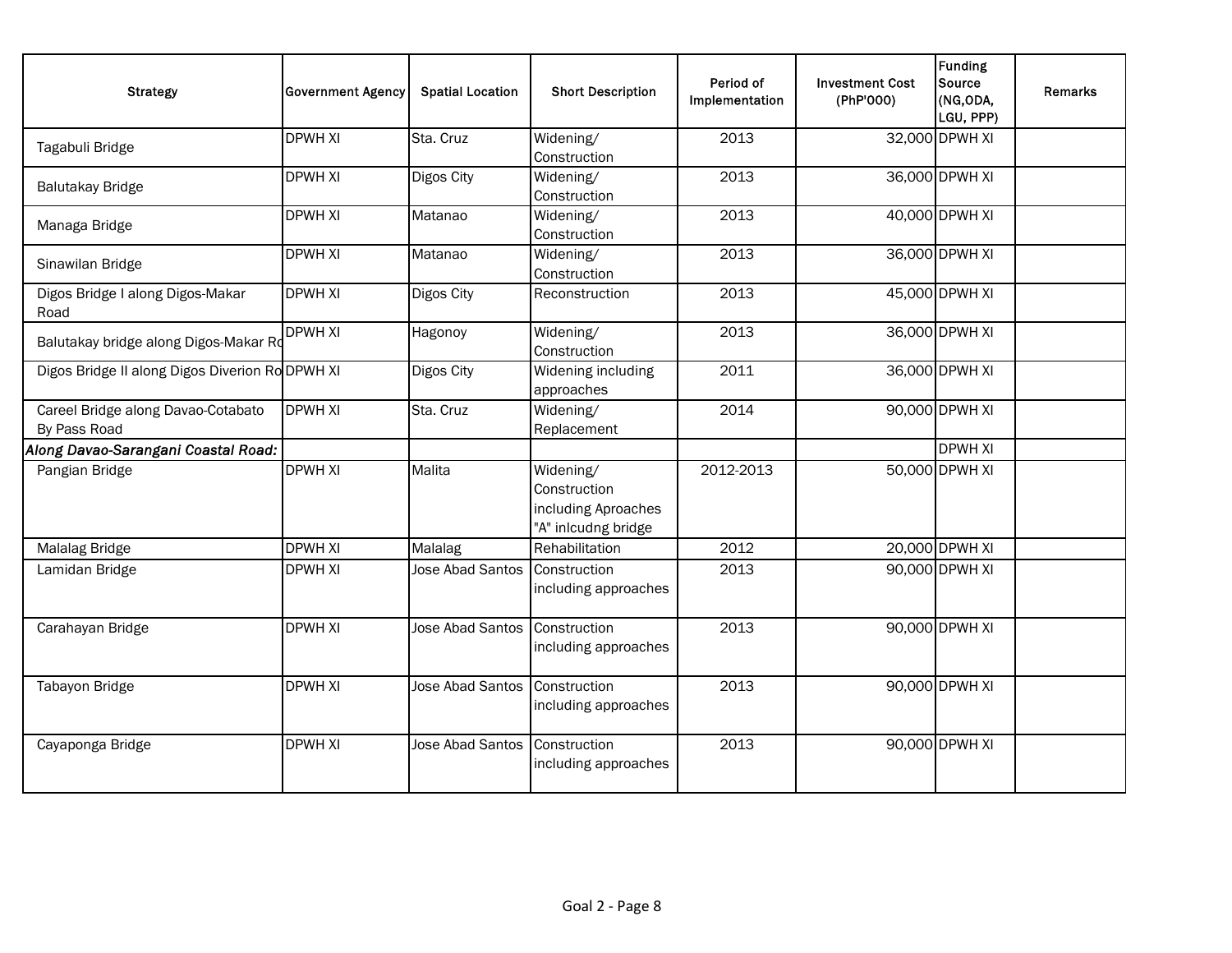| <b>Strategy</b>       | <b>Government Agency</b> | <b>Spatial Location</b> | <b>Short Description</b>             | Period of<br>Implementation | <b>Investment Cost</b><br>(PhP'000) | Funding<br>Source<br>(NG,ODA,<br>LGU, PPP) | <b>Remarks</b> |
|-----------------------|--------------------------|-------------------------|--------------------------------------|-----------------------------|-------------------------------------|--------------------------------------------|----------------|
| Malalan Bridge        | <b>DPWH XI</b>           | <b>Jose Abad Santos</b> | Construction<br>including approaches | 2013                        |                                     | 90,000 DPWH XI                             |                |
| Caburan Small Bridge  | <b>DPWH XI</b>           | <b>Jose Abad Santos</b> | Replacement                          | 2014                        |                                     | 22,500 DPWH XI                             |                |
| Balangonan Bridge     | <b>DPWH XI</b>           | <b>Jose Abad Santos</b> | Construction                         | 2014                        |                                     | 45,000 DPWH XI                             |                |
| Tanuman Bridge        | <b>DPWH XI</b>           | Jose Abad Santos        | Construction<br>including approaches | 2014-2015                   |                                     | 60,000 DPWH XI                             |                |
| Kalbay Bridge         | <b>DPWH XI</b>           | Jose Abad Santos        | Construction<br>including approaches | 2014-2015                   |                                     | 90,000 DPWH XI                             |                |
| <b>Butuan Bridge</b>  | <b>DPWH XI</b>           | <b>Jose Abad Santos</b> | Construction<br>including approaches | 2014-2015                   |                                     | 120,000 DPWH XI                            |                |
| Patulang Bridge       | <b>DPWH XI</b>           | Jose Abad Santos        | Construction<br>including approaches | 2014-2015                   |                                     | 90,000 DPWH XI                             |                |
| Sugal I Bridge        | <b>DPWH XI</b>           | Jose Abad Santos        | Construction<br>including approaches | 2014-2015                   |                                     | 90,000 DPWH XI                             |                |
| Nuing Bridge          | <b>DPWH XI</b>           | <b>Jose Abad Santos</b> | Construction<br>including approaches | 2014-2015                   |                                     | 60,000 DPWH XI                             |                |
| <b>Butulan Bridge</b> | <b>DPWH XI</b>           | Jose Abad Santos        | Construction<br>including approaches | 2014-2015                   |                                     | 120,000 DPWH XI                            |                |
| <b>Bukid Bridge</b>   | <b>DPWH XI</b>           | <b>Jose Abad Santos</b> | Construction<br>including approaches | 2014-2015                   |                                     | 75,000 DPWH XI                             |                |
| Malagupos Bridge      | <b>DPWH XI</b>           | <b>Jose Abad Santos</b> | Construction<br>including approaches | 2014-2015                   |                                     | 60,000 DPWH XI                             |                |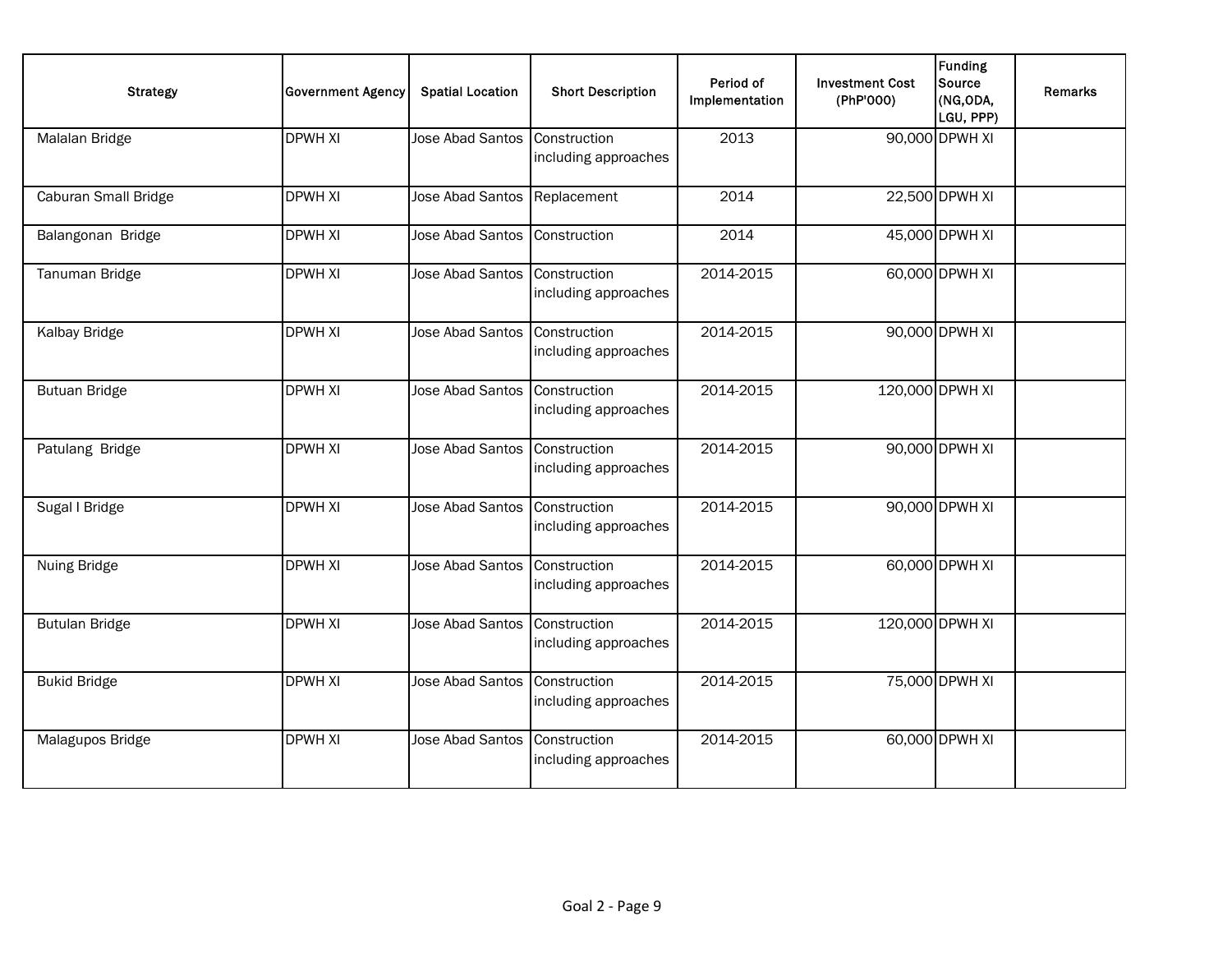| <b>Strategy</b>                                     | <b>Government Agency</b> | <b>Spatial Location</b> | <b>Short Description</b>                                                         | Period of<br>Implementation | <b>Investment Cost</b><br>(PhP'000) | <b>Funding</b><br>Source<br>(NG,ODA,<br>LGU, PPP) | <b>Remarks</b> |
|-----------------------------------------------------|--------------------------|-------------------------|----------------------------------------------------------------------------------|-----------------------------|-------------------------------------|---------------------------------------------------|----------------|
| Manguile Bridge I                                   | <b>DPWH XI</b>           | Jose Abad Santos        | Construction<br>including approaches                                             | 2011-2012                   |                                     | 54,000 DPWH XI                                    |                |
| Manguile Bridge II                                  | <b>DPWH XI</b>           | Jose Abad Santos        | Construction<br>including approaches                                             | 2013                        |                                     | 55,000 DPWH XI                                    |                |
| Caburan Big Bridge                                  | <b>DPWH XI</b>           | <b>Jose Abad Santos</b> | Construction<br>including approaches                                             | 2013                        |                                     | 45,000 DPWH XI                                    |                |
| Tanuman Small Br                                    | <b>DPWH XI</b>           | <b>Jose Abad Santos</b> | Construction<br>including approaches                                             | 2013                        |                                     | 45,000 DPWH XI                                    |                |
| Sugal II Bridge                                     | <b>DPWH XI</b>           | Jose Abad Santos        | Construction<br>including approaches                                             | 2013                        |                                     | 45,000 DPWH XI                                    |                |
| Along Davao-Cotabato Road:                          |                          |                         |                                                                                  |                             |                                     |                                                   |                |
| <b>Bunawan Bridge</b>                               |                          | Bunawan                 |                                                                                  |                             |                                     |                                                   |                |
|                                                     | <b>DPWH XI</b>           |                         | Reconstruction                                                                   | 2012-2013                   |                                     | 75,000 DPWH XI                                    |                |
|                                                     | <b>DPWH XI</b>           |                         | Widening<br>(Completion)                                                         | 2011                        |                                     | 40,000 DPWH XI                                    |                |
| Lipadas Bridge II and Approaches                    | <b>DPWH XI</b>           | Lipadas                 | Construction                                                                     | 2012-2013                   |                                     | 65,000 DPWH XI                                    |                |
| Along Davao-Cotabato Road                           |                          |                         |                                                                                  |                             |                                     |                                                   |                |
| Lipadas Bridge along Davao-Cotabato<br>Road         | <b>DPWH XI</b>           | Lizada                  | Reconstruction                                                                   | 2013                        |                                     | 13,740 DPWH XI                                    |                |
| Suawan Bridge along Davao-Bukidnon DPWH XI<br>Road  |                          | Suawan                  | Repair                                                                           | 2013                        |                                     | 59,960 DPWH XI                                    |                |
| Tamugan Bridge along Davao-<br><b>Bukidnon Road</b> | <b>DPWH XI</b>           | Tamugan                 | Retrofitting                                                                     | 2013                        |                                     | 15,750 DPWH XI                                    |                |
| Dapnan Bridge                                       | <b>DPWH XI</b>           | Baganga                 | Repair                                                                           | 2013                        |                                     | 10,000 DPWH XI                                    |                |
| Kuta and Tomoang Bridge Approaches                  | <b>DPWH XI</b>           | Caraga                  | Construction of<br>Approaches                                                    | 2012                        |                                     | 56,430 DPWH XI                                    |                |
| Carabatuan Bridge Approaches                        | <b>DPWH XI</b>           |                         | Construction of<br>Approaches with<br>Massive Solid<br>Excavation<br>(blackspot) | 2013                        |                                     | 20,000 DPWH XI                                    |                |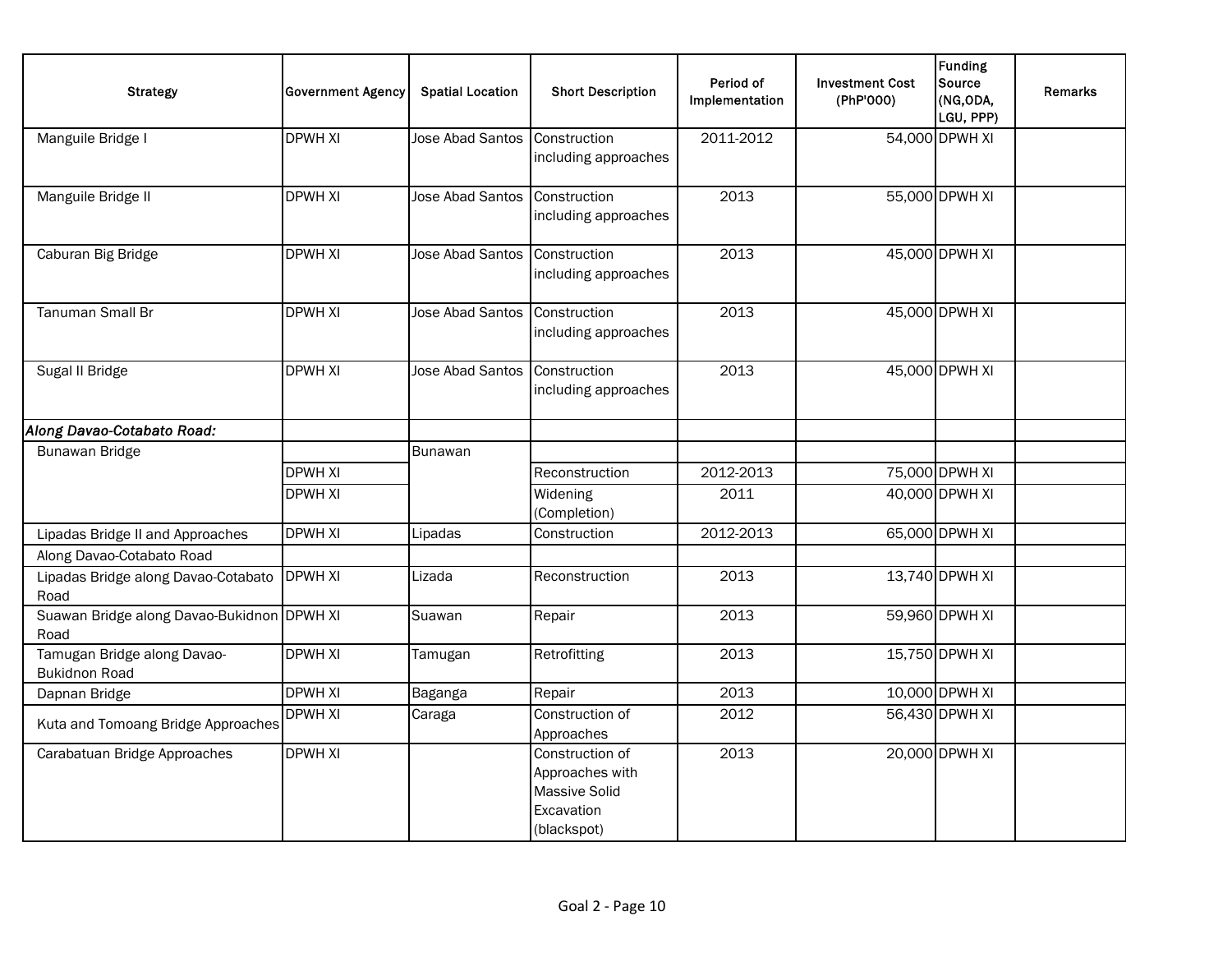| <b>Strategy</b>                                                                      | Government Agency | <b>Spatial Location</b>                                     | <b>Short Description</b>                            | Period of<br>Implementation | <b>Investment Cost</b><br>(PhP'000) | <b>Funding</b><br>Source<br>(NG,ODA,<br>LGU, PPP) | <b>Remarks</b> |
|--------------------------------------------------------------------------------------|-------------------|-------------------------------------------------------------|-----------------------------------------------------|-----------------------------|-------------------------------------|---------------------------------------------------|----------------|
| Bilawan Bridge along Surigao-Davao<br>Coastal Road                                   | <b>DPWH XI</b>    | Mati                                                        | Widening                                            | 2013                        |                                     | 15,900 DPWH XI                                    |                |
| Along Tibanban-Lavigan Road                                                          |                   |                                                             |                                                     |                             |                                     |                                                   |                |
| Camogna Bridge                                                                       | <b>DPWH XI</b>    | Governor<br>Generoso                                        | Replacement                                         | 2013                        |                                     | 37,800 DPWH XI                                    |                |
| Tubo-Tubo                                                                            | <b>DPWH XI</b>    | Governor<br>Generoso                                        | Replacement                                         | 2013                        |                                     | 69,400 DPWH XI                                    |                |
| Luzon Bridge                                                                         | <b>DPWH XI</b>    | Governor<br>Generoso                                        | Replacement                                         | 2013                        |                                     | 38,000 DPWH XI                                    |                |
| Tiblawan Bridge                                                                      | <b>DPWH XI</b>    | Governor<br>Generoso                                        | Replacement                                         | 2013                        |                                     | 111,700 DPWH XI                                   |                |
| Fatima Bridge                                                                        | <b>DPWH XI</b>    | Governor<br>Generoso                                        | <b>Construction of RCDG</b>                         | 2013                        |                                     | 18,000 DPWH XI                                    |                |
| <b>Flood Control</b>                                                                 |                   |                                                             |                                                     |                             | 1,602,323                           |                                                   |                |
| Hijo River F/C (Downstream Right Side<br>of Hijo Bridge                              | <b>DPWH XI</b>    | <b>Tagum City</b>                                           | Construction of<br>revetment including<br>desilting | 2013-2017                   |                                     | 85,000 DPWH XI                                    |                |
| Lasang River Flood Control (Upstream<br>and Downstream of Lasang Bridge              | <b>DPWH XI</b>    | Panabo City                                                 | Construction of<br>revetment                        | 2013                        |                                     | 30,000 DPWH XI                                    |                |
| Deepening & Bank Protection of Hijo<br>Bridge 2, Hijo River, Maco (Downstrean)       | <b>DPWH XI</b>    | Maco                                                        | Deepening & Bank<br>Protection                      | 2013                        |                                     | 50,000 DPWH XI                                    |                |
| Rechanneling & Bank Protection of Hijo<br>Bridge 1, Hijo River, Maco<br>(Downstream) | <b>DPWH XI</b>    | Maco                                                        | Rechanneling & Bank<br>Protection                   | 2013-2018                   |                                     | 110,000 DPWH XI                                   |                |
| Matiao River, Pantukan                                                               | <b>DPWH XI</b>    | Maco                                                        | <b>Bank Protection</b>                              | 2013-2016                   |                                     | 70,000 DPWH XI                                    |                |
| Kingking River, Pantukan                                                             | <b>DPWH XI</b>    | Pantukan                                                    | Desilting                                           | 2011&2013-<br>2014          |                                     | 160,000 DPWH XI                                   |                |
| Tagbalaobao River                                                                    | <b>DPWH XI</b>    | Mabini                                                      | <b>Bank Protection</b>                              | 2013                        |                                     | 20,000 DPWH XI                                    |                |
| Padada-Mainit River (Guihing Bridge<br>Section)                                      | <b>DPWH XI</b>    | Hagonoy                                                     | Construction of<br>concrete revetment               | 2011 & 2013                 |                                     | 160,000 DPWH XI                                   |                |
| Digos River                                                                          | <b>DPWH XI</b>    | Aplaya/Jumao-<br>as/Ravena/Power<br>Sections, Digos<br>City | Construction of<br>concrete revetment               | 2013-2015                   |                                     | 240,000 DPWH XI                                   |                |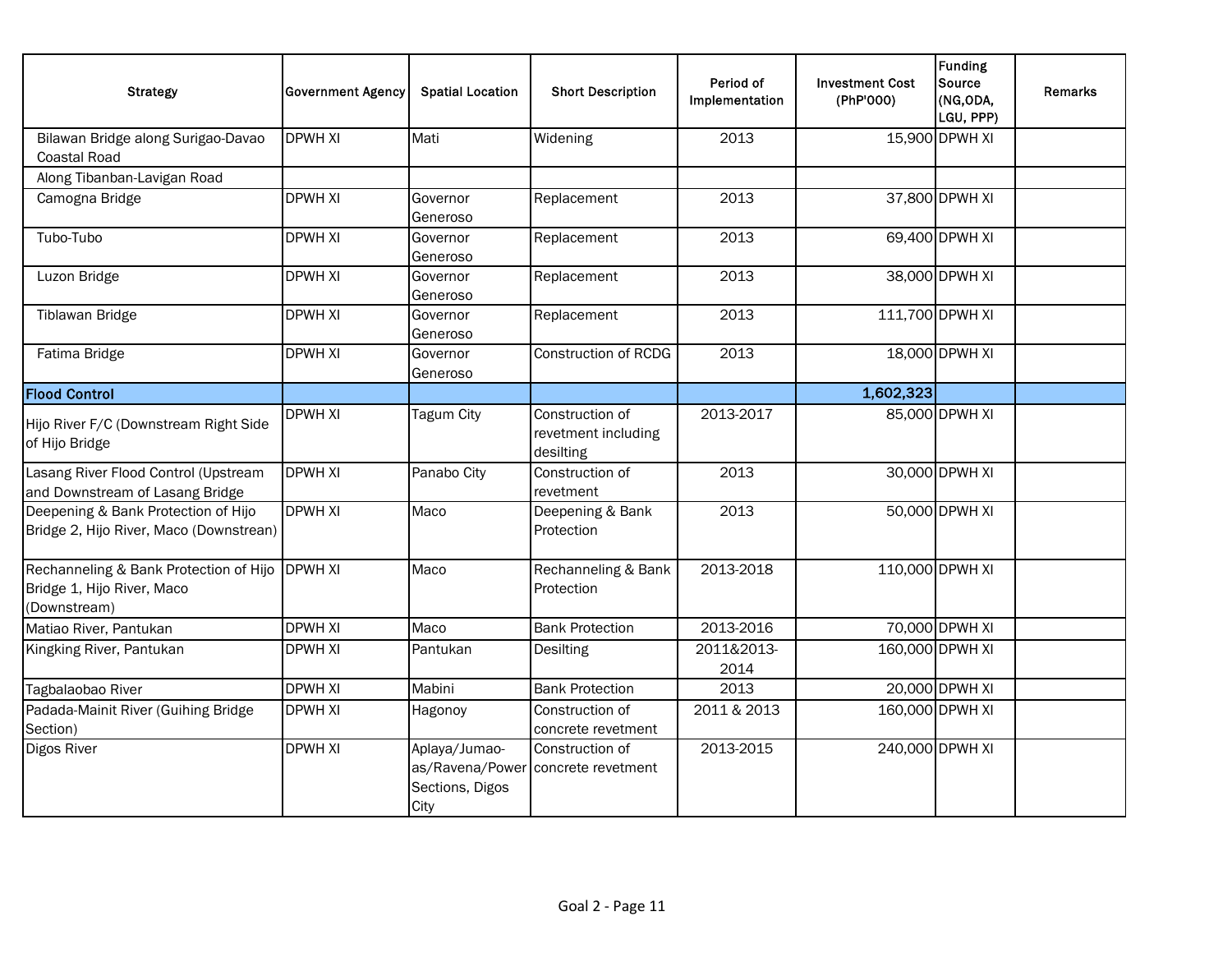| <b>Strategy</b>                                                                    | <b>Government Agency</b> | <b>Spatial Location</b> | <b>Short Description</b>               | Period of<br>Implementation | <b>Investment Cost</b><br>(PhP'000) | <b>Funding</b><br><b>Source</b><br>(NG,ODA,<br>LGU, PPP) | Remarks |
|------------------------------------------------------------------------------------|--------------------------|-------------------------|----------------------------------------|-----------------------------|-------------------------------------|----------------------------------------------------------|---------|
| Lubo-Escandor Section                                                              | <b>DPWH XI</b>           | Sta. Cruz               | Construction of<br>concrete revetment  | 2013-2015                   |                                     | 30,000 DPWH XI                                           |         |
| Malita Seawall                                                                     | <b>DPWH XI</b>           | Malita                  | Construction of<br>Seawall             | 2011 & 2013-<br>2025        |                                     | 115,400 DPWH XI                                          |         |
| Culaman Flood Control                                                              | <b>DPWH XI</b>           | Malita                  | Construction                           | 2013-2018                   |                                     | 85,220 DPWH XI                                           |         |
| Lais Flood Control                                                                 | <b>DPWH XI</b>           | Malita                  | Construction                           | 2013-2018                   |                                     | 85,220 DPWH XI                                           |         |
| Pamana Seawall                                                                     | <b>DPWH XI</b>           | Malita                  | Construction of<br>Seawall             | 2013-2020                   |                                     | 76,010 DPWH XI                                           |         |
| Sitio Migdolog Seawall                                                             | <b>DPWH XI</b>           | Don Marcelino           | Construction of<br>Seawall             | 2013-2014                   |                                     | 52,800 DPWH XI                                           |         |
| Brgy. Talucanga Flood Control                                                      | <b>DPWH XI</b>           | Malita                  | Construction of<br>Seawall             | 2013-2014                   |                                     | 52,800 DPWH XI                                           |         |
| Sitio Saladok Flood Control                                                        | <b>DPWH XI</b>           | Don Marcelino           | Construction of<br>Seawall             | 2013-2014                   |                                     | 49,500 DPWH XI                                           |         |
| Concrete Revetment on Steel Sheet<br>Piles Along Lipadas River, Sirawan<br>Section | <b>DPWH XI</b>           | Toril                   | Construction                           | 2013                        |                                     | 48,000 DPWH XI                                           |         |
| Caraga River Control                                                               | <b>DPWH XI</b>           |                         | Const. of Revetment                    | 2013                        |                                     | 11,200 DPWH XI                                           |         |
| Casauman Flood Control/River Control                                               | <b>DPWH XI</b>           |                         | Const. of Revetment                    | 2011&2013                   |                                     | 17,000 DPWH XI                                           |         |
| Manay Flood Control                                                                | <b>DPWH XI</b>           |                         | Const. of Revetment                    | 2011&2013                   |                                     | 20,000 DPWH XI                                           |         |
| Baganga Flood Control/River Control                                                | <b>DPWH XI</b>           |                         | Const. of Revetment                    | 2011&2013                   |                                     | 20,000 DPWH XI                                           |         |
| Lingayao River Control                                                             | <b>DPWH XI</b>           |                         | Const. of Revetment                    | 2013                        |                                     | 4,200 DPWH XI                                            |         |
| Baganga Seawall                                                                    | DPWH XI                  |                         | Construction                           | 2013                        |                                     | 9,973 DPWH XI                                            |         |
| Establishment of drainage system                                                   | LGU-Davao del Sur Sulop  |                         | FS/DED preparation<br>and construction |                             | To be determined                    |                                                          |         |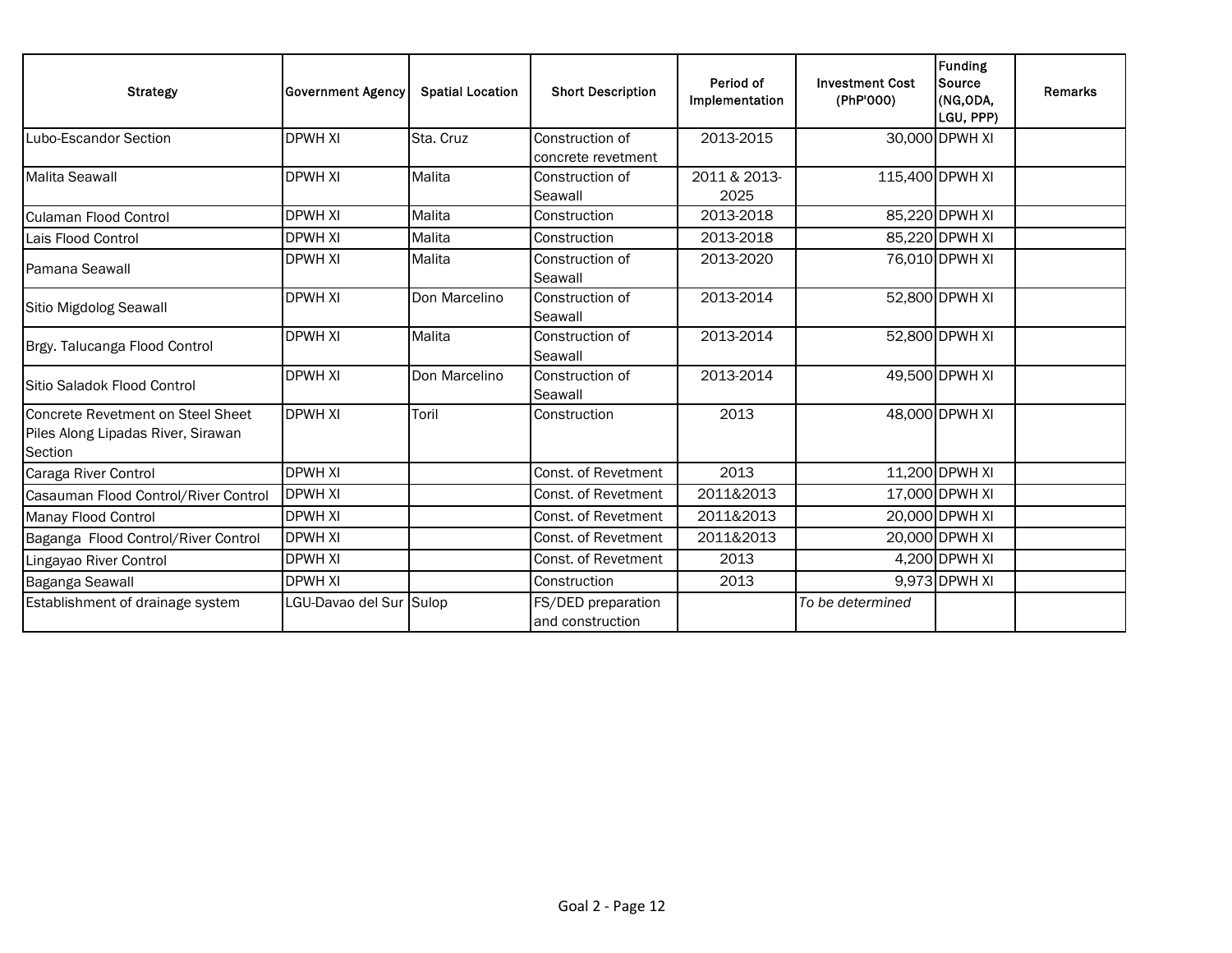| <b>Strategy</b>                                                            | <b>Government Agency</b>                                                                                                                                                                        | <b>Spatial Location</b>                                          | <b>Short Description</b>                                   | Period of<br>Implementation | <b>Investment Cost</b><br>(PhP'000) | Funding<br>Source<br>(NG,ODA,<br>LGU, PPP)             | Remarks                                                                                                                                                                                                                    |
|----------------------------------------------------------------------------|-------------------------------------------------------------------------------------------------------------------------------------------------------------------------------------------------|------------------------------------------------------------------|------------------------------------------------------------|-----------------------------|-------------------------------------|--------------------------------------------------------|----------------------------------------------------------------------------------------------------------------------------------------------------------------------------------------------------------------------------|
| b. Eyeing Global Role for the Region's Transportation and Logistics Sector |                                                                                                                                                                                                 |                                                                  |                                                            |                             | 9,093,500                           |                                                        |                                                                                                                                                                                                                            |
| <b>Sea Transport</b>                                                       |                                                                                                                                                                                                 |                                                                  |                                                            |                             | 533,500                             |                                                        |                                                                                                                                                                                                                            |
| Master Planning for the Integrated<br>Davao Port Complex                   | PPA Southern<br>Mindanao District<br>Office, DPWH XI,<br>NEDA XI, LGUS<br>(Maco, Tagum,<br>Panabo, Davao,<br>Malalag and<br>Malita), Federation<br>of Chamber of<br>Commerce in<br>Davao Region | Ports of Maco,<br>Tagum, Panabo,<br>Sasa, Malalag and<br>Tubalan | Formulation of the<br>master plan                          | 2016                        | 15,000 PPA                          | corporate<br>funds and<br>concerned<br>agency<br>funds |                                                                                                                                                                                                                            |
| Marine and Trading Hub Promotion<br>Complex                                | DTI XI, DOT XI, DA<br>XI, Davao City,<br><b>Private Sector</b>                                                                                                                                  | Davao City                                                       | Construction of the<br>complex                             | 2016                        |                                     | 300,000 Public and<br>private<br>funds                 |                                                                                                                                                                                                                            |
| Maco Port Development Project                                              | PPA Southern<br>Mindanao District<br>Office                                                                                                                                                     | Maco,<br>Compostela Valley                                       | Extension of the port                                      | 2012                        | 50,000 PPA                          | Corporate<br>funds                                     | Draft E.O. for the<br>Maco Port Zone<br>Delineation is with<br>the Office of the<br>President and for<br>the consideration<br>of the President.<br>Extension project<br>is currently on<br>hold due to<br>limited traffic. |
| Improvement of the Naval Port in<br>Panacan                                | AFP, DOTC, DPWH<br>ΧI                                                                                                                                                                           | Davao City                                                       | Improvement/rehabili<br>tation of the port and<br>dredging | 2014                        | 48,500 AFP,                         | DOTC, DPW<br>H XI                                      |                                                                                                                                                                                                                            |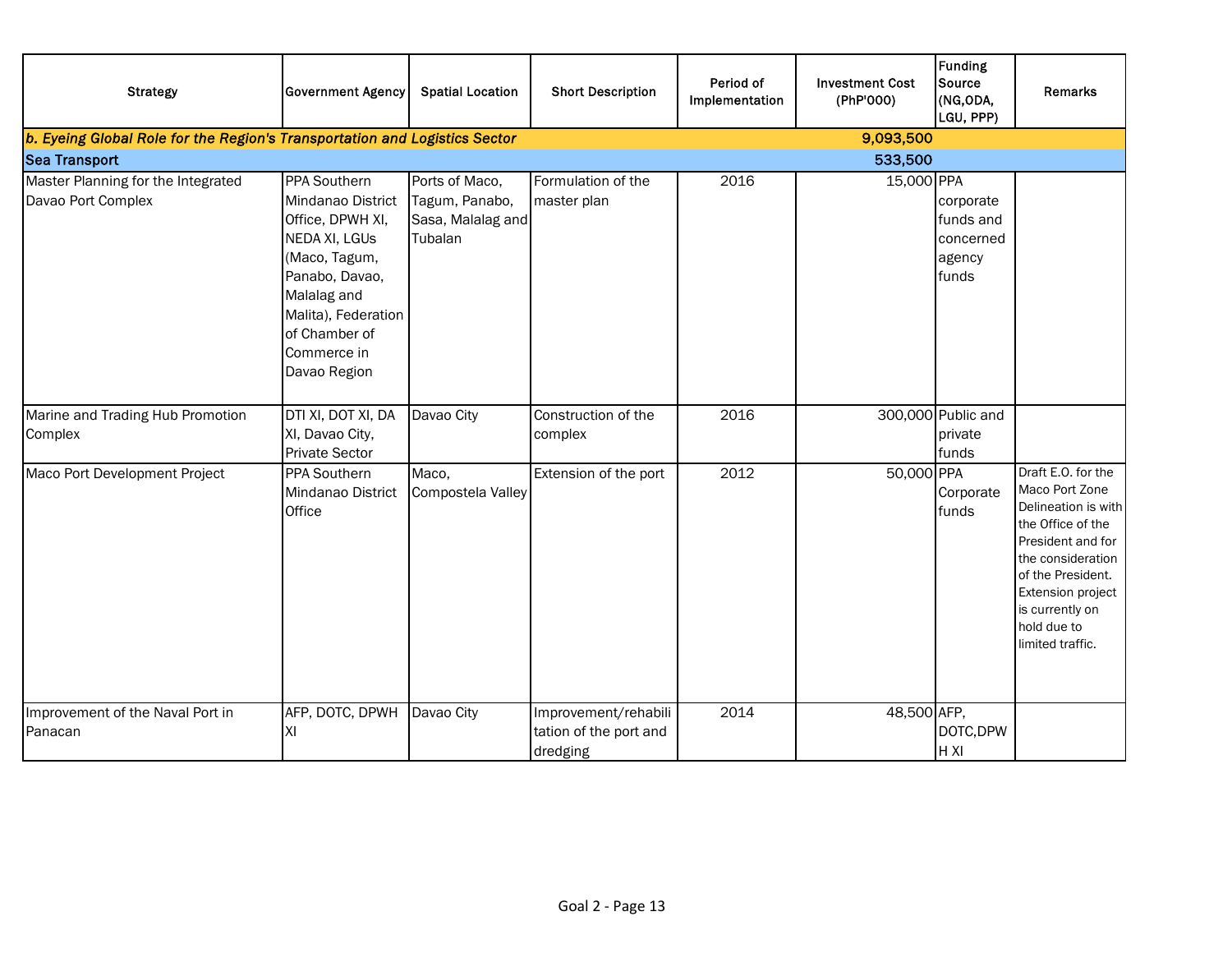| <b>Strategy</b>                                                                                                                                   | <b>Government Agency</b>                    | <b>Spatial Location</b>                               | <b>Short Description</b>                                                                                | Period of<br>Implementation | <b>Investment Cost</b><br>(PhP'000) | <b>Funding</b><br>Source<br>(NG,ODA,<br>LGU, PPP) | Remarks                                                                                                                                                 |
|---------------------------------------------------------------------------------------------------------------------------------------------------|---------------------------------------------|-------------------------------------------------------|---------------------------------------------------------------------------------------------------------|-----------------------------|-------------------------------------|---------------------------------------------------|---------------------------------------------------------------------------------------------------------------------------------------------------------|
| <b>Establishment of Vessel</b><br><b>Traffic Management</b><br>System (VTMS) at Sasa Port                                                         | PPA Southern<br>Mindanao District<br>Office | Davao City                                            | Establishment and<br>installation of vessel<br>traffc information<br>system and<br>navigational devices | 2012                        | 120,000 PPA                         | Corporate<br>funds                                | Sasa Wharf will<br>be offered for<br>PPP. The VTMS<br>may be<br>undertaken by<br>the entity that<br>will take over<br>the operation of<br>the port.     |
| <b>Air Transport</b>                                                                                                                              |                                             |                                                       |                                                                                                         |                             | 10,000                              |                                                   |                                                                                                                                                         |
| Study on the construction of an<br>alternate Davao International Airport at<br><b>IGACOS</b>                                                      | DOTC, CAAP                                  | IGACOS, Davao<br>del Norte                            | Conduct of feasibility<br>study                                                                         | 2016                        | 10,000 DOTC,                        | CAAP                                              | The study<br>should<br>undertaken in<br>the context of<br>the<br>development of<br>an alternate<br>international<br>airport                             |
| <b>Land Transport</b>                                                                                                                             |                                             |                                                       |                                                                                                         |                             | 8,050,000                           |                                                   |                                                                                                                                                         |
| Study on the Establishment of Mass DOTC, DPWH XI,<br>Rapid Transit (passenger and freight) LGUs<br>from Digos City to Davao City to Tagum<br>City |                                             | Linear corridor<br>(Digos to Davao to study<br>Tagum) | Conduct of feasibility                                                                                  | 2015                        | 50,000 DOTC,                        | DPWH,<br>LGUs                                     |                                                                                                                                                         |
| Construction of the Davao City to Samal Davao del Norte,<br>Bridge                                                                                | IGACOS, Davao<br>City, Private Sector       | Davao City and<br><b>IGACOS</b>                       | Construction of the<br>bridge                                                                           | 2025-2030                   | 8,000,000                           |                                                   | The<br>construction of<br>the bridge<br>should be<br>undertaken to<br>complement the<br>constructiuon of<br>an alternate<br>airport at<br><b>IGACOS</b> |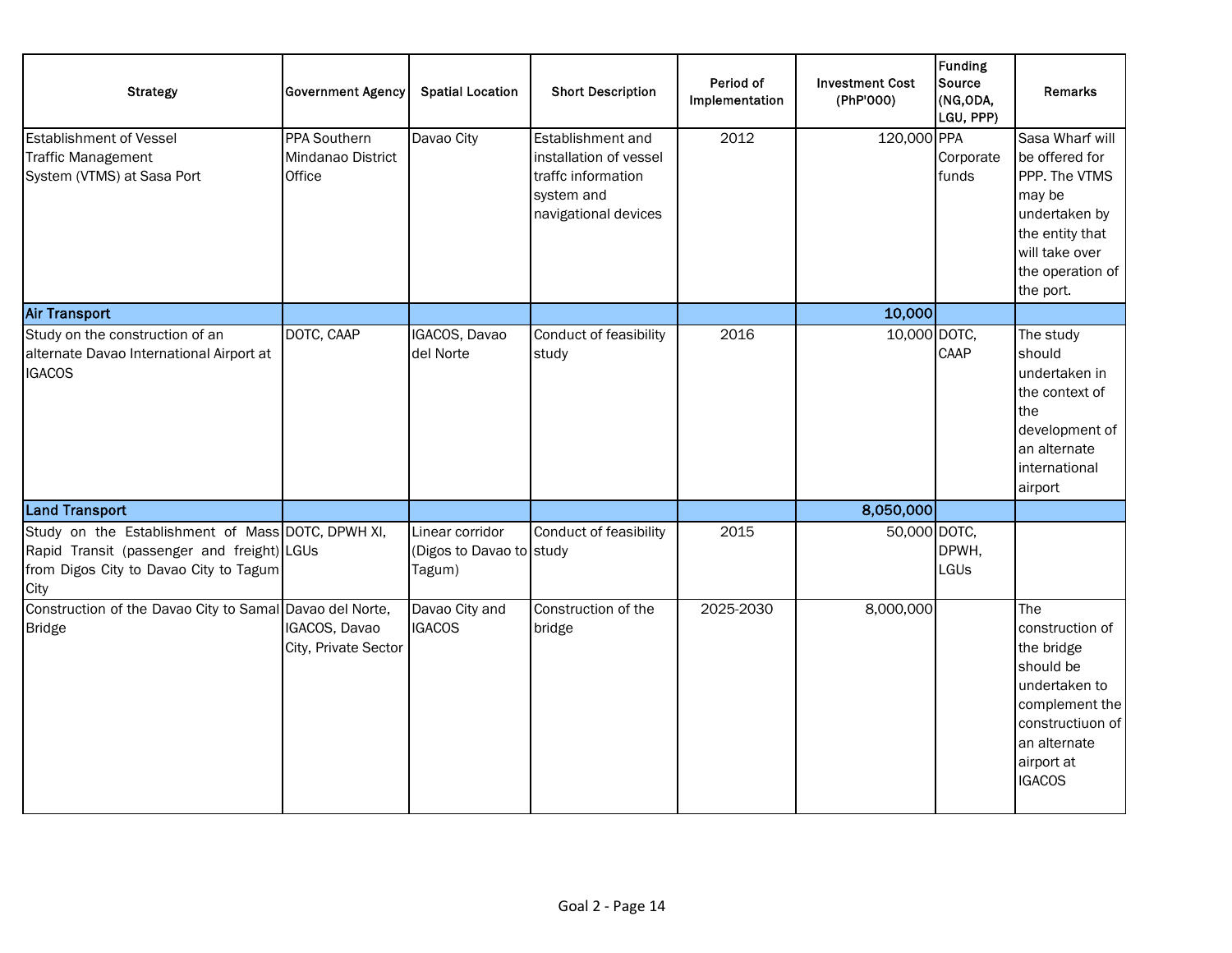| <b>Strategy</b>                                                       | <b>Government Agency</b> | <b>Spatial Location</b>                                                                     | <b>Short Description</b> | Period of<br>Implementation | <b>Investment Cost</b><br>(PhP'000)                                          | <b>Funding</b><br>Source<br>(NG,ODA,<br>LGU, PPP) | Remarks                              |
|-----------------------------------------------------------------------|--------------------------|---------------------------------------------------------------------------------------------|--------------------------|-----------------------------|------------------------------------------------------------------------------|---------------------------------------------------|--------------------------------------|
| Establishment of Shipbuilding and<br>Repair                           | <b>Private Sector</b>    | Malalag Bay,<br>Malita (Tubalan<br>Cove) and<br>existing Maco Port                          |                          |                             |                                                                              |                                                   | Private initiative                   |
| <b>Power</b>                                                          |                          |                                                                                             |                          |                             | $\Omega$                                                                     |                                                   |                                      |
| Development of hydro energy power                                     | <b>DOE</b>               | Datu Instan, Sta.<br>Maria<br>Pitu, Malalag<br>Napan, Digos City<br>Bintanon, Digos<br>City |                          | 2013-2016                   | To be determined<br>To be determined<br>To be determined<br>To be determined |                                                   | Technical<br>evaluation<br>conducted |
| <b>Water Resources</b>                                                |                          |                                                                                             |                          |                             | 500,000                                                                      |                                                   |                                      |
| Feasibility study on the establishment<br>of Water Treatment Facility | <b>PPDO</b>              | Nabunturan,<br>Compostela Valley                                                            |                          |                             | 500,000 National                                                             | Government                                        |                                      |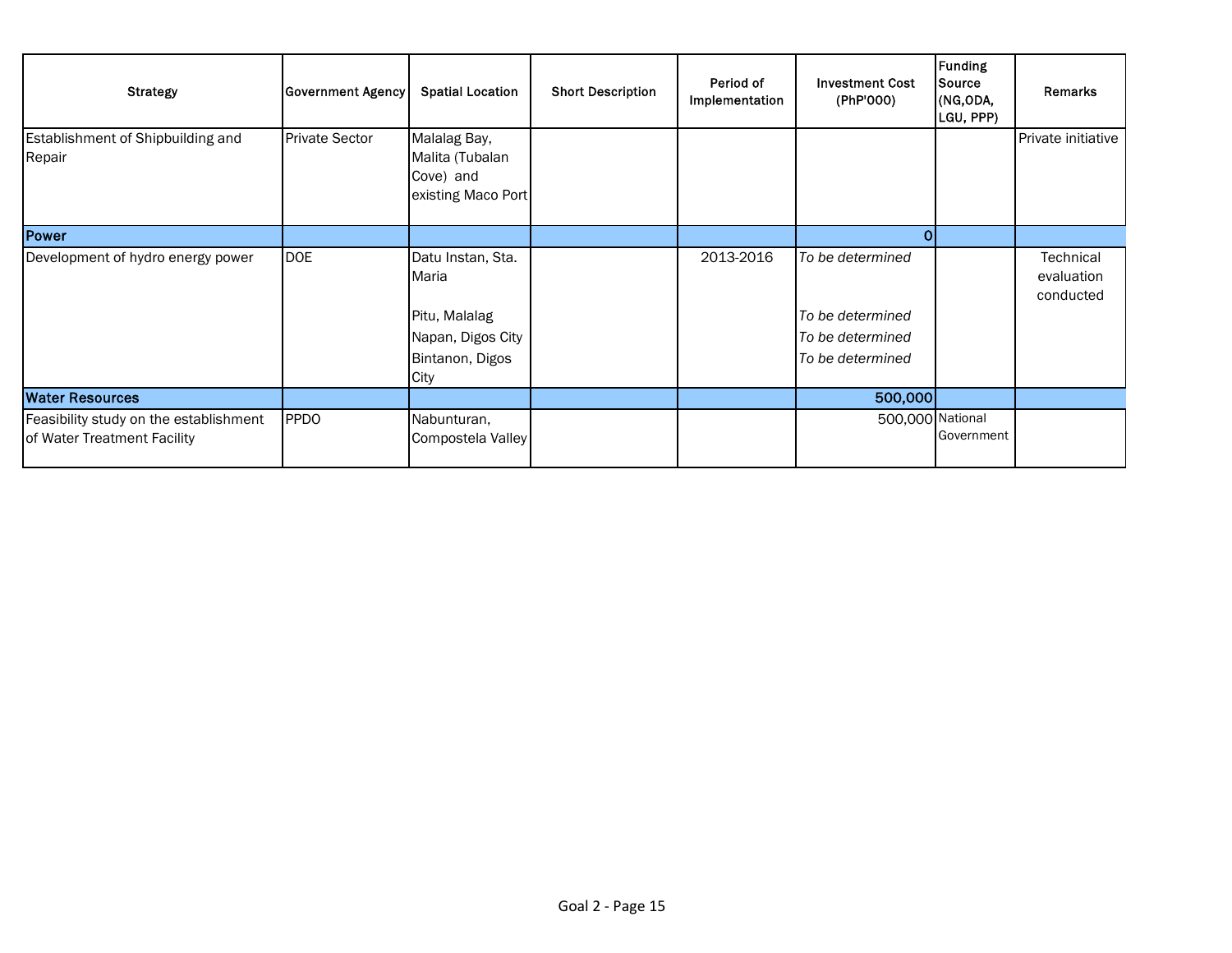| <b>Strategy</b>                                                                 | <b>Government Agency</b> | <b>Spatial Location</b> | <b>Short Description</b>                                                                                                                                                            | Period of<br>Implementation | <b>Investment Cost</b><br>(PhP'000) | <b>Funding</b><br>Source<br>(NG,ODA,<br>LGU, PPP) | Remarks                 |
|---------------------------------------------------------------------------------|--------------------------|-------------------------|-------------------------------------------------------------------------------------------------------------------------------------------------------------------------------------|-----------------------------|-------------------------------------|---------------------------------------------------|-------------------------|
| Goal 3: Improving the human resource base                                       |                          |                         |                                                                                                                                                                                     |                             | $\sqrt{2,276,448}$                  |                                                   |                         |
| a. Adopting innovative approaches to quality and basic education                |                          |                         |                                                                                                                                                                                     |                             | 1,586,625                           |                                                   |                         |
| <b>Alternative Learning System</b>                                              | DepEd                    | Regionwide              | Bring out-of-school<br>vouths back to the<br>learning path with the<br>help of non-<br>government<br>organizations                                                                  | 2011-2016                   | 165,677 DepEd                       |                                                   |                         |
| Government Assistance to Students and<br>Teachers in Private Education (GASTPE) | DepEd                    | Regionwide              | Provides scholarships<br>to poor but deserving<br>students left behind by<br>the public school<br>system's limited<br>facilities and driven to<br>enroll in private<br>institutions | 2011-2016                   | 869,071 DepEd                       |                                                   |                         |
| Project Reach                                                                   | DepEd                    | Regionwide              | Aims to increase<br>participation, reduce<br>dropout rates and<br>increase achievement<br>rates                                                                                     | 2011-2016                   | 22,500 DepEd                        |                                                   |                         |
| K to 12 Program                                                                 | DepEd                    | Regionwide              | Increase number of<br>pre-chool classes in<br>the public schools in<br>support of the initial<br>implementation of the<br>K to 12 in SY 2012-<br>2013                               | 2011-2016                   | 425,665 DepEd                       |                                                   | pre-school<br>component |
| Education assisatnce program to IPs                                             | <b>NCIP</b>              | Regionwide              | Seeks to implement<br>an Indigenous<br>People's culture-<br>sensitive core<br>curriculum, learning<br>materials, and<br>assessment tools                                            | 2011-2016                   | 103,712 NCIP                        |                                                   |                         |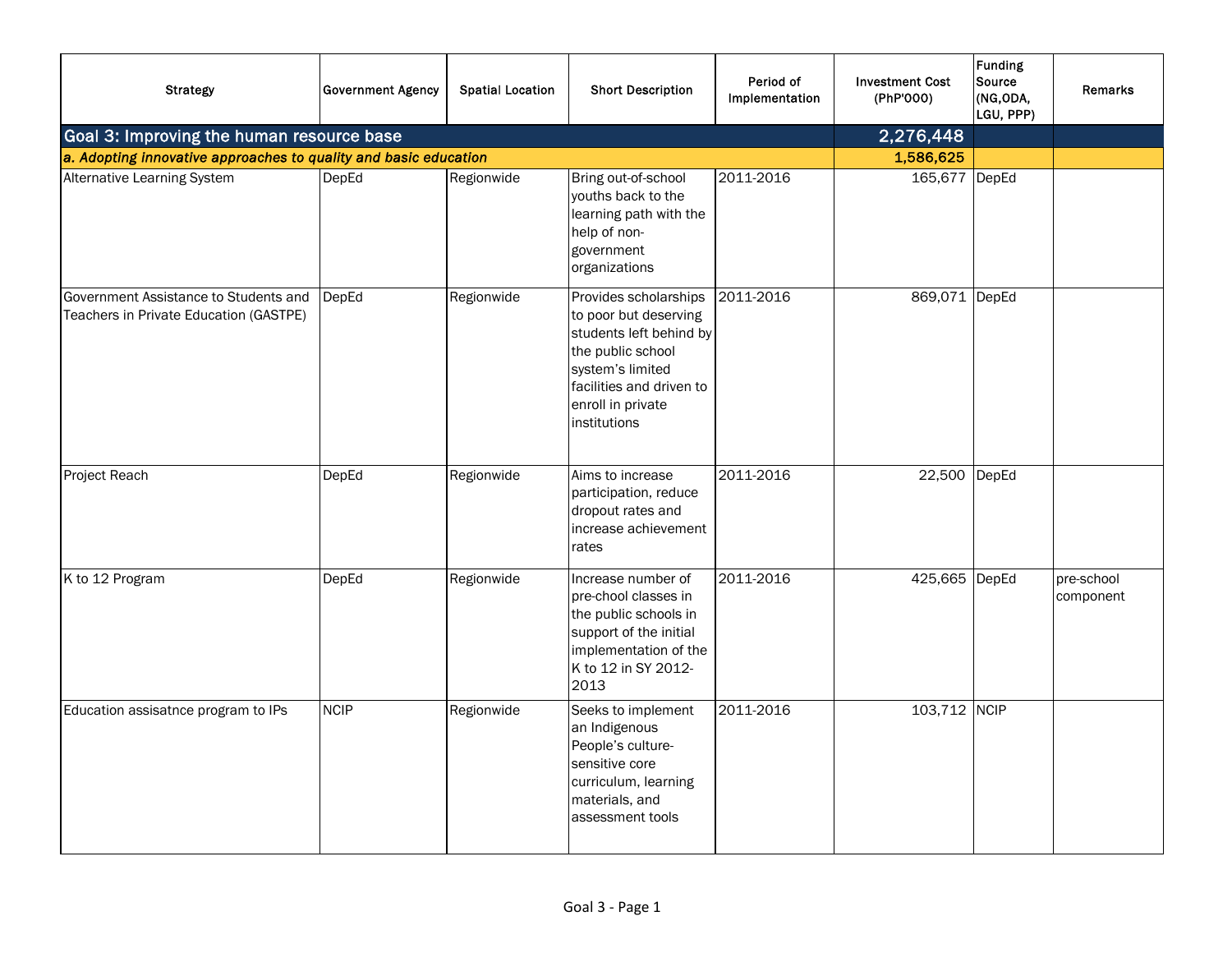| <b>Strategy</b>                                                                                              | <b>Government Agency</b> | <b>Spatial Location</b> | <b>Short Description</b>                                                                                                                                                                                                                                                                                                         | Period of<br>Implementation | <b>Investment Cost</b><br>(PhP'000) | <b>Funding</b><br>Source<br>(NG,ODA,<br>LGU, PPP) | <b>Remarks</b> |
|--------------------------------------------------------------------------------------------------------------|--------------------------|-------------------------|----------------------------------------------------------------------------------------------------------------------------------------------------------------------------------------------------------------------------------------------------------------------------------------------------------------------------------|-----------------------------|-------------------------------------|---------------------------------------------------|----------------|
| b. Higher education and skills development targeting at marching industry requirements                       |                          |                         |                                                                                                                                                                                                                                                                                                                                  |                             | 687,823                             |                                                   |                |
| Unified TVET Program Registration and<br>Accreditation System (program<br>registration and compliance audit) | <b>TESDA</b>             | Regionwide              | Mandatory registration 2011-2016<br>of TVET programs to<br>ensure compliance<br>with the minimum<br>requirements of<br><b>TESDA</b> concerning<br>curricular programs,<br>faculty and staff<br>qualifications, physical<br>sites and facilities<br>prior to issuance of<br>government authority<br>to offer tech-voc<br>programs |                             | 3,075                               | <b>TESDA</b>                                      |                |
| Scholarship Program (PESFA and TWSP)                                                                         | <b>TESDA</b>             | Regionwide              | Assistance to students 2011-2016<br>in private education<br>that gives educational<br>grants to deserving<br>students in private<br>post-secondary non-<br>degree TVET courses<br>in line with the skills<br>requirements of<br>priority sectors.                                                                                |                             | 123,546 TESDA                       |                                                   |                |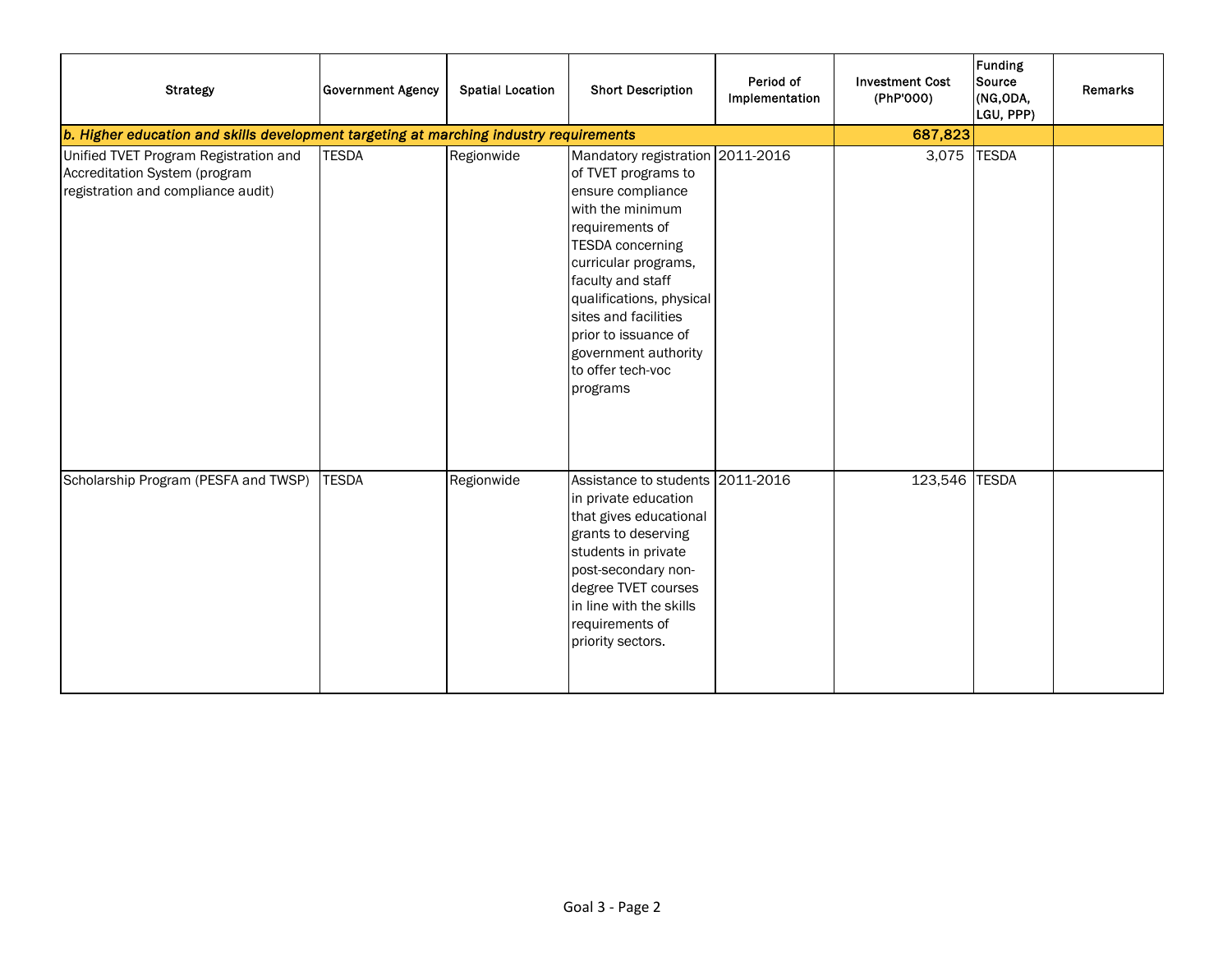| <b>Strategy</b>                                                          | <b>Government Agency</b> | <b>Spatial Location</b> | <b>Short Description</b>                                                                                                                                                                                                                                                     | Period of<br>Implementation | <b>Investment Cost</b><br>(PhP'000) | Funding<br>Source<br>(NG,ODA,<br>LGU, PPP) | <b>Remarks</b> |
|--------------------------------------------------------------------------|--------------------------|-------------------------|------------------------------------------------------------------------------------------------------------------------------------------------------------------------------------------------------------------------------------------------------------------------------|-----------------------------|-------------------------------------|--------------------------------------------|----------------|
| Seek-Find-Train-Certify-Employ                                           | <b>TESDA</b>             | Regionwide              | A TESDA program that                                                                                                                                                                                                                                                         | 2011-2016                   | 331,908                             | <b>TESDA</b>                               |                |
| Youth Profiling for Starring Careers<br>(profiled)                       |                          |                         | seeks out jobs, finds<br>and trains people to                                                                                                                                                                                                                                |                             |                                     |                                            |                |
| Training and Education (enrolled)                                        |                          |                         | fill these jobs based                                                                                                                                                                                                                                                        |                             |                                     |                                            |                |
| Assessment and Certification (assessed)                                  |                          |                         | on industry standards;<br>assess and certify                                                                                                                                                                                                                                 |                             |                                     |                                            |                |
| Assessment and certification (certified)                                 |                          |                         | workers on job<br>competence and                                                                                                                                                                                                                                             |                             |                                     |                                            |                |
| Employment of graduates                                                  |                          |                         | qualifications, and<br>facilitate employment                                                                                                                                                                                                                                 |                             |                                     |                                            |                |
| <b>Ladderized Education Program</b>                                      | <b>TESDA</b>             | Regionwide              | A learning method that                                                                                                                                                                                                                                                       |                             | 670                                 |                                            |                |
| Accreditation of assessment                                              |                          |                         | combines technical                                                                                                                                                                                                                                                           |                             |                                     |                                            |                |
| centers/qualifications                                                   |                          |                         | and vocational (tech-                                                                                                                                                                                                                                                        |                             |                                     |                                            |                |
| Accreditation of assessment<br>centers/qualifications (compliance audit) |                          |                         | voc) courses that are<br>creditable for a<br>collegiate degree.<br>Tech-voc and college<br>degree components<br>are harmonized to<br>allow the student to<br>progress between tech-<br>voc courses and<br>college degree<br>programs and<br>progressively gain<br>employment |                             |                                     |                                            |                |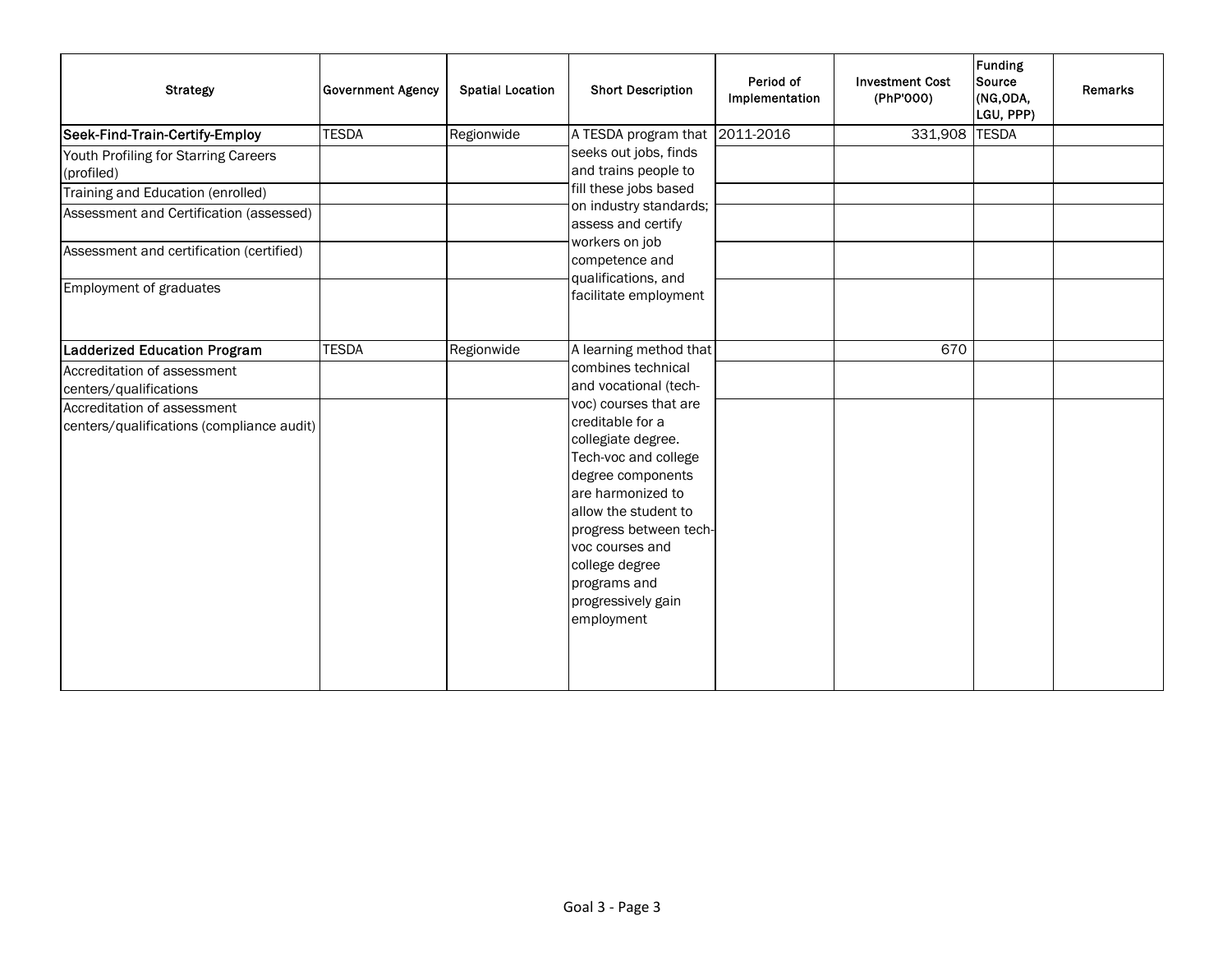| <b>Strategy</b>                                                                                                   | <b>Government Agency</b> | <b>Spatial Location</b> | <b>Short Description</b>                                                                                                                                                                                                                                                      | Period of<br>Implementation | <b>Investment Cost</b><br>(PhP'000) | <b>Funding</b><br>Source<br>(NG,ODA,<br>LGU, PPP) | Remarks |
|-------------------------------------------------------------------------------------------------------------------|--------------------------|-------------------------|-------------------------------------------------------------------------------------------------------------------------------------------------------------------------------------------------------------------------------------------------------------------------------|-----------------------------|-------------------------------------|---------------------------------------------------|---------|
| Purchase of Science Laboratory Facilities USEP                                                                    |                          | Davao City              | <b>Upgrading of School</b>                                                                                                                                                                                                                                                    | 2011-2015                   | 40,000 NG                           |                                                   |         |
| and Equipment                                                                                                     |                          | Tagum City              | facilities                                                                                                                                                                                                                                                                    | 2012                        | 10,000 NG                           |                                                   |         |
| Purchase of IT Facilities and Equipment                                                                           |                          | Davao City              |                                                                                                                                                                                                                                                                               | 2012-2016                   | 50,000 NG                           |                                                   |         |
| Purchase of Equipment for Newly-Offered<br>Programs (Geology, Mining Engineering,<br>& Metallurgical Engineering) |                          | Davao City              |                                                                                                                                                                                                                                                                               | 2011-2016                   | 43,000 NG                           |                                                   |         |
| Purchase of Computer Laboratory<br>Equipment                                                                      |                          | Davao City              |                                                                                                                                                                                                                                                                               | 2012-2016                   | 10,000 NG                           |                                                   |         |
| Upgrading of Equipment of the following<br>UP-Mindanao Offices                                                    | UP-Min                   | Davao City              |                                                                                                                                                                                                                                                                               | 2011-2016                   | 75,624 NG                           |                                                   |         |
| c. Establishment of Davao Regional State University System (DRSUS)                                                |                          |                         |                                                                                                                                                                                                                                                                               |                             | 2,000                               |                                                   |         |
| Davao Regional State University System<br>(DRSUS)                                                                 | <b>CHED</b>              | Regionwide              | Conduct of the pre-<br>amalgamation<br>activities for the<br><b>DRSUS</b>                                                                                                                                                                                                     | 2012                        |                                     | 2,000 CHED                                        |         |
| d. Universalizing access to health services                                                                       |                          |                         |                                                                                                                                                                                                                                                                               |                             | $\overline{O}$                      |                                                   |         |
| Maternal and Child Health Programs                                                                                | <b>DOH</b>               | Regionwide              | Includes the Expanded<br>Program on<br>Immunization,<br>Nutrition Program,<br>Family Planning,<br>including Natural<br><b>Family Planning</b><br>Program, Adolescent<br>and other<br>Reproductive Health<br>Programs and<br>Maternal Health and<br>Safe Motherhood<br>Program | 2011-2016                   |                                     | <b>DOH</b>                                        |         |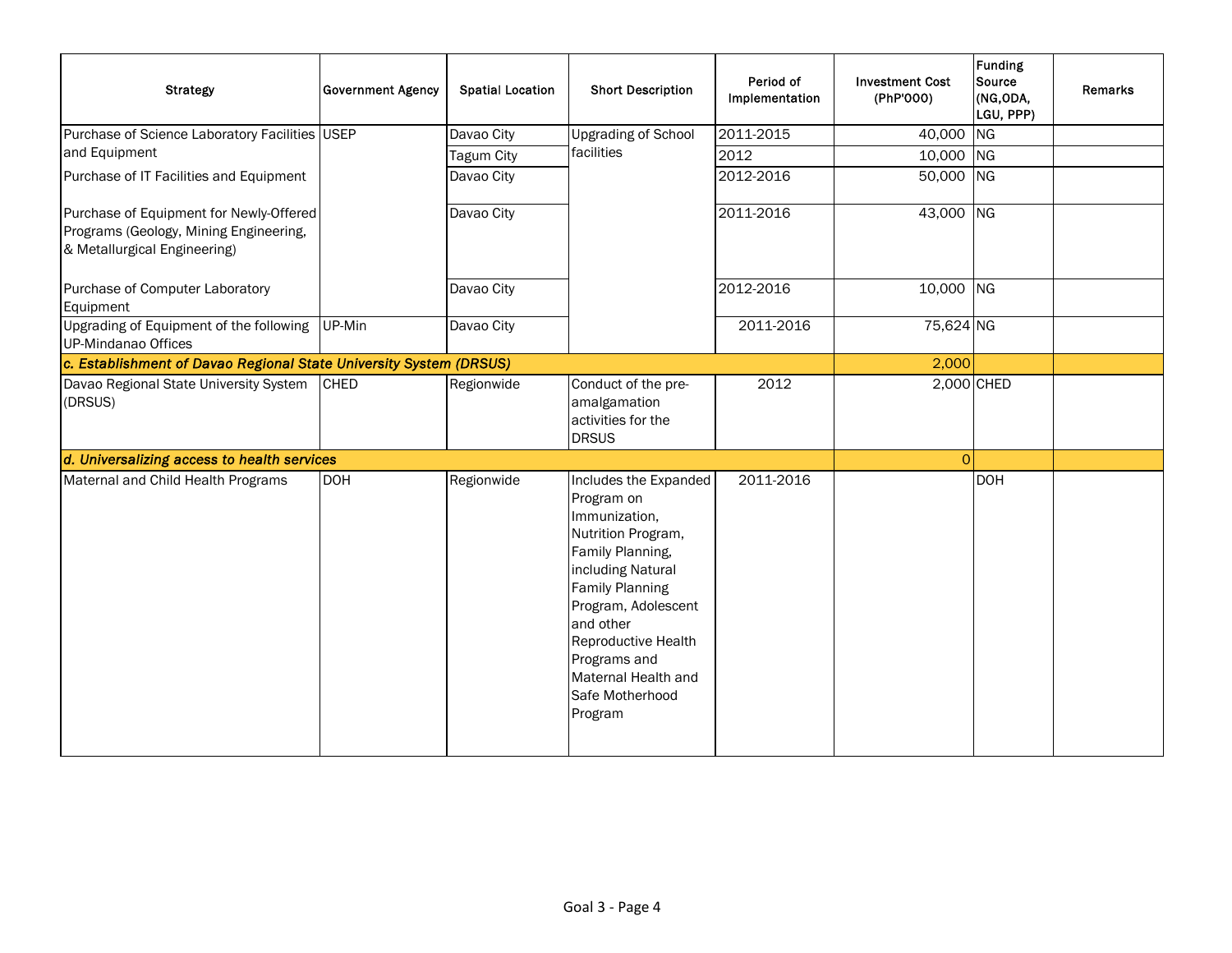| <b>Strategy</b>                                            | <b>Government Agency</b> | <b>Spatial Location</b> | <b>Short Description</b>                                                                                                                                                                                                                                                            | Period of<br>Implementation | <b>Investment Cost</b><br>(PhP'000) | Funding<br>Source<br>(NG,ODA,<br>LGU, PPP) | Remarks |
|------------------------------------------------------------|--------------------------|-------------------------|-------------------------------------------------------------------------------------------------------------------------------------------------------------------------------------------------------------------------------------------------------------------------------------|-----------------------------|-------------------------------------|--------------------------------------------|---------|
| Disease Prevention and Control<br>Initiatives              | <b>DOH</b>               | Regionwide              | Programs that aim to<br>control and eradicate<br>diseases. Included are<br>the Filariasis, Leprosy,<br>Rabies, Malaria and<br>Schistosomiasis<br><b>Control Programs</b>                                                                                                            | 2011-2016                   |                                     | <b>DOH</b>                                 |         |
| Healthy Lifestyle and Management of<br><b>Health Risks</b> | <b>DOH</b>               | Regionwide              | Include approaches<br>toward building<br>awareness on health<br>risks through<br>education and in-<br>depth behavior change<br>interventions, such as<br>weight management,<br>smoking cessation,<br>stress management,<br>wellness programs<br>and good nutrition,<br>among others | 2011-2016                   |                                     | <b>DOH</b>                                 |         |
| <b>Healthcare Financing</b>                                | <b>DOH</b>               | Regionwide              | Includes the<br>improvement of<br>sources and uses of<br>funds aimed at<br>enhancing access to<br>quality health care and<br>financial risk<br>protection                                                                                                                           | 2011-2016                   |                                     | <b>DOH</b>                                 |         |
| Establishment and Upgrading of Health<br>Facilities        | <b>DOH</b>               | Regionwide              | Includes the upgrading<br>of the Mindanao Heart<br>Center and the<br>completion of the<br>Mindanao Cancer<br>Center                                                                                                                                                                 | 2011-2016                   |                                     | <b>DOH</b>                                 |         |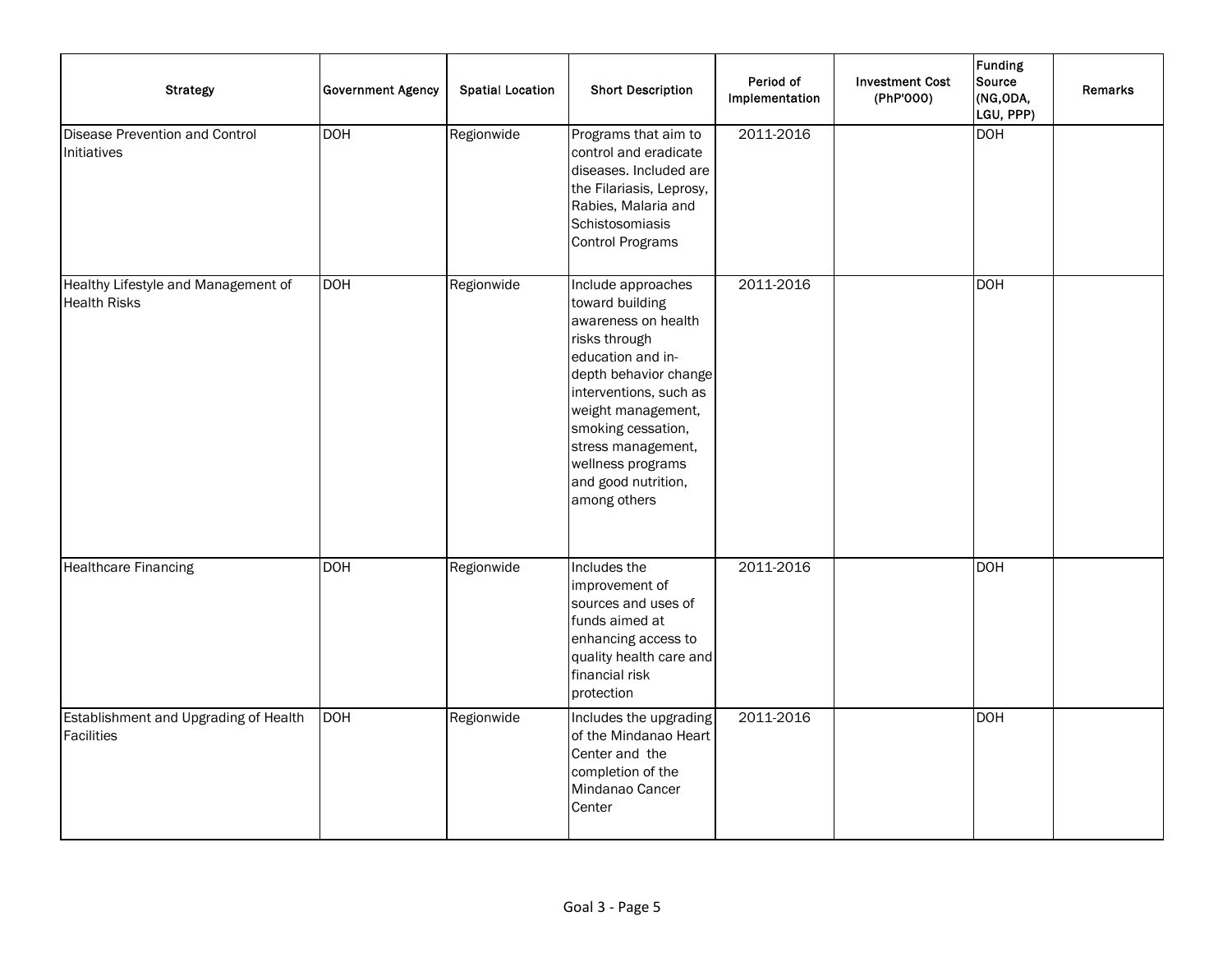| <b>Strategy</b>                                       | <b>Government Agency</b> | <b>Spatial Location</b> | <b>Short Description</b>                                                                                                                                                                                                                               | Period of<br>Implementation | <b>Investment Cost</b><br>(PhP'000) | <b>Funding</b><br>Source<br>(NG,ODA,<br>LGU, PPP) | Remarks |
|-------------------------------------------------------|--------------------------|-------------------------|--------------------------------------------------------------------------------------------------------------------------------------------------------------------------------------------------------------------------------------------------------|-----------------------------|-------------------------------------|---------------------------------------------------|---------|
| Environmental Sanitation Program                      | <b>DOH</b>               | Regionwide              | Involves the provision<br>of safe water supply<br>and construction of<br>sanitary toilets.<br>Surveillance of the<br>quality of water and<br>advocacy campaigns<br>in the construction of<br>sanitary toilets by the<br>household are also<br>included | 2011-2016                   |                                     | <b>DOH</b>                                        |         |
| e. Increasing access to affordable and decent housing |                          |                         |                                                                                                                                                                                                                                                        |                             | $\circ$                             |                                                   |         |
| Local Shelter Plan                                    | <b>NHA</b>               | Regionwide              | Aims to address the<br>housing needs of both<br>informal and formal<br>sectors, particularly<br>the marginalized<br>sector, renters,<br>government<br>employees and those<br>availing of either<br>socialized or economic<br>housing                   | 2011-2016                   |                                     | <b>NHA</b>                                        |         |
| Complete Housing                                      | <b>NHA</b>               | Regionwide              | Entails the acquisition<br>and development of<br>raw land and the<br>construction of core<br>housing units                                                                                                                                             | 2011-2016                   |                                     | <b>NHA</b>                                        |         |
| NHA Joint Venture Program                             | <b>NHA</b>               | Regionwide              | Aims to attract the<br>private sector and<br>LGUs into low-income<br>housing                                                                                                                                                                           | 2011-2016                   |                                     | <b>NHA</b>                                        |         |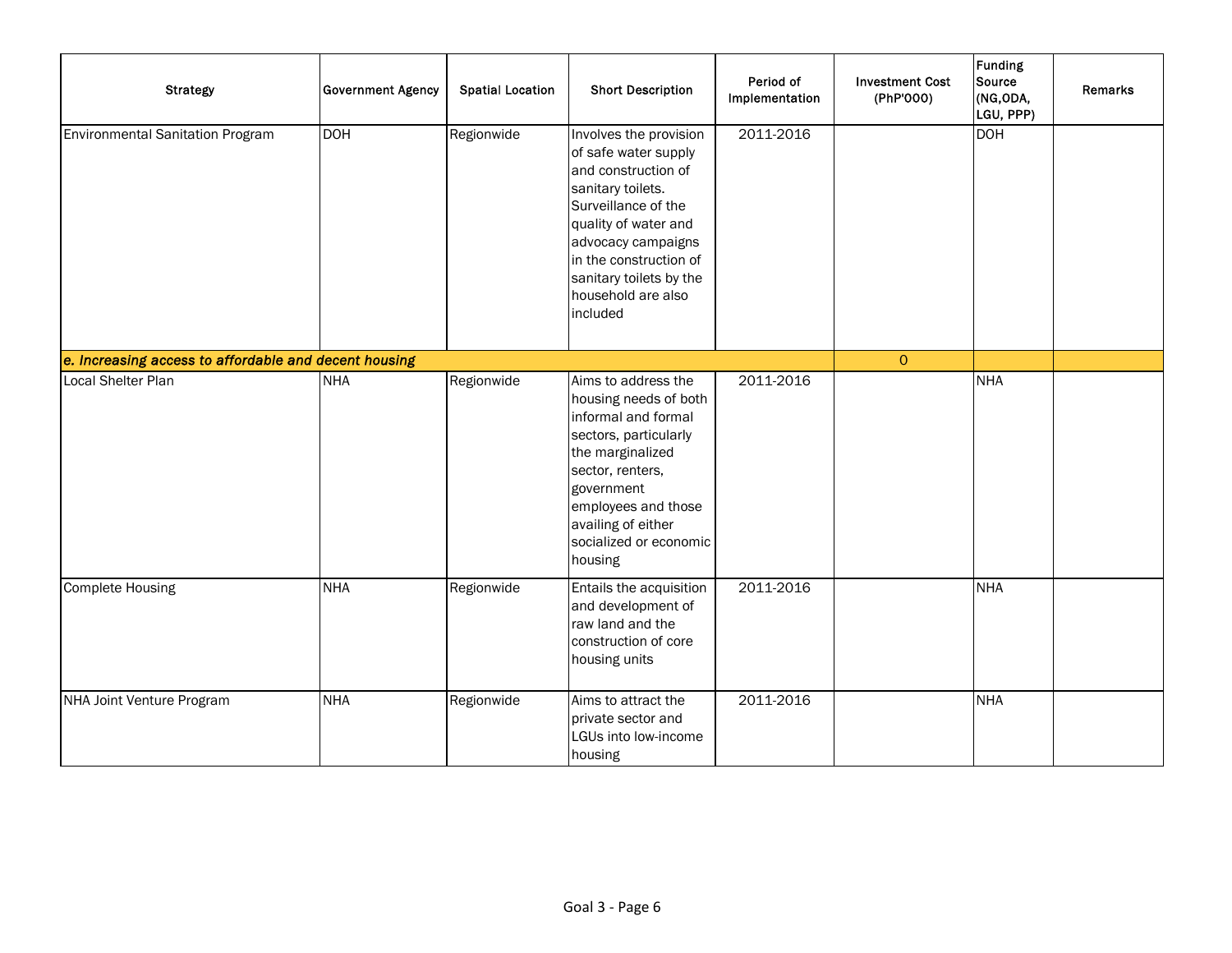| <b>Strategy</b>                                           | <b>Government Agency</b> | <b>Spatial Location</b> | <b>Short Description</b>                                                                                                                            | Period of<br>Implementation | <b>Investment Cost</b><br>(PhP'000) | Funding<br>Source<br>KNG,ODA,<br>LGU, PPP) | Remarks |
|-----------------------------------------------------------|--------------------------|-------------------------|-----------------------------------------------------------------------------------------------------------------------------------------------------|-----------------------------|-------------------------------------|--------------------------------------------|---------|
| Pag-IBIG Retail Housing Loan Program                      | Pag-Ibig                 | Regionwide              | Intends to provide<br>homeownership to<br>member-households<br>of the HDMF                                                                          | 2011-2016                   |                                     | Pag-Ibig                                   |         |
| Pag-IBIG Group Land Acquisition and<br>Development (GLAD) | Pag-Ibig                 | Regionwide              | Aims to provide<br>financial assistance to<br>organized groups of<br>fund members                                                                   | 2011-2016                   |                                     | Pag-Ibig                                   |         |
| Pag-IBIG Development Loan                                 | Pag-Ibig                 | Regionwide              | Aims to create<br>additional housing<br>inventories                                                                                                 | 2011-2016                   |                                     | Pag-Ibig                                   |         |
| Pag-IBIG Local Government Pabahay<br>Program              | Pag-Ibig                 | Regionwide              | Intends to provide<br>LGUs with the<br>necessary financial<br>support to fast-track<br>the development and<br>implementation of<br>housing projects | 2011-2016                   |                                     | Pag-Ibig                                   |         |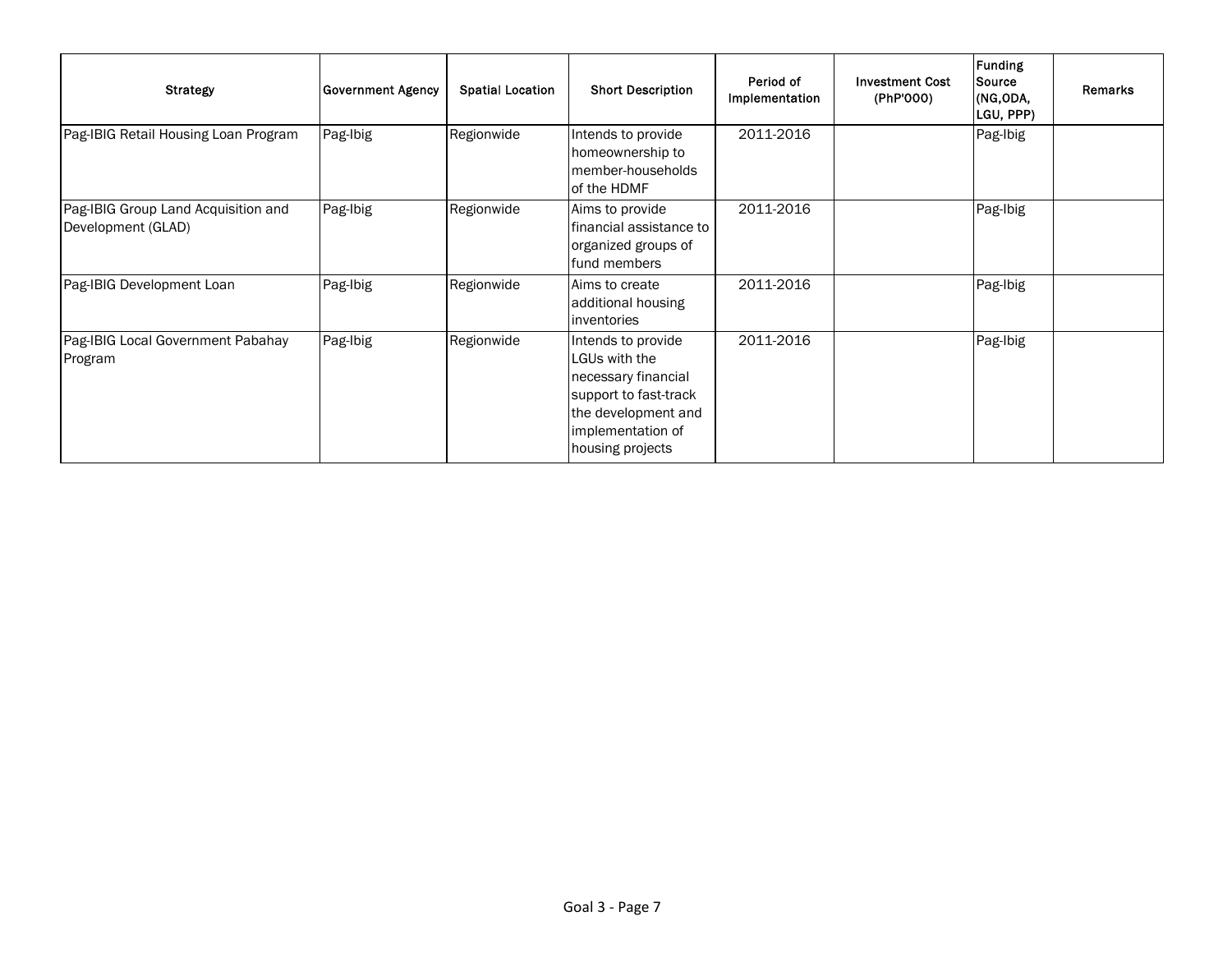| <b>Strategy</b>                                                                                    | <b>Government Agency</b> | <b>Spatial Location</b>    | <b>Short Description</b>                                                                                        | Period of<br>Implementation | <b>Investment Cost</b><br>(PhP'000) | Funding<br>Source<br>(NG,ODA,<br>LGU, PPP) | Remarks |
|----------------------------------------------------------------------------------------------------|--------------------------|----------------------------|-----------------------------------------------------------------------------------------------------------------|-----------------------------|-------------------------------------|--------------------------------------------|---------|
| <b>Goal 4: Protecting the Environment</b>                                                          |                          |                            |                                                                                                                 |                             | 506,089                             |                                            |         |
| a. Integrated management approach to the protection and rehabilitation of Davao Gulf's environment |                          |                            |                                                                                                                 |                             | 397,181                             |                                            |         |
| <b>Water and Sanitation</b>                                                                        | CENRO/DENR               | <b>IGACoS</b>              | Construction of<br>Septage Treatment<br>Facility of the three<br>urban districts -<br>Babak, Samal,<br>Kaputian | CY 2012-2016                | 36,000                              | NGA, ODA,<br>PPP                           |         |
| <b>Flood Control Programs</b>                                                                      | DPWH/LGU                 | Carmen, Davao<br>del Norte | Improvement of River<br><b>Bank Protection</b>                                                                  |                             |                                     |                                            |         |
|                                                                                                    |                          |                            | -New Camiling                                                                                                   | 2012-2016                   |                                     | 21,720 DPWH. LGU                           |         |
|                                                                                                    |                          |                            | -Mangalcal                                                                                                      | 2012-2016                   |                                     | 9,500 DPWH. LGU                            |         |
|                                                                                                    |                          | Panabo City                | <b>Construction of Slope</b><br>Protection:                                                                     |                             |                                     |                                            |         |
|                                                                                                    |                          |                            | -Lasang Upstream                                                                                                | 2012-2016                   |                                     | 40,000 DPWH. LGU                           |         |
|                                                                                                    |                          |                            | -Lasang Downstream                                                                                              | 2012-2016                   |                                     | 40,000 DPWH. LGU                           |         |
|                                                                                                    |                          |                            | Construction of<br>Drainage (Tagum city-<br>Panabo City Road)                                                   | 2012-2016                   |                                     | 40,420 DPWH. LGU                           |         |
|                                                                                                    |                          | <b>Tagum City</b>          | Construction of<br>drainage system<br>Drainage system along<br>Tagum City<br>circumferential road               | 2012-2016<br>2012-2016      |                                     | 19,995 DPWH. LGU<br>23,150 DPWH. LGU       |         |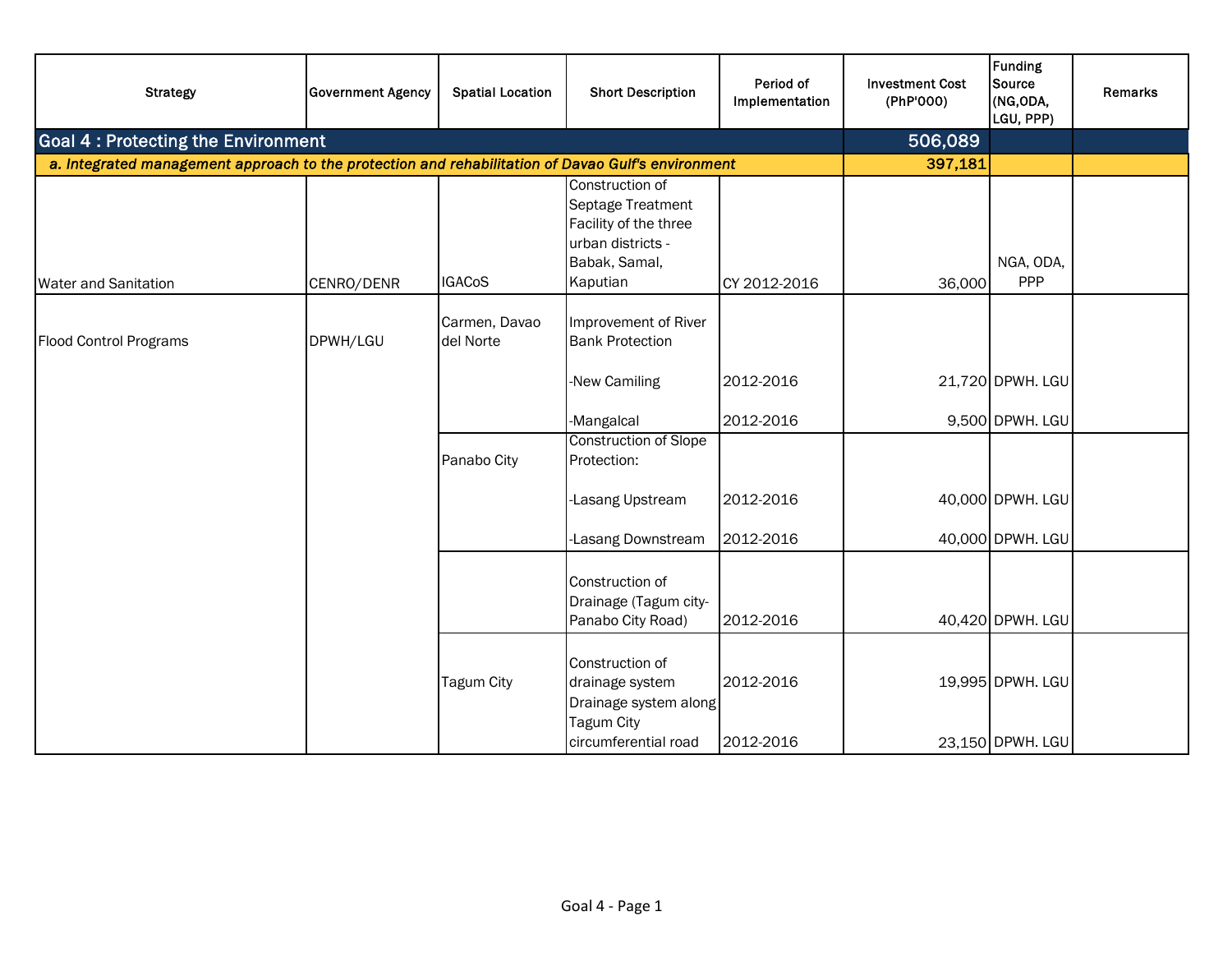| <b>Strategy</b>                        | <b>Government Agency</b>                | <b>Spatial Location</b> | <b>Short Description</b>                                                                                                                                         | Period of<br>Implementation | <b>Investment Cost</b><br>(PhP'000) | Funding<br>Source<br>(NG,ODA,<br>LGU, PPP)         | Remarks                           |
|----------------------------------------|-----------------------------------------|-------------------------|------------------------------------------------------------------------------------------------------------------------------------------------------------------|-----------------------------|-------------------------------------|----------------------------------------------------|-----------------------------------|
|                                        |                                         | Davao del Norte         | Formulation of Flood<br><b>Control Master</b><br>Plan/River Systems<br>Development                                                                               | 2012                        |                                     |                                                    | 10,000 DPWH. LGU Plan formulation |
| Urban Drainage Maintenance Program     | LGU-Davao City                          | Davao City              | Cleaning, declogging<br>and maintenance of<br>the city's canals and<br>drainage channel to<br>minimize or eliminate<br>the occurrence of<br>flooding             | 2012                        |                                     | 17,000 Davao City AIP 2012<br>Developme<br>nt Fund |                                   |
| <b>Biodiversity Management Program</b> | Davao City<br>CMO/CPDO/<br><b>CENRO</b> | Davao City              | Involves restoring,<br>protecting, conserving<br>and enhancing the<br>variety of biological<br>resources                                                         | 2011-2012                   |                                     | 29,000 Davao City AIP 2012<br>Developme<br>nt Fund |                                   |
| Mangrove Nursery Establishment         | LGU-Davao City                          | Davao City              | Nurseries established, 2012<br>Reforestation/rehabilit<br>ation of denuded<br>mangrove areas to<br>sustain the<br>rehabilitation of<br>denuded mangrove<br>areas |                             |                                     | 446 Davao City AIP 2012<br>Developme<br>nt Fund    |                                   |
| Davao Riverbank Rehabilitation Project | LGU-Davao City                          | Davao City              | Rehabilitation and<br>development of an<br>approximate area of<br>one (1) kilometer, both<br>side of Davao river<br>bank                                         | 2012                        |                                     | 1,900 Davao City<br>Developme<br>nt Fund           |                                   |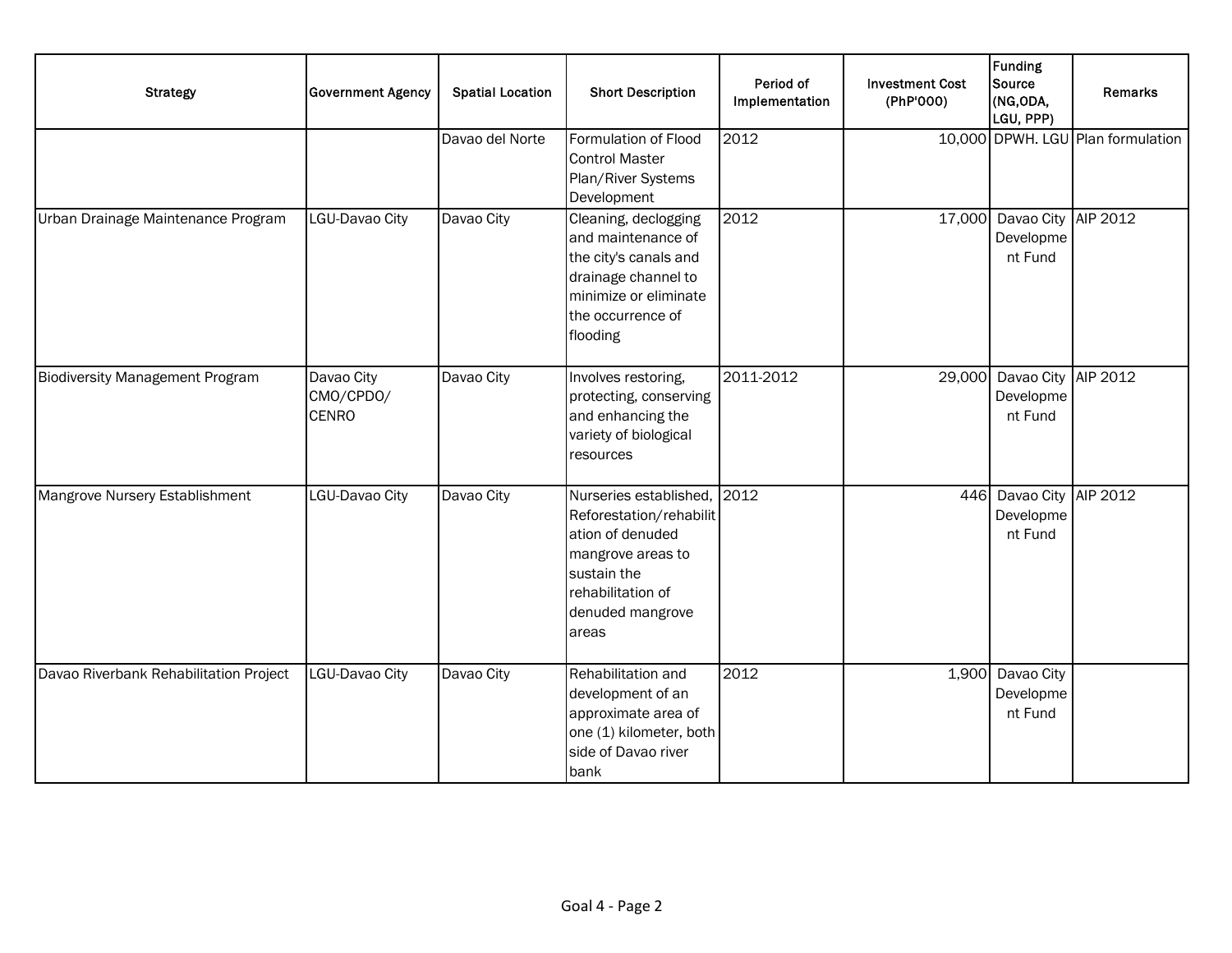| <b>Strategy</b>                                                                       | <b>Government Agency</b>                     | <b>Spatial Location</b>                                  | <b>Short Description</b>                                                                                                                                       | Period of<br>Implementation | <b>Investment Cost</b><br>(PhP'000) | Funding<br>Source<br>(NG,ODA,<br>LGU, PPP) | <b>Remarks</b>                                        |
|---------------------------------------------------------------------------------------|----------------------------------------------|----------------------------------------------------------|----------------------------------------------------------------------------------------------------------------------------------------------------------------|-----------------------------|-------------------------------------|--------------------------------------------|-------------------------------------------------------|
| Slope Protection at Tagluno River, Brgy.<br>Tagluno, Toril District                   | LGU-Davao City                               | Davao City                                               |                                                                                                                                                                | 2012                        |                                     | 1,900 Davao City<br>Developme<br>nt Fund   | AIP 2012                                              |
| Establishment and Management of<br>Protected Areas. (MPAs)                            | <b>DENR</b>                                  | Province of Davao<br>Oriental, Davao<br>del Norte, Davao | MPA Assessment,<br>installation and<br>Management Plan                                                                                                         | 2011-2016                   | 6,000                               | NG, PPP<br>and LGU                         | -The DENR<br>provide technical<br>assistance in the   |
| Rehabilitation, Protection and<br>Management of the Region's Forest and<br>Watersheds | <b>DENR</b>                                  | Province of Davao<br>Oriental, Davao<br>del Norte, Davao | Mangrove, watershed<br>and riverbank<br>vegetative                                                                                                             | 2011-2016                   | 80,000                              | NG, PPP<br>and LGU                         | Total cost of<br>P 80 M for target<br>area of 800 ha. |
| Integrated Approach to Management of<br><b>Coastal Resources</b>                      | <b>DENR</b>                                  | Province of Davao<br>Oriental, Davao<br>del Norte, Davao | Capacity building the<br>LGU into ICM<br>approach, policy                                                                                                      | 2011-2016                   | 10,000                              | NG, PPP<br>and LGU                         | Total cost of P<br>10 M in 5 years                    |
| <b>Construction of Seawall</b>                                                        | <b>City Engineer's</b><br>Office-Panabo City | Cagangohan,<br>Panabo City                               | Construction of<br>seawall                                                                                                                                     | April to June 2012          | 10,000                              | LGU                                        |                                                       |
| Coastal and Marine Development and<br>Protection Program (CMDP)                       | CENRO-Panabo City Coastal Barangay           |                                                          | <b>CMDP</b>                                                                                                                                                    | January to<br>December 2012 | 150                                 | LGU                                        |                                                       |
| b. Promotion of green industries and jobs                                             |                                              |                                                          |                                                                                                                                                                |                             | 10,000                              |                                            |                                                       |
| Eco-Tourism Development Project                                                       | City Engineer's<br>Office-Panabo City        | Cagangohan,<br>Panabo City                               | Construction of<br>mariculture complex                                                                                                                         | January to March<br>2012    | 10,000                              | LGU                                        |                                                       |
| c. Enforcement of Environmental Laws                                                  |                                              |                                                          |                                                                                                                                                                |                             | 10,908                              |                                            |                                                       |
| Industrial Effluent Monitoring                                                        | EMB-DENR                                     | Region XI                                                | Monitoring of<br>wastewater discharges<br>of industries along<br>waterbodies<br>discharging to Davao<br>Gulf and their<br>compliance to effluent<br>standards. | CY 2012                     | 520                                 | <b>NG</b>                                  |                                                       |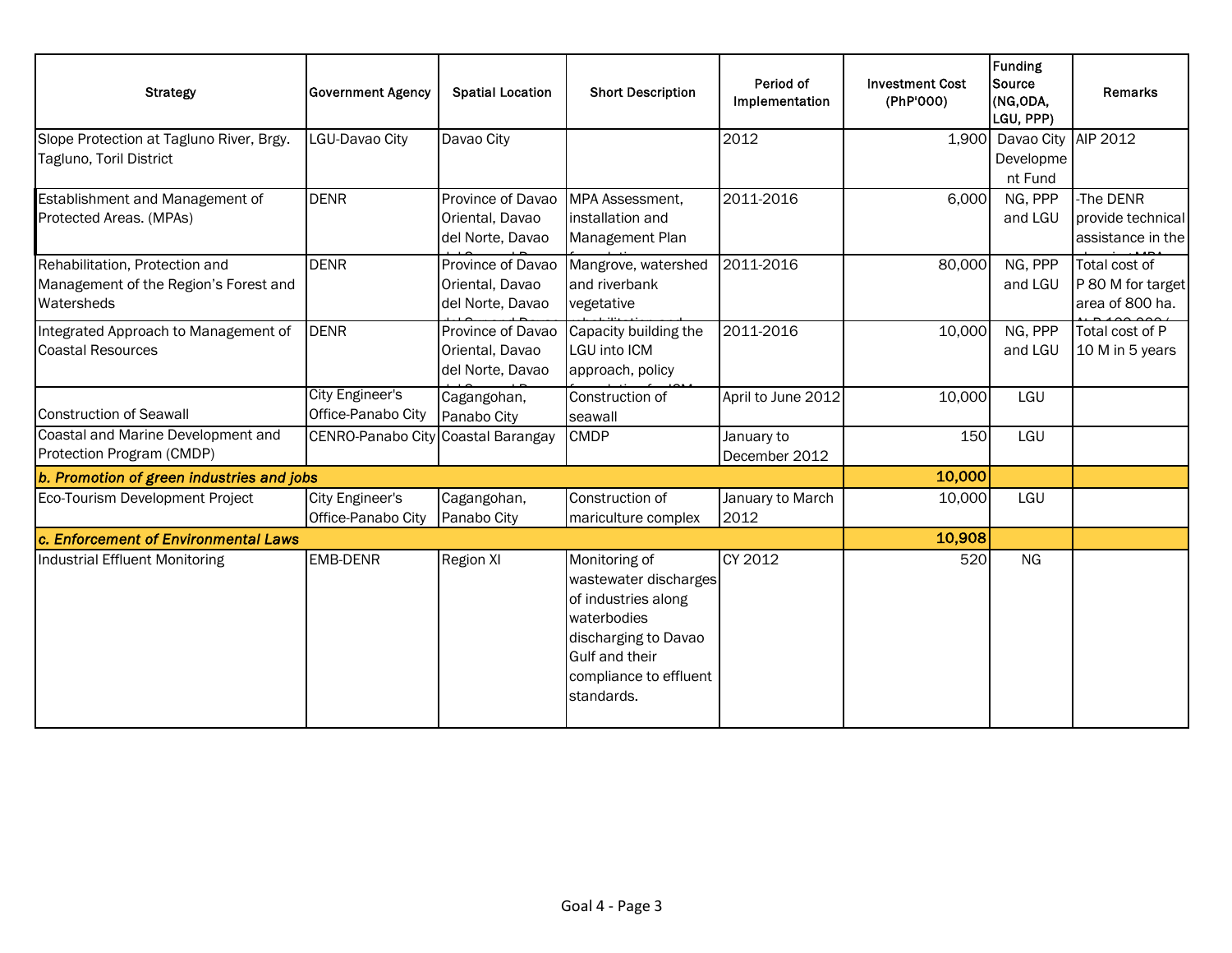| <b>Strategy</b>                                                                                                     | <b>Government Agency</b> | <b>Spatial Location</b> | <b>Short Description</b>                                                                                                                                                                                                                                                                 | Period of<br>Implementation | <b>Investment Cost</b><br>(PhP'000) | <b>Funding</b><br>Source<br>(NG,ODA,<br>LGU, PPP) | Remarks |
|---------------------------------------------------------------------------------------------------------------------|--------------------------|-------------------------|------------------------------------------------------------------------------------------------------------------------------------------------------------------------------------------------------------------------------------------------------------------------------------------|-----------------------------|-------------------------------------|---------------------------------------------------|---------|
| Beachwatch Program                                                                                                  | EMB-DENR                 | <b>Region XI</b>        | Monitoring of beaches<br>frequented by tourists                                                                                                                                                                                                                                          | CY 2012                     | 83                                  | NG                                                |         |
| Adopt-a-River/Adopt an Estero Program                                                                               | <b>EMB-DENR</b>          | <b>Region XI</b>        | A collaborative<br>undertaking between<br>and among the<br>community, the donor<br>partner, the local<br>government unit and<br>the EMB-DENR for the<br>attainment of a<br>cleaner, safer and<br>healthy environment<br>by cleaning the<br>esteros/rivers of<br>wastes, debris and silt. | CY 2012                     |                                     | 144 NG and PPP                                    |         |
| Monitoring of Waterbodies                                                                                           | EMB-DENR                 | <b>Region XI</b>        | Sampling and<br>monitoring of<br>waterbodies in Region<br>XI                                                                                                                                                                                                                             | CY 2012                     | 161                                 | <b>NG</b>                                         |         |
| Creation and construction of 1104th<br>MARPSTA Building, docking area, ramp,<br>rubber boats, patrol fast boat, PCC | LGUs/PNP<br>Maritime     | <b>IGACoS</b>           | -PNP to assist the<br>IGACoS generate<br>income thru<br>controlling/licensing of<br>all sea assets users<br>-PNP to ensure peace<br>and security along the<br>gulf<br>-PNP shall help LGUs,<br>BFAR, DENR, CENRO<br>protect the<br>environment and the<br>rest of the gulf               | CY 2012                     | 10,000                              | LGU                                               |         |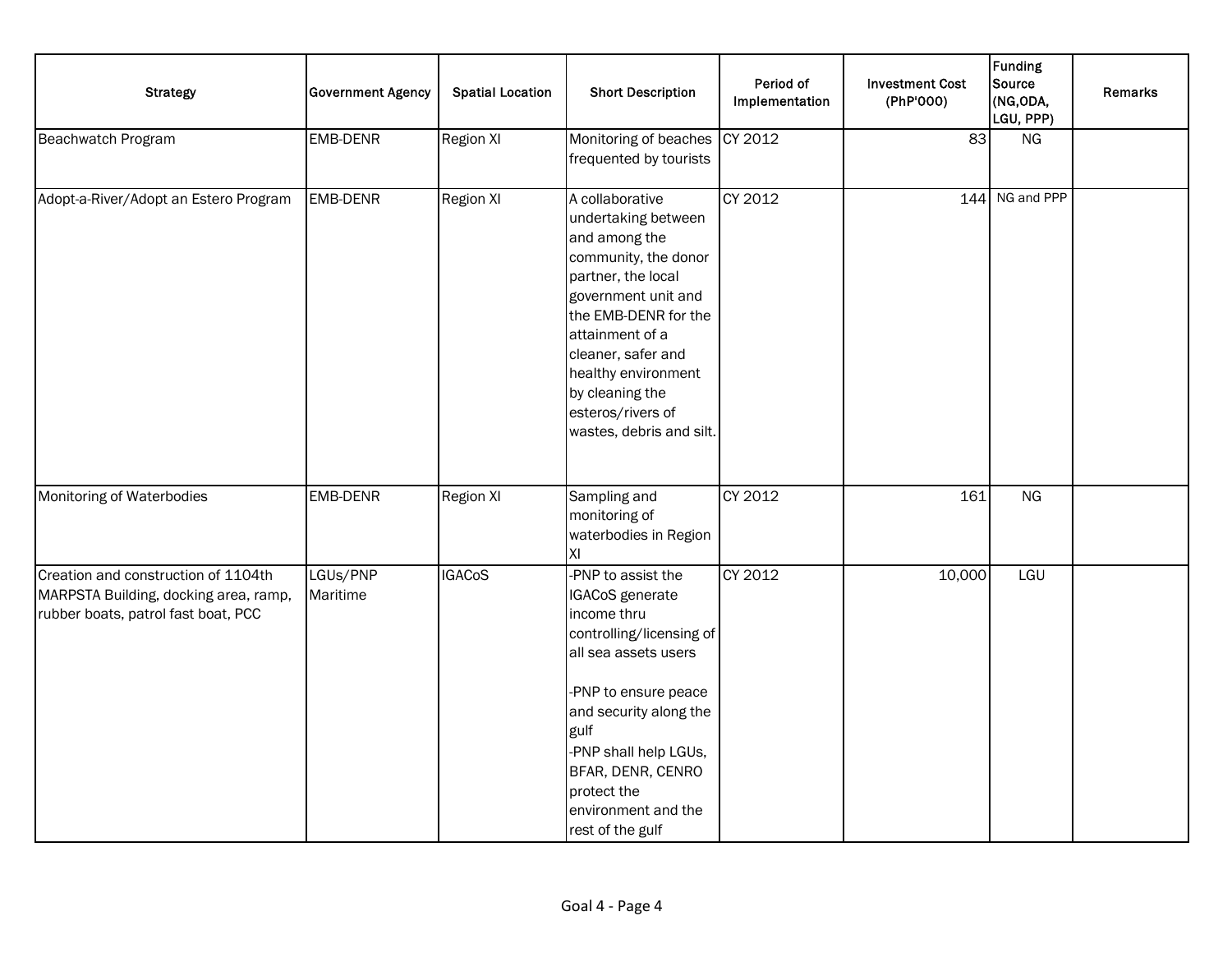| <b>Strategy</b>                                             | <b>Government Agency</b>                                                                                                | <b>Spatial Location</b>         | <b>Short Description</b>                        | Period of<br>Implementation | <b>Investment Cost</b><br>(PhP'000) | Funding<br><b>Source</b><br>(NG,ODA,<br>LGU, PPP) | Remarks                              |
|-------------------------------------------------------------|-------------------------------------------------------------------------------------------------------------------------|---------------------------------|-------------------------------------------------|-----------------------------|-------------------------------------|---------------------------------------------------|--------------------------------------|
|                                                             | d. Institutionalizing direct participation of communities, LGUs, national government, business sector and civil society |                                 |                                                 |                             |                                     |                                                   |                                      |
| National Greening Program (NGP)                             | <b>DENR</b>                                                                                                             | Provinces of<br>Davao Oriental. | Fruit and forestry<br>plantation                | 2011-2016                   | 75,000                              | NG. PPP                                           | Total cost of P<br>75 M for a target |
| Pride Campaign of RARE for Marine<br>Protected Areas (MDAs) | <b>DNSC-LGU</b>                                                                                                         | Coastal Barangay                | Pride Campaign for<br>Marine Protected<br>Areas | January to<br>December 2012 |                                     | 13,000 RARE-NGO                                   |                                      |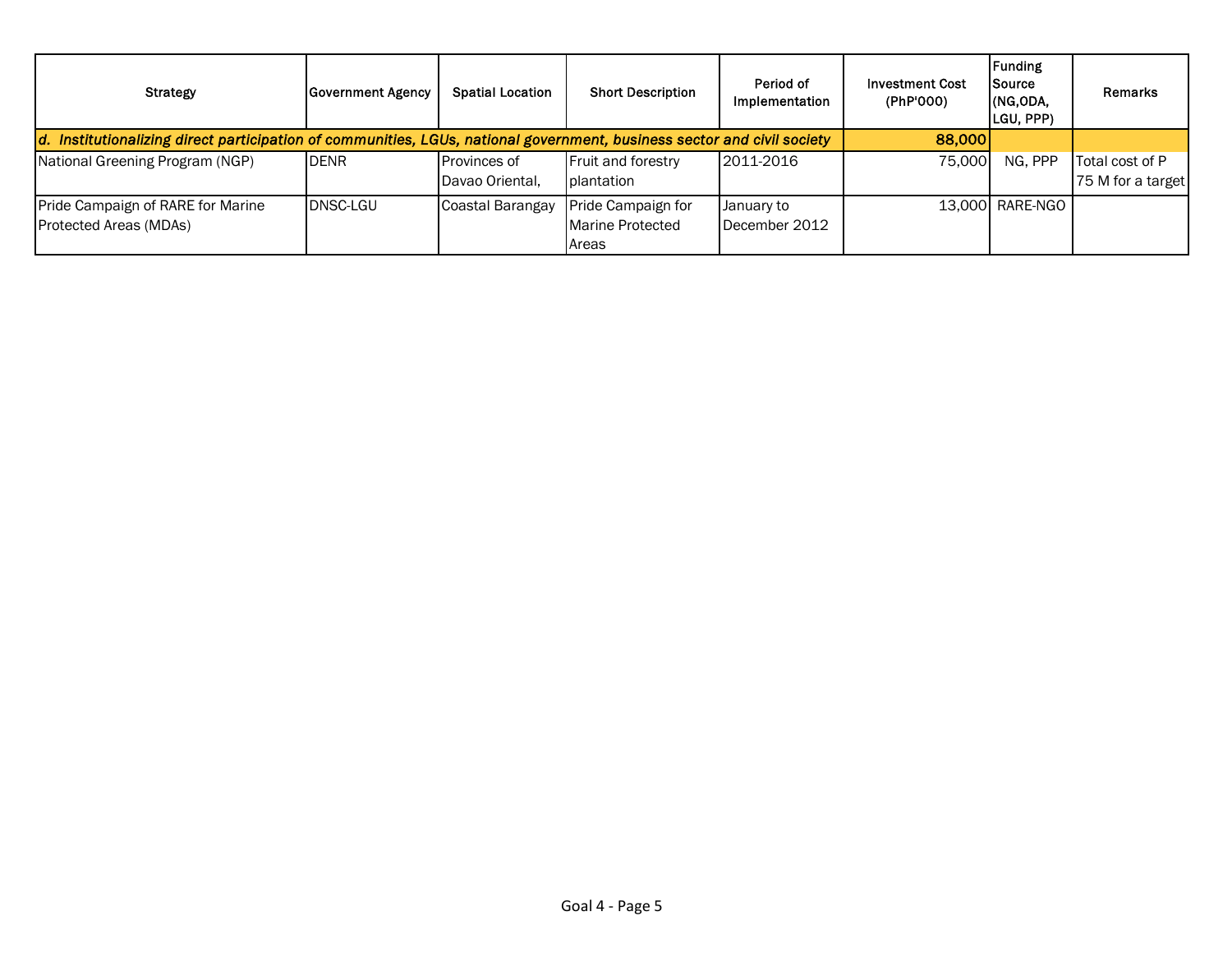| <b>Strategy</b>                                                                      | <b>Government Agency</b> | <b>Spatial Location</b> | <b>Short Description</b>                                                   | Period of<br>Implementation | <b>Investment Cost</b><br>(PhP'000) | Funding<br>Source<br>(NG,ODA,<br>LGU, PPP) | <b>Remarks</b> |
|--------------------------------------------------------------------------------------|--------------------------|-------------------------|----------------------------------------------------------------------------|-----------------------------|-------------------------------------|--------------------------------------------|----------------|
| <b>GOAL 5: Ensuring Peace and Security</b>                                           |                          |                         |                                                                            |                             | 416,550                             |                                            |                |
| a. Mainstreaming DRR/CCA in Local Development Planning and Decision-making Processes |                          |                         |                                                                            |                             | 226,300                             |                                            |                |
|                                                                                      | <b>DILG XI</b>           | Regionwide              | Mainstreaming of DRR 2012<br>CCA in local plans<br>(LGU capacity-building) |                             |                                     | <b>DILG XI</b>                             |                |
|                                                                                      |                          |                         | Local infra resiliency to 2012<br>disaster/climate<br>change               |                             |                                     | <b>DILG XI</b>                             |                |
|                                                                                      |                          |                         | Enhancing LGU<br>capacity on CCA &<br><b>DRR</b>                           | 2012                        |                                     | <b>DILG XI</b>                             |                |
|                                                                                      |                          |                         | <b>LGU Disaster</b><br>Management<br>Preparedness                          | 2012                        |                                     | <b>DILG XI</b>                             |                |
|                                                                                      | <b>BFP XI</b>            | Regionwide              | Establishment of<br>Modern Emergency<br><b>Medical Services</b>            | 2011-2016                   | 25,000 BFP XI                       |                                            |                |
|                                                                                      |                          |                         | Acquisition of Modern<br><b>Emergency Medical</b><br>Ambulance             | 2011-2016                   | 72,000 BFP XI                       |                                            |                |
|                                                                                      |                          |                         | Acquisition of Radio<br>Equipment                                          | 2011-2016                   | 10,000 BFP XI                       |                                            |                |
|                                                                                      | Davao City               | Davao City              | <b>Risk Reduction</b>                                                      | 2012                        |                                     | 58,000 Davao City                          |                |
|                                                                                      | Davao del Sur            |                         | Pre-disaster<br>preparedness program                                       | 2012                        |                                     | 28,150 Davao del<br>Sur                    |                |
|                                                                                      |                          |                         |                                                                            | 2013                        |                                     | 28,150 Davao del<br>Sur                    |                |
|                                                                                      |                          |                         | Post disaster activities 2012-2013                                         |                             |                                     | 5,000 Davao del<br>Sur                     |                |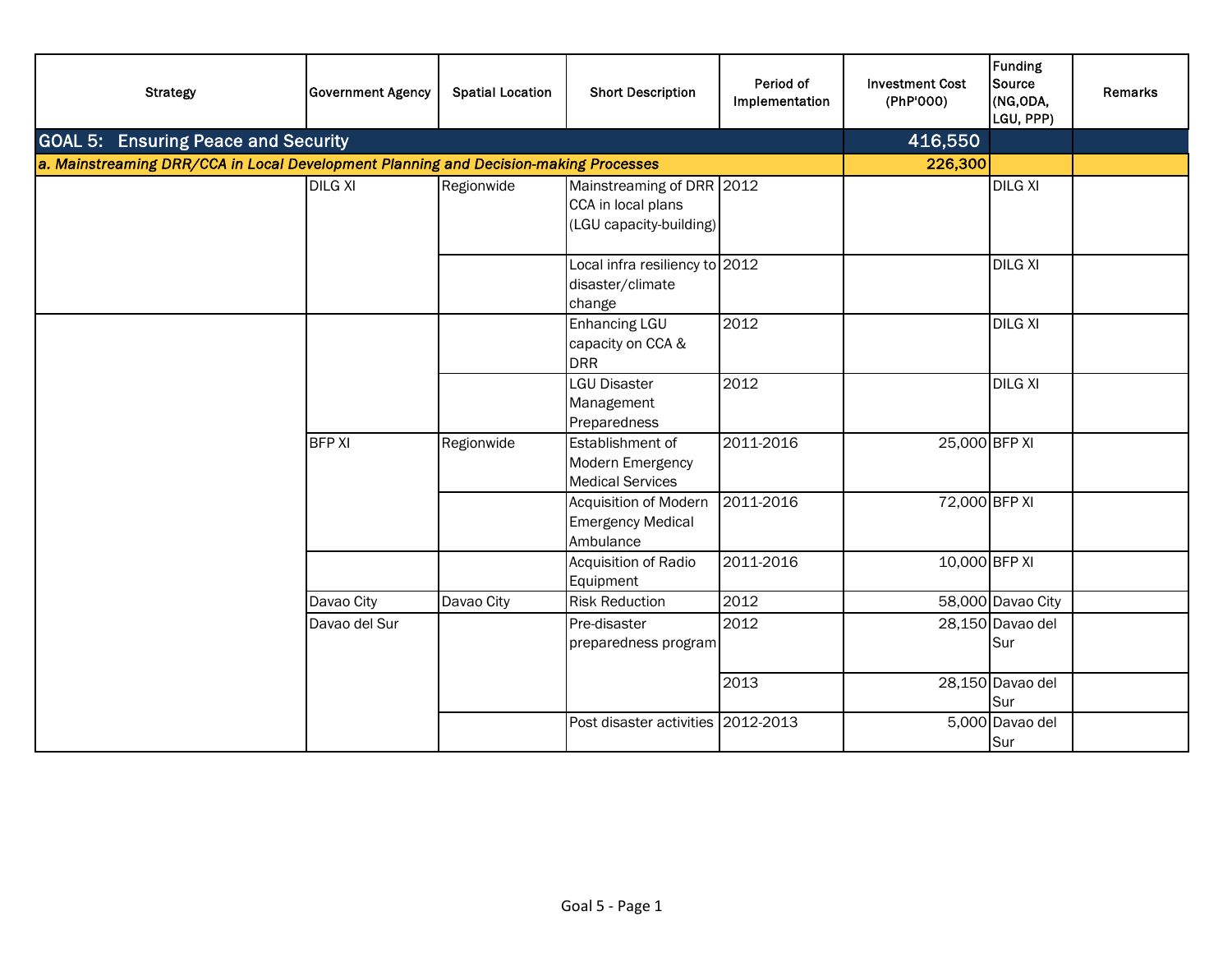| <b>Strategy</b>                      | <b>Government Agency</b>                                     | <b>Spatial Location</b>                       | <b>Short Description</b>                                                                                                                                | Period of<br>Implementation | <b>Investment Cost</b><br>(PhP'000) | <b>Funding</b><br>Source<br>(NG,ODA,<br>LGU, PPP) | <b>Remarks</b>   |
|--------------------------------------|--------------------------------------------------------------|-----------------------------------------------|---------------------------------------------------------------------------------------------------------------------------------------------------------|-----------------------------|-------------------------------------|---------------------------------------------------|------------------|
| b. Effective Border Management       |                                                              |                                               |                                                                                                                                                         |                             | 80,000                              |                                                   |                  |
|                                      | <b>Naval Forces</b><br>Eastern Mindanao -<br>Philippine Navy | Panacan, Davao<br>City                        | Acquisition of Floating<br>Asset - multi-purpose<br>assault craft (Maritime<br>Patrol)                                                                  | 2013                        |                                     | 40,000 Davao City                                 |                  |
|                                      |                                                              |                                               | <b>Procurement of Trailer</b><br>for towing of boats                                                                                                    |                             |                                     | Davao City                                        |                  |
|                                      |                                                              | Davao Oriental                                | Construction of<br>Coastwatch station                                                                                                                   |                             | 40,000 Davao                        | Oriental                                          |                  |
| c.Promotion of Peace and Development |                                                              |                                               |                                                                                                                                                         |                             |                                     | 110,250                                           |                  |
|                                      | <b>PNP</b> Maritime<br>Command                               | <b>IGACOS</b>                                 | Construction of<br><b>Maritime Police</b><br>Station complete with:                                                                                     | 2013                        |                                     | 50,000 IGACOS                                     |                  |
|                                      |                                                              |                                               | <b>Acquisition of Floating</b><br>Assets (rubber boats,<br>police fast boat, police<br>fast craft, out-board<br>motor & trailer)                        |                             |                                     |                                                   |                  |
|                                      | <b>DILG XI</b>                                               | Davao Oriental,<br>comVal, Davao del<br>Norte | Building capacities of<br>communities in<br>addressing disputes<br>and promoting peace<br>thru activities that<br>ensure participation<br>and inclusion | 2012-2016                   |                                     | <b>NG</b>                                         |                  |
|                                      | <b>PNP Maritime</b><br>Command                               | Davao Gulf                                    | <b>Police Community</b><br>Relations activities -<br>information drive<br>• Advocacy<br>activities<br>• Tri-media<br>campaign in P&D                    | 2013-2016                   | 5,000                               |                                                   | cost is per year |